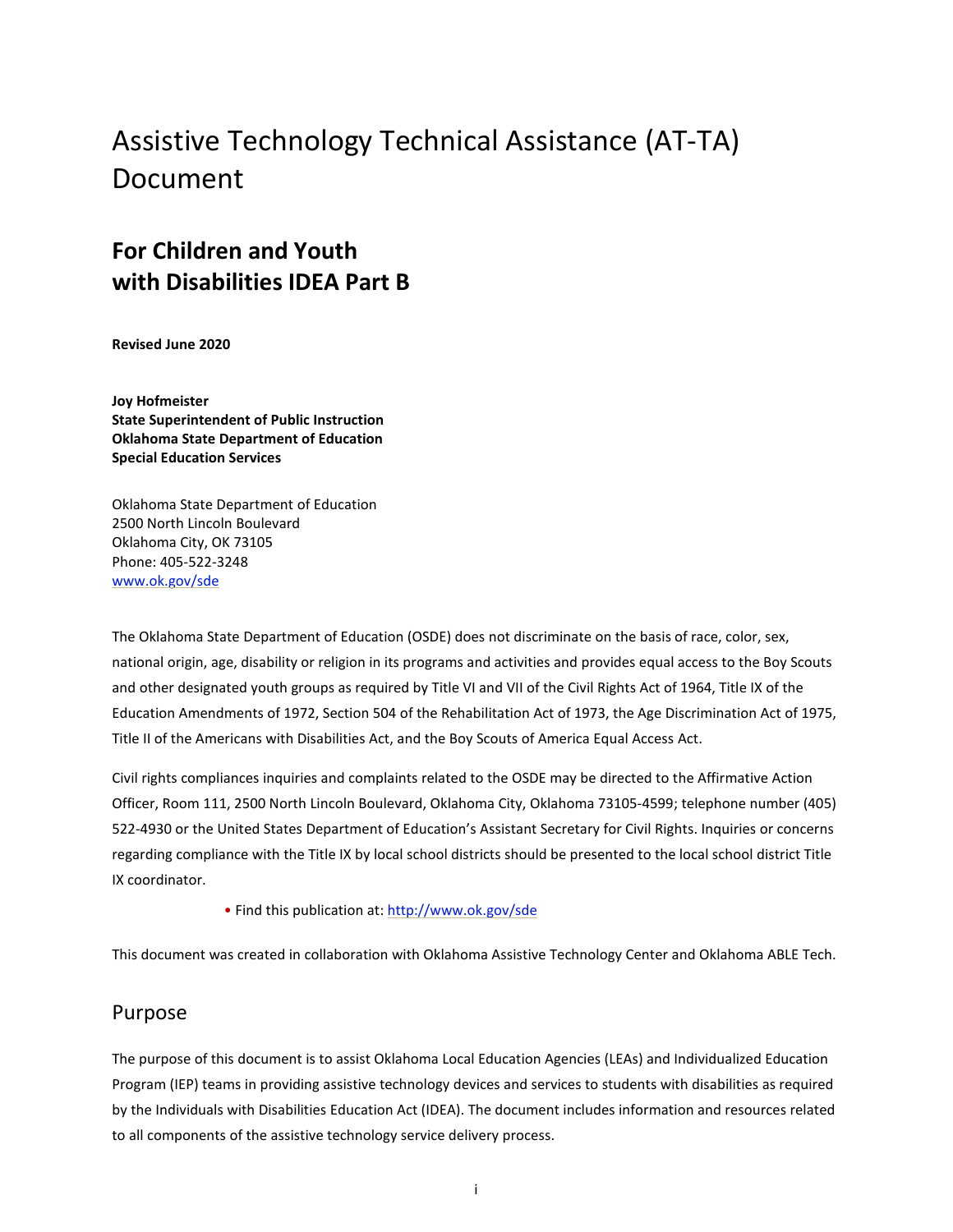## **Table of Contents**

| 2 Problem Identification: Collect Information about the Student, Environments, Tasks, and Tools  13 |  |
|-----------------------------------------------------------------------------------------------------|--|
|                                                                                                     |  |
|                                                                                                     |  |
|                                                                                                     |  |
|                                                                                                     |  |
|                                                                                                     |  |
|                                                                                                     |  |
|                                                                                                     |  |
|                                                                                                     |  |
|                                                                                                     |  |
|                                                                                                     |  |
|                                                                                                     |  |
|                                                                                                     |  |
|                                                                                                     |  |
|                                                                                                     |  |
|                                                                                                     |  |
|                                                                                                     |  |
|                                                                                                     |  |
|                                                                                                     |  |
|                                                                                                     |  |
|                                                                                                     |  |
|                                                                                                     |  |
|                                                                                                     |  |
|                                                                                                     |  |
|                                                                                                     |  |
|                                                                                                     |  |
|                                                                                                     |  |
|                                                                                                     |  |
|                                                                                                     |  |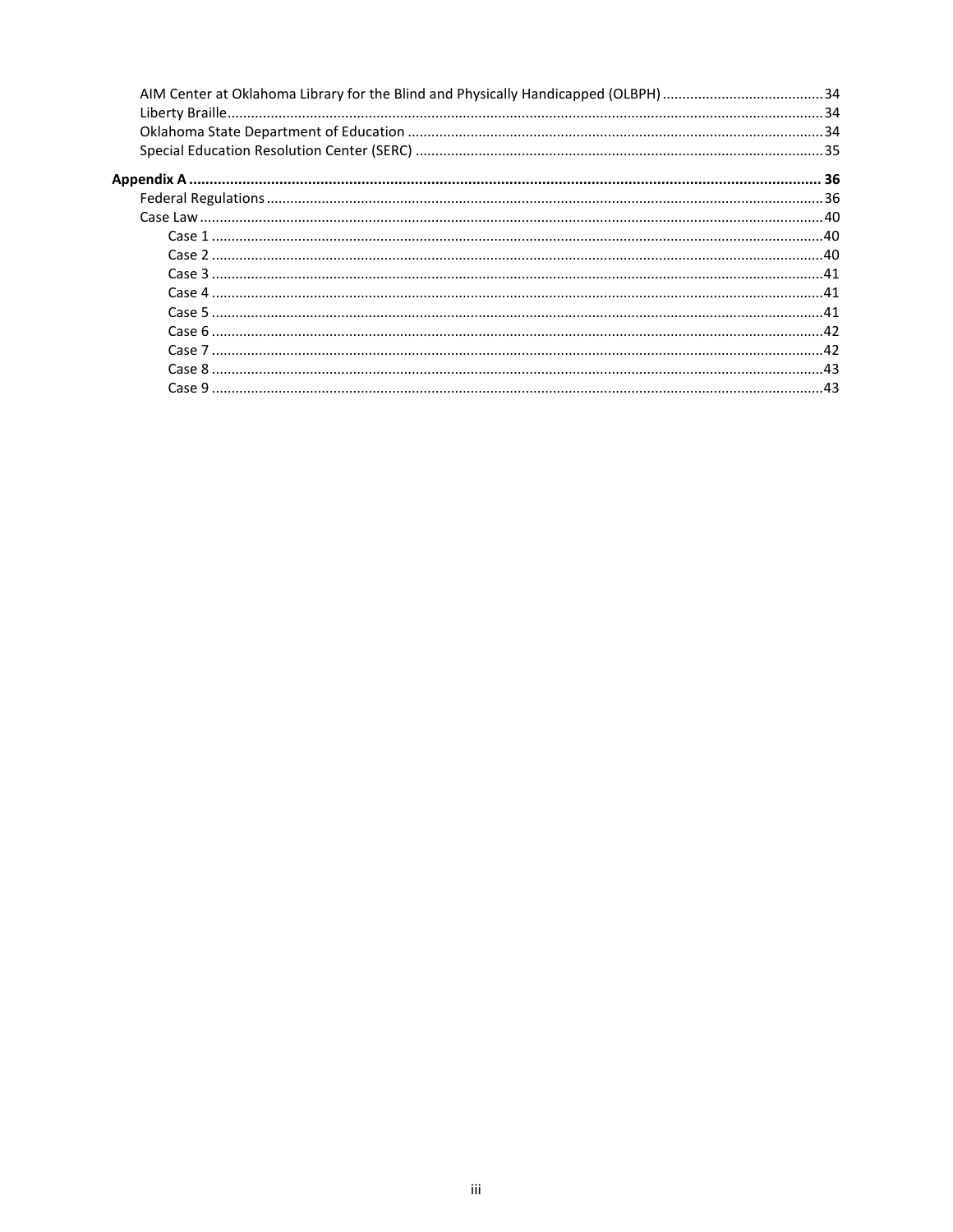## <span id="page-3-0"></span>**Assistive Technology and the Law**

*"If the technology revolution only happens for families that already have money and education, then it's not really a revolution."*

> Arne Duncan U.S. Department of Education National Education Technology Plan 2016

The federal regulations for implementation of the Individuals with Disabilities Education Act (IDEA) define assistive technology (AT) devices $^1$  and services $^2$ . AT is technology used by individuals with disabilities in order to perform functions that might otherwise be difficult or impossible. IDEA requires Individualized Education Program (IEP) teams to consider the AT needs of students during the development, review, and revision of an IEP<sup>3</sup>. IDEA also requires schools to provide AT if it is needed for a student to receive a free appropriate public education (FAPE) $4$ 

FAPE enables students the opportunity to access standards on their grade level. FAPE can include a variety of services such as special education, related services, supplementary aids and services, program modifications or support for school personnel<sup>5</sup>. AT, just like all other components of FAPE, must be provided at no cost to parents. Local Education Agencies (LEAs) must provide or pay for any AT necessary to ensure FAPE, either directly or through contract or other arrangements. The schools may not unnecessarily delay the provision of AT devices and services due to funding issues if a child requires the devices and services to benefit from the IEP.

## <span id="page-3-1"></span>The Assistive Technology Act of 2004 (P.L. 108-364) (AT Act)

The AT Act was written to include technology advances to improve the lives of all Americans with disabilities of all ages and in all environments on a statewide-basis by providing increased access to and acquisition of AT. ABLE Tech is the AT Act program for the state of Oklahoma. ABLE Tech provides many services to Oklahomans including demonstrations and short-term loans of AT (up to 6 weeks), free gently-used durable medical equipment (DME) and AT, as well as State Financing activities to help Oklahomans finance devices, apply for free specialized alert equipment, and also receive financial education.

Additionally, ABLE Tech provides training, public awareness, and consultations to help individuals with disabilities, their family members, and other care providers receive the support needed to find the appropriate AT to assist them. ABLE Tech also provides statewide training to agencies on Information and Communication Technology (ICT) Accessibility, which works to ensure that individuals with disabilities, including students, have equal access to all printed and digital materials. As a result of the effort of the state AT Act programs, millions of Americans with disabilities are able to participate in work, school, recreation activities, and be contributing members of their communities.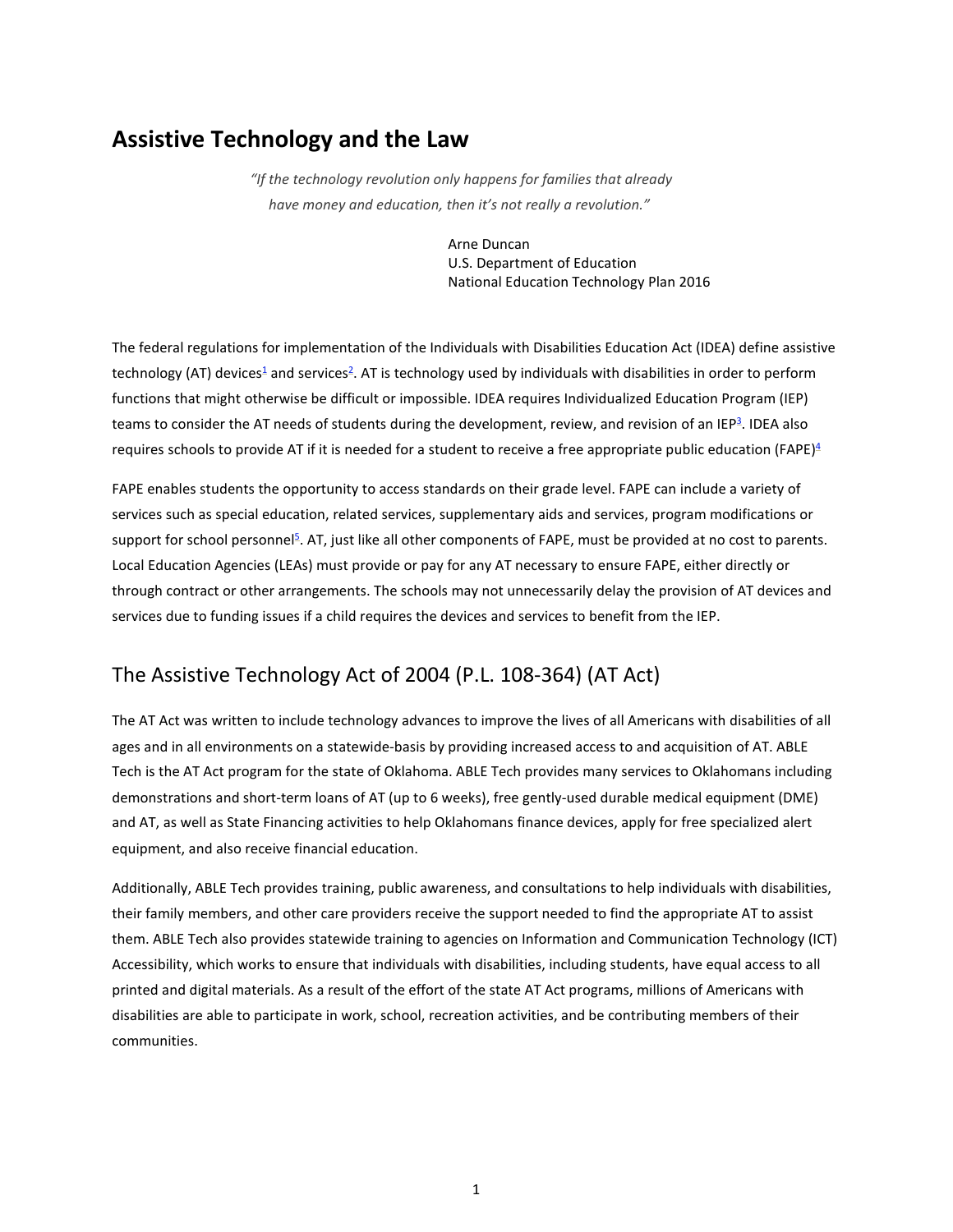## <span id="page-4-0"></span>Title II of the Americans with Disabilities Act of 1990 (Title II)

In addition to IDEA, there are two other federal laws that specifically address the obligation of all public schools to meet the communication needs of students with disabilities: Title II, and Section 504 of the Rehabilitation Act of 1973 (Section 504). Title II requires schools to ensure that students with disabilities receive communication that is as effective as communication with others through the provision of auxiliary aids and services $^{6.7}$  $^{6.7}$  $^{6.7}$ .

In many cases, but not all, an IEP will meet the requirements of Title II. The Title II term "communication" includes all kinds of information exchange – reading, writing, listening and speaking. In AT terms, effective communication can require a technology support instead of a human support because the technology support allows a student to perform tasks independently thus achieving "effective communication" as required by Title II. The important point to note is that "effective communication" can be a higher standard and require additional AT even when a student's need for an "appropriate" education in FAPE has been met. For more information, please view the U.S. Department of Justice's Civil Rights Division and the U.S. Department of Education's Office for Civil Rights and Office of Special Education and Rehabilitative Services Dear Colleague Letter, Frequently Asked Questions, and Fact Sheet regarding effective communications for students with hearing, vision, or speech disabilities in public elementary and secondary schools.

> • The complete document can be found here: [https://www2.ed.gov/about/offices/list/ocr/docs/dcl-faqs-effective-communication-](https://www2.ed.gov/about/offices/list/ocr/docs/dcl-faqs-effective-communication-201411.pdf)[201411.pdf](https://www2.ed.gov/about/offices/list/ocr/docs/dcl-faqs-effective-communication-201411.pdf)

Title II is a civil rights law that prohibits discrimination against individuals with disabilities in areas of employment, public services, public accommodations, transportation and communication<sup>8,[9](#page-41-0)</sup>. Title II, which applies to schools as state or local entities, does not specifically define AT. It instead uses the term "auxiliary aids and services" including AT along with other services such as human supports. Title II states those physical barriers in existing facilities must be removed if removal is readily achievable. If not, school districts must offer alternative methods of providing the services if they are readily achievable. In addition, equal access includes the provision of auxiliary aids and services that are needed for effective communication with individuals with disabilities.

### <span id="page-4-1"></span>Section 504 of the Rehabilitation Act of 1973 (Section 504)

Reference to AT in Section 504 is included in "special education and related aids and services," the description of the delivery of an appropriate education and use of the term "supplementary aids and services," and the discussion of academic settings in which students with disabilities should be served. A student is not required to be eligible for special education services to be protected under Section 504. Section 504 also prohibits discrimination against individuals with disabilities and requires schools to provide equal access to their programs and services.

## <span id="page-4-2"></span>Every Student Succeeds Act (ESSA)

The Every Student Succeeds Act (ESSA) poses many changes to K-12 education. It calls for states to revamp their accountability systems – significantly scaling back the role tests play in gauging school progress. Under ESSA, states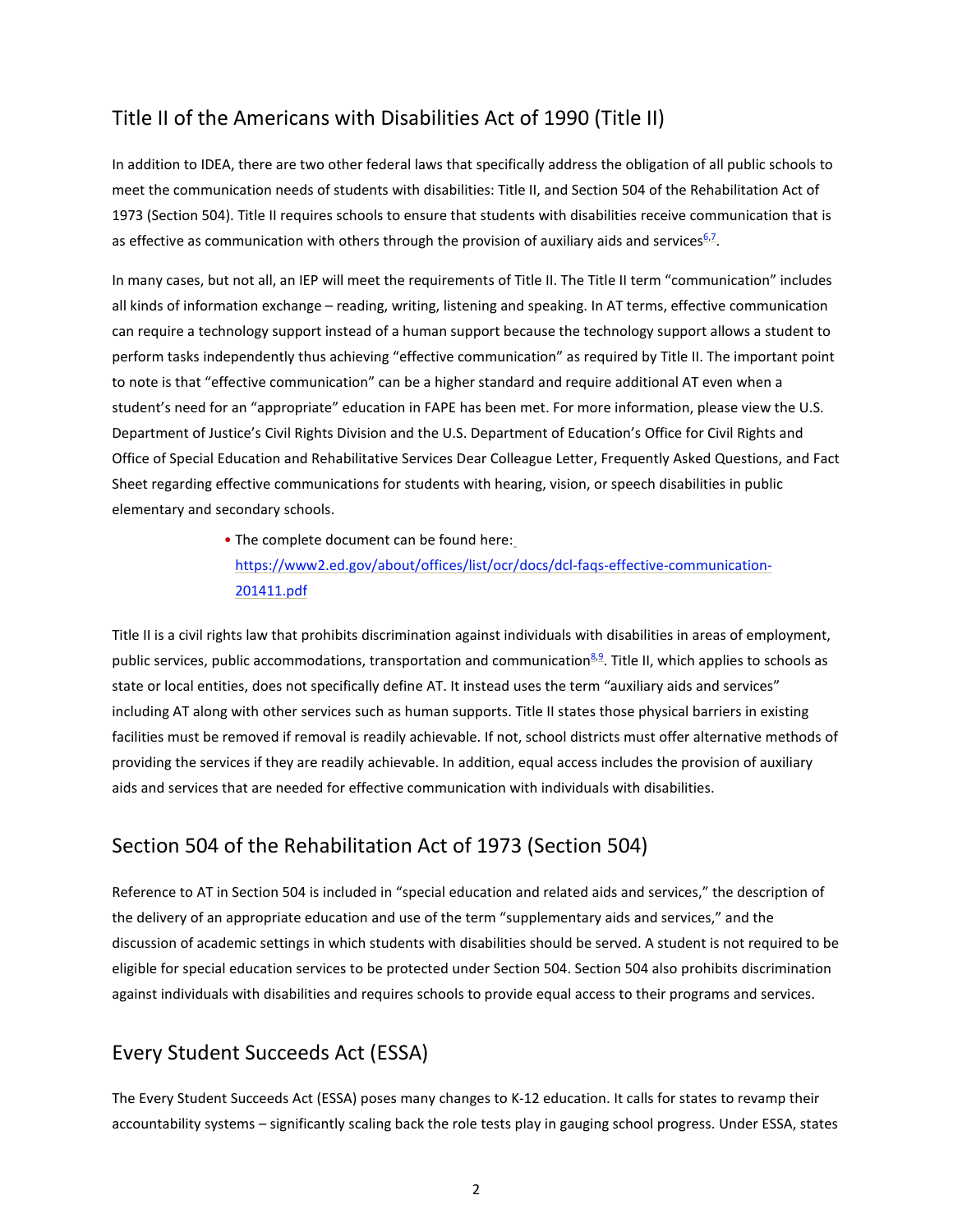and districts can choose their own evidence-based interventions to transform their lowest performing schools. States will be required to report the performance of students with disabilities, along with students in groups, such as racial and ethnic minorities.

States can opt to eliminate teacher evaluations based in part on students' standardized tests, which were required for states who wanted one of the Obama administration's waivers from portions of the No Child Left Behind (NCLB) law.

> • *Under ESSA, States, Districts to Share More Power* from Education Week, January 2016. View more information at: [https://www.edweek.org/ew/articles/2016/01/06/under-essa-states](https://www.edweek.org/ew/articles/2016/01/06/under-essa-states-districts-to-share-more.html)[districts-to-share-more.html](https://www.edweek.org/ew/articles/2016/01/06/under-essa-states-districts-to-share-more.html)

## <span id="page-5-0"></span>2016 National Education Technology Plan (NETP)

The NETP is a vision and plan for guiding the implementation of technology into learning, teaching, leadership, assessment, and infrastructure for education at all levels. The principles of the NETP align to the Innovative Technology Expands Children's Horizons (ITECH) Program as authorized by Congress in December 2015 through the Every Child Achieves Act.

The goal of the plan is to provide students with greater equality and accessibility to education. The plan addresses using technology to provide new types of learning experiences, creating systemic changes in learning and teaching, assessing how the technology is assisting students and educators, and implementing infrastructure changes.

The plan contains research and recommendations throughout including suggestions that "education stakeholders should develop a born accessible standard of learning resource design to help educators select and evaluate learning resources for accessibility and equity of learning experiences."

- The complete document at:<http://tech.ed.gov/files/2015/12/NETP16.pdf>
- *Future Ready Learning, Reimagining the Role of Technology in Education*, from the Office of Educational Technology U.S. Department of Education, January 2016 available online at: <https://eric.ed.gov/?id=ED571884>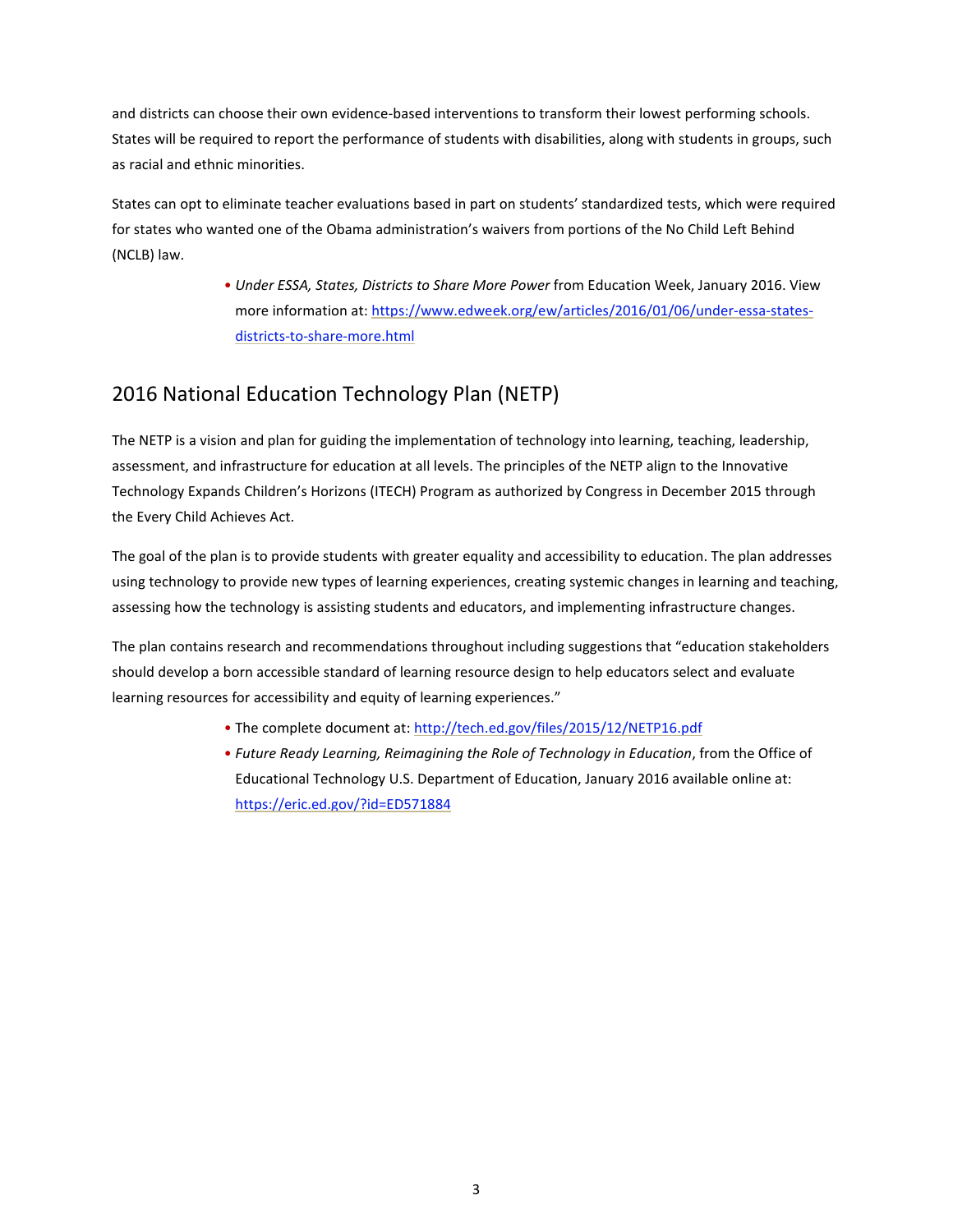## <span id="page-6-0"></span>**Assistive Technology Overview**

AT can be any device that helps a person do something that would otherwise be difficult or impossible to do. It is also the services involved in helping an evaluator assess the person's needs as well as help them select and use the device. AT is commonly organized into one of 10 AT categories:

| The 10 AT Categories                    | <b>Examples of AT</b>                                                            |
|-----------------------------------------|----------------------------------------------------------------------------------|
| 1. Computers and Related                | Adaptive keyboard/mouse, dictation software                                      |
| 2. Daily Living                         | Adaptive eating and food prep utensils, writing aids                             |
| 3. Environmental Adaptations            | Switches with radios/fans/remotes/lights                                         |
| 4. Hearing                              | Personal amplification system, classroom amplification system                    |
| 5. Learning/Cognition/ Development      | Adapted calculators, reading guides, writing guides, visual<br>schedules         |
| 6. Mobility/Seating/Positioning         | Adaptive seating options, adapted walkers, positioning supports                  |
| 7. Recreation/Sports/Leisure            | Games with large print/braille/audio features, adapted video<br>game controllers |
| 8. Speech/Communication                 | Speech-generating devices, communication boards/ books                           |
| 9. Vehicle Modifications/Transportation | Modified vehicles including specialized car seats                                |
| 10. Vision                              | Magnifiers, devices with audio features and braille                              |

Oklahoma ABLE Tech has an extensive inventory with over two thousand items in the above categories. It is common for educators, administrators, related service providers, and families to borrow equipment from ABLE Tech to see if it will meet a student's needs before purchasing the item. If team members already know the device(s) they would like to borrow, they may search the online inventory and immediately request up to three devices.

### • You can search ABLE Tech's inventory at: [https://www.okabletech.org/guide-to-all](https://www.okabletech.org/guide-to-all-services/device-loan-program/)[services/device-loan-program/](https://www.okabletech.org/guide-to-all-services/device-loan-program/)

For those who need additional information about what types of AT may benefit a student, more detailed information about devices and supports — including case studies and examples — can be found on ABLE Tech's AT Discovery pages that are organized by disability category and further subdivided by environment where the person will be using the AT.

• Visit ABLE Tech's AT Discovery pages at:<https://www.okabletech.org/at-discovery/>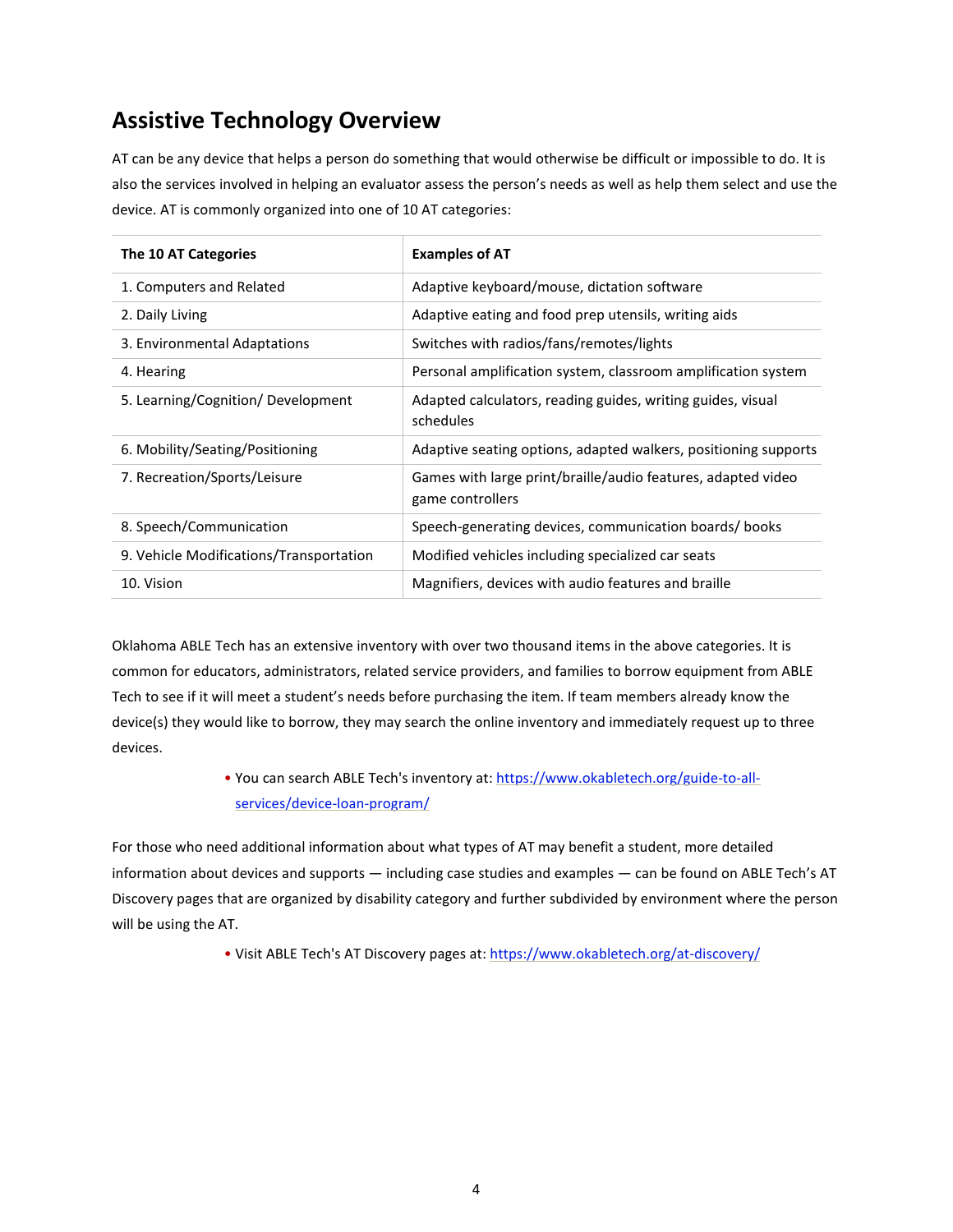## <span id="page-7-0"></span>**Quality Indicators for Assistive Technology / AT Consideration**

When determining the AT needs of a student with a disability, it is important for Local Education Agency (LEA) teams to provide high-quality, AT services. The Quality Indicators for Assistive Technology (QIAT) were developed by focus groups, validated through research, and provide a set of descriptors that can serve as a guideline for LEAs to evaluate the quality of their AT services. These indicators are broken down into eight areas that are important to the development and delivery of AT services and include:

- 1. Consideration of AT Needs
- 2. Assessment of AT Needs
- 3. AT in the IEP
- 4. AT Implementation
- 5. Evaluation of Effectiveness of AT
- 6. AT in Transition
- 7. Administrative Support for AT
- 8. AT Professional Development

A set of self-assessment matrices have been developed as a companion piece to the Quality Indicators intent statements for each area. School districts can use the QIAT to assist in the self-assessment and development of district level policies and procedures which are in alignment with the mandates and expectations of federal and state law. In most instances the Quality Indicators are also appropriate for the consideration of AT for students who qualify for services under other legislation (e.g. Section 504 and Title II).

### <span id="page-7-1"></span>AT Consideration

34 CFR §300.324(a)(2) Development, Review, and Revision of IEP

(2) Consideration of Special Factors.

The IEP Team must Consider whether the child needs assistive technology devices and services.

• Source:<https://sites.ed.gov/idea/regs/b/d/300.324/a/2>

AT must be considered for every student with a disability during the development, review, and revision of the IEP. This includes the Initial, Interim, Subsequent, Amended, and Modified IEP or when a team member deems it necessary.

The Congressional intent of this section of IDEA is to emphasize AT as a means to support educational achievements. The law requires that the IEP team consider/discuss a student's need for AT devices and services during the IEP process. The law places the decision-making responsibility regarding whether or not the student requires AT with the IEP team.

Because IDEA does not provide specific guidance for how AT Consideration should be conducted by an LEA, it is up to the schools to use research from the QIAT and other resources to develop and adopt operational procedures that provide guidance for consistently considering AT for all students on IEPs.

When polled, many AT service providers in Oklahoma prefer using the *Big East Educational Cooperative AT*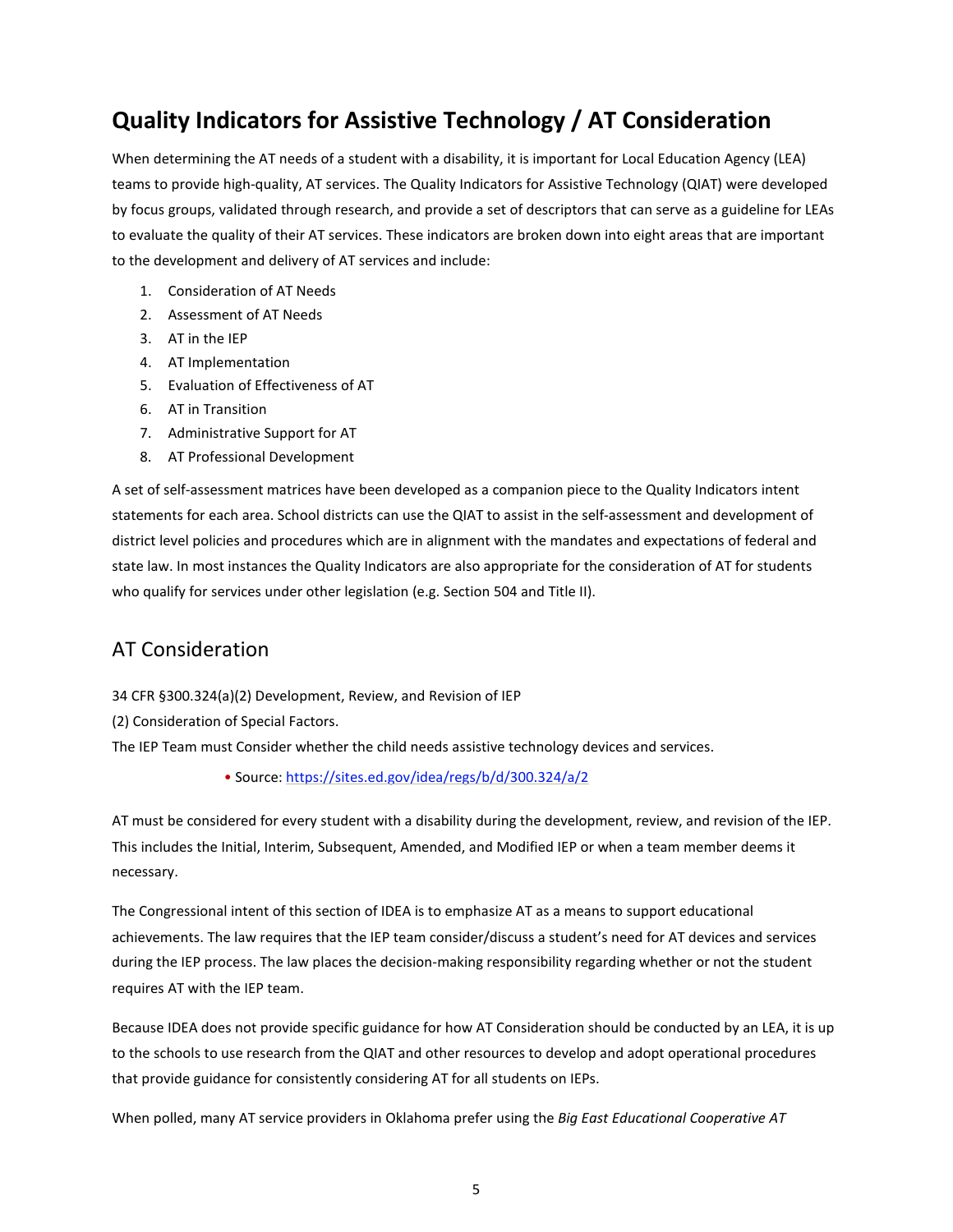*Consideration Checklist* form to help them determine whether or not students in their districts require AT.

The flow chart below depicts the AT Consideration process and potential scenarios IEP teams may face when considering students' needs for AT

## AT Consideration Chart

<span id="page-8-0"></span>

### <span id="page-8-1"></span>AT Consideration Discussion

At least one person on the IEP team should have some knowledge about AT. Free professional development, trainings, and online supports are available for IEP Team members to learn more about AT devices and services.

The following questions may help the IEP team through the process of reaching a "Yes" or "No" answer to the question, "whether the child needs AT devices and services."

- 1. What task is it that we want this student to do, that he/she is unable to do at a level that reflects his/her skills/abilities (writing, reading, communicating, hearing, seeing)?
- 2. Is the student currently able to complete tasks with special strategies or accommodations?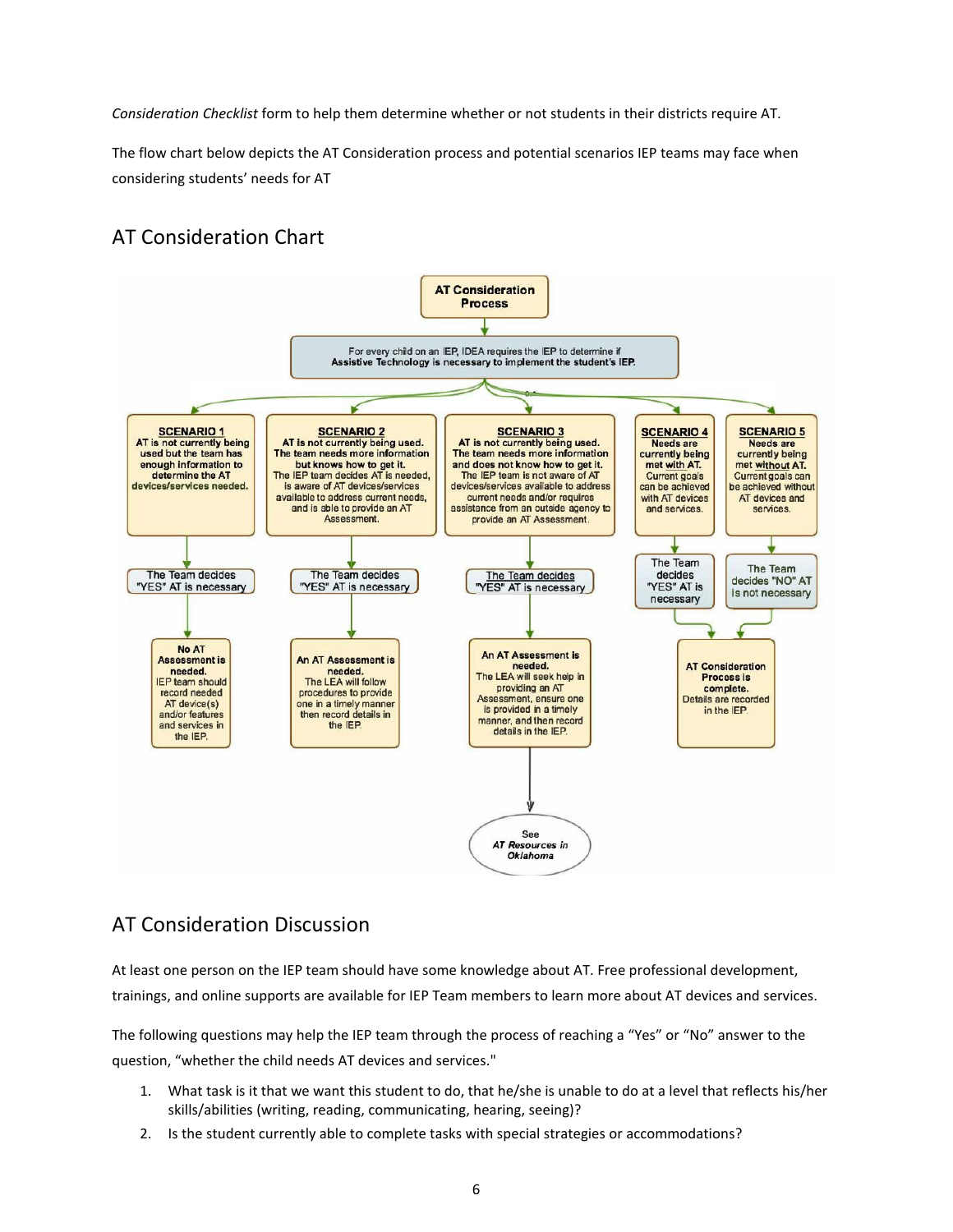- 3. Is there currently AT (either devices, tools, hardware or software) used to address this task?
- 4. Would the use of AT help the student perform this skill more easily or efficiently, in the least restrictive environment, or perform successfully with less personal assistance?

ABLE Tech has developed an additional document, accessible within EdPlan, to help guide the AT Consideration process during the IEP meeting.

> • View the document at: [https://okabletech-docs.org/wp-content/uploads/2018/05/Special-](https://okabletech-docs.org/wp-content/uploads/2018/05/Special-Factors_Support_Information_2017.pdf)[Factors\\_Support\\_Information\\_2017.pdf.](https://okabletech-docs.org/wp-content/uploads/2018/05/Special-Factors_Support_Information_2017.pdf) The active link within EdPlan for this document is found near the Special Factors questions.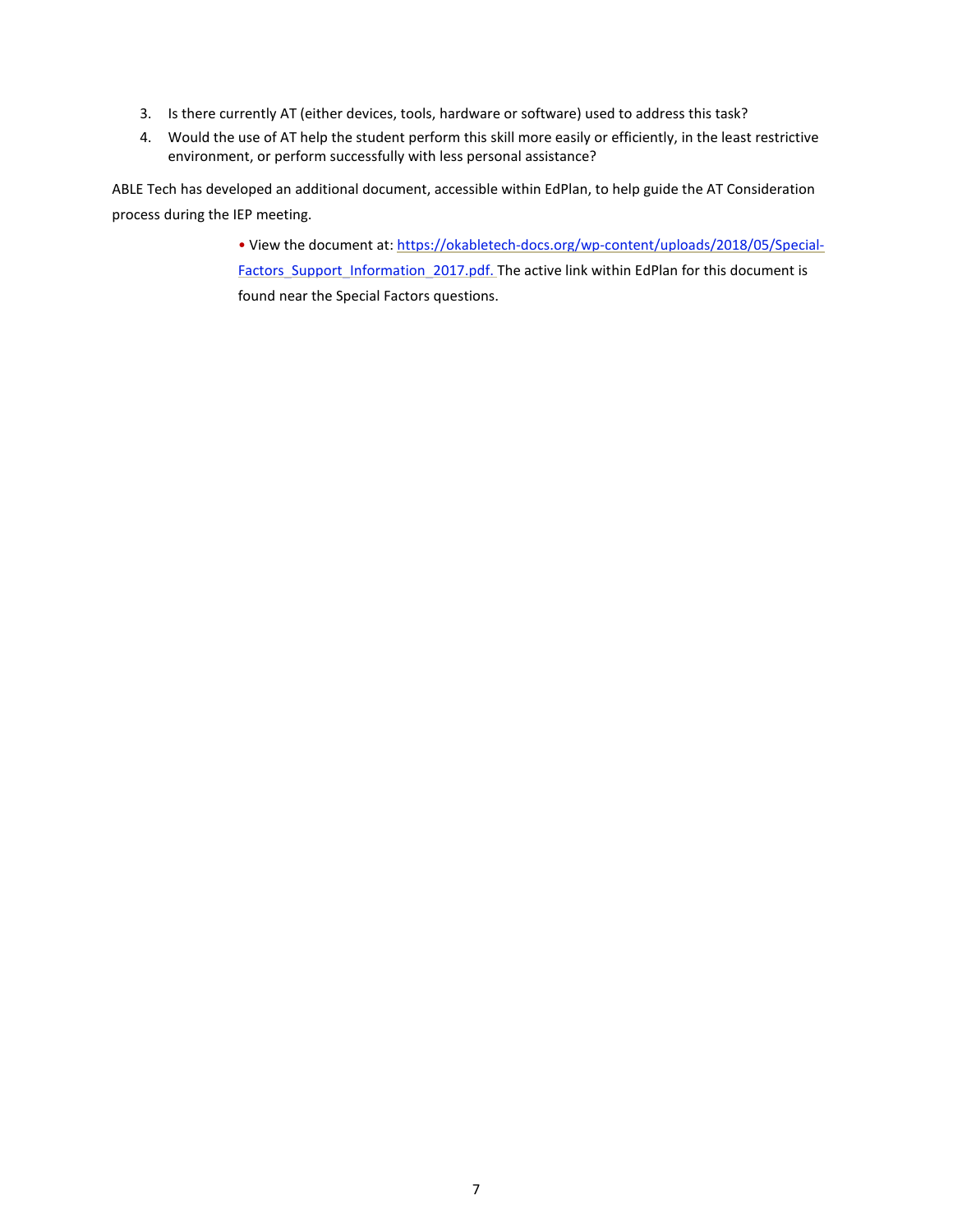## <span id="page-10-0"></span>**AT Assessment**

The processes for "Consideration" and "Assessment" are different. The most obvious differences between AT Consideration and AT Assessment are those of depth and duration. AT Consideration is a short discussion that takes place during the IEP meeting using known information and results in the decision to continue something already being used or to try, or not to try, AT. Assessment goes into much more detail, looking closely at the student's abilities and difficulties and the demands of the environments and tasks. AT Assessment also includes the acquisition of new information.

> • *Assessing Students' Needs for Assistive Technology 5th Edition*, June 2009. Wisconsin Assistive Technology Initiative at: [http://www.wati.org/free-publications/assessing-students-needs-for](http://www.wati.org/free-publications/assessing-students-needs-for-assistive-technology/)[assistive-technology/](http://www.wati.org/free-publications/assessing-students-needs-for-assistive-technology/)

| Consideration                                                                          | <b>Assessment</b>                                                                                                                                                                                                                                               |
|----------------------------------------------------------------------------------------|-----------------------------------------------------------------------------------------------------------------------------------------------------------------------------------------------------------------------------------------------------------------|
| Can occur within an IEP meeting - may take under 10-<br>20 minutes                     | Is completed over the span of days, weeks, or even<br>months outside of the IEP meeting                                                                                                                                                                         |
| Can be completed with information the team already<br>knows                            | Involves obtaining new information to make a decision<br>about needed supports                                                                                                                                                                                  |
| Looks at the student's ability to achieve with/without<br>assistance to receive a FAPE | Takes multiple interactions with the student, family,<br>school staff and involves demonstrations and trials of<br>AT to find a match                                                                                                                           |
|                                                                                        | Is ongoing and should be a continual part of the<br>student's education planning                                                                                                                                                                                |
|                                                                                        | Is conducted within the student's customary<br>educational setting by a multidisciplinary team<br>knowledgeable about AT devices and services. If at<br>least one team member is not knowledgeable about<br>AT, the team must know where/how to seek assistance |
|                                                                                        | When outside assessments have been conducted, the<br>IEP team must consider the results in any decision<br>made with respect to the provision of a free and<br>appropriate public education                                                                     |

### <span id="page-10-1"></span>Differences Between Consideration and Assessment

## <span id="page-10-2"></span>AT Assessment Process

AT Assessment is a *process* driven by identifying specific needs of the individual and matching AT devices and/or services to help that individual complete a task. AT Assessment is not standardized, but should:

- **Be systematic** LEAs have identified an approach that everyone follows.
- **Be replicable** LEAs should document the process and tools used to conduct individual student assessments. This not only provides a roadmap of how the IEP team arrived at its decision but allows another IEP team to replicate the results if needed.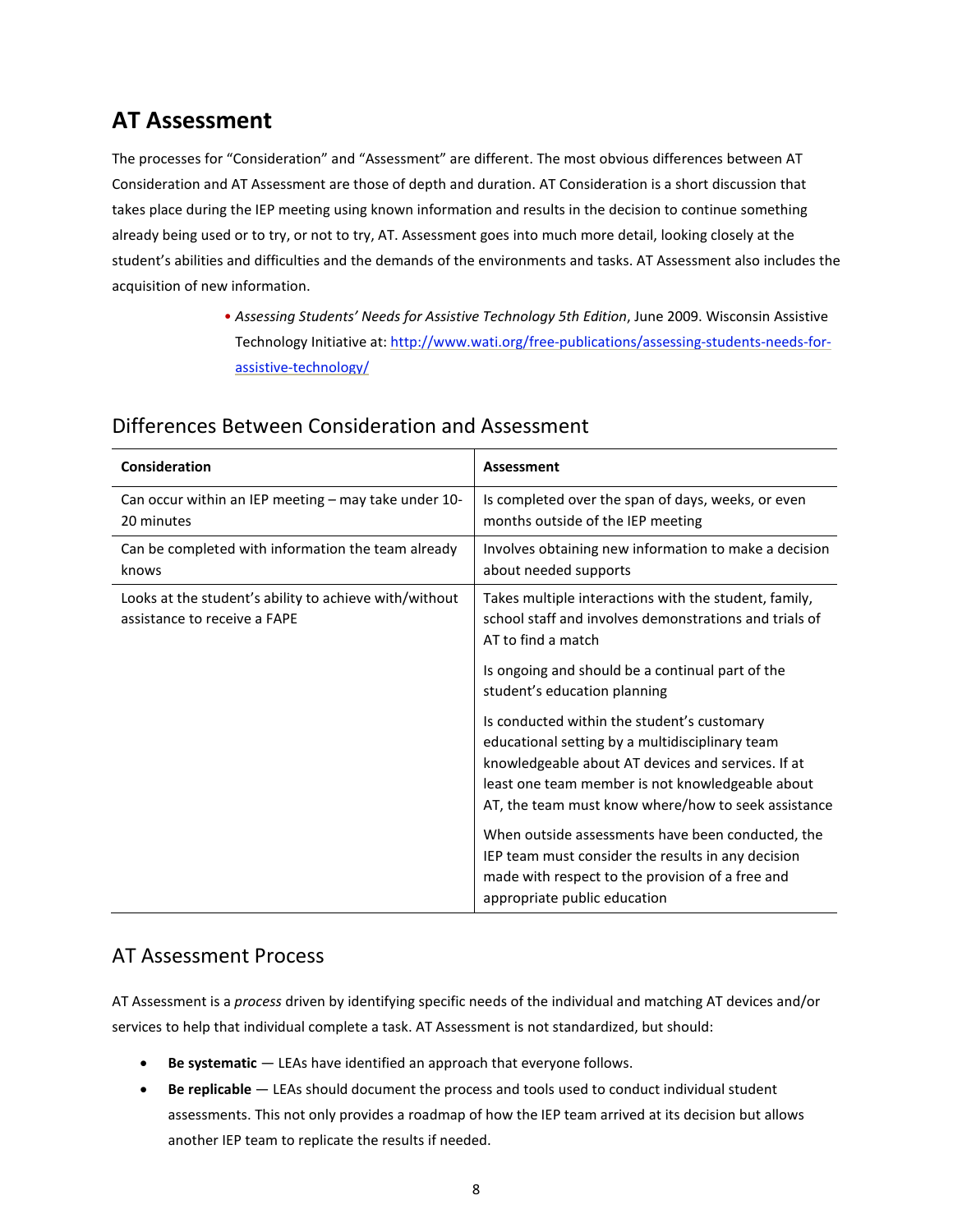- **Provide accountability** LEAs will want proof that a piece of AT works before following through with funding.
- **Be performed by a team familiar with AT populations and issues** LEAs need to ensure that IEP team members are knowledgeable in order to make decisions or know where to seek assistance by receiving the appropriate training.

Having operational procedures in place enables school districts to provide consistent, quality AT Assessments for all students who may need one.

There are 6 basic steps to an AT Assessment:

- 1. Consideration and Referral
- 2. Problem Identification
- 3. Observation
- 4. Solution Generation
- 5. Solution Selection
- 6. Implementation/Follow Up

The following pages will explain each step in detail.

The flow chart on the next page depicts the AT Assessment process and includes references to helpful forms.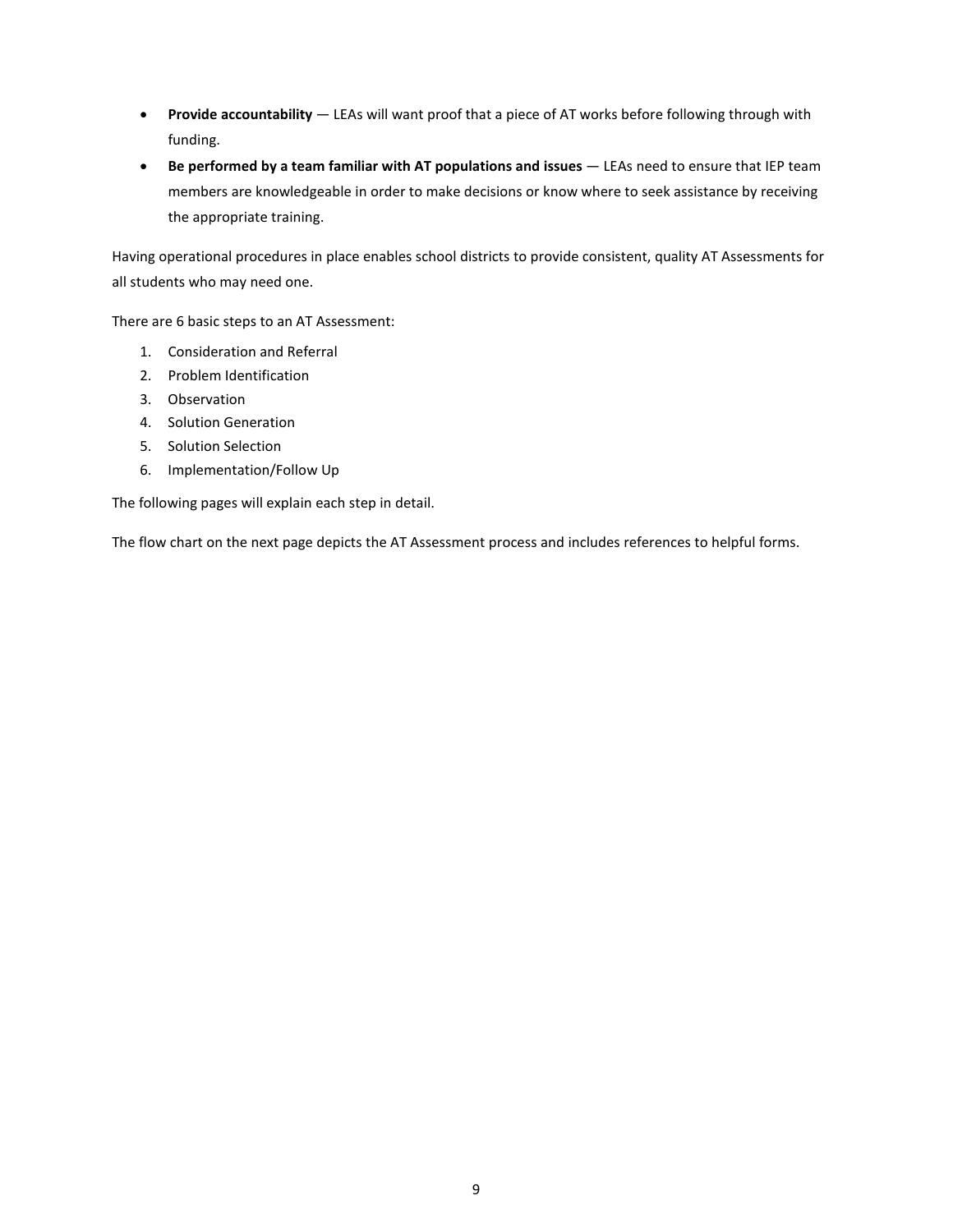## <span id="page-12-0"></span>AT Assessment Flowchart

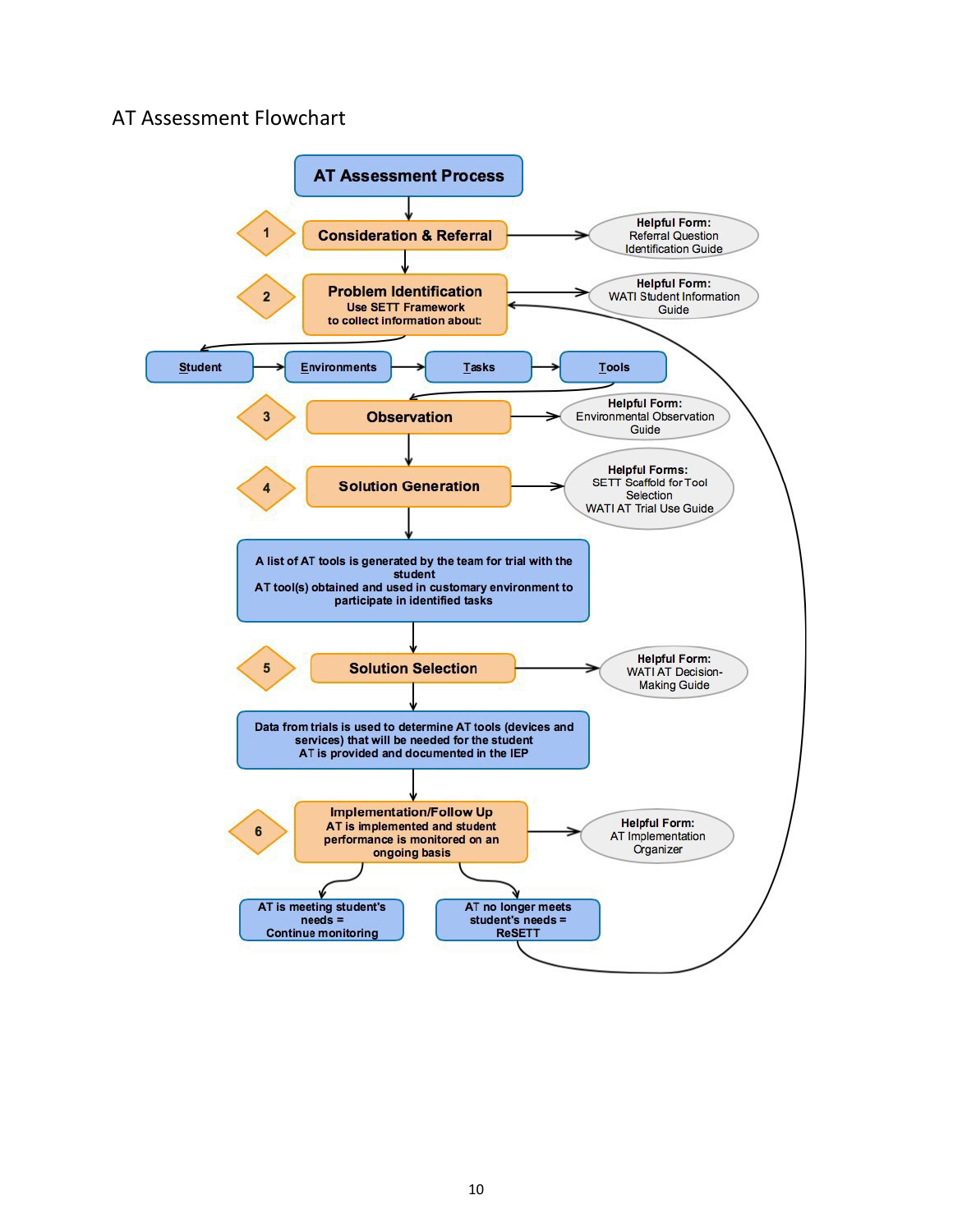## <span id="page-13-0"></span>**① Consideration and Referral**

## <span id="page-13-1"></span>Referral

When should a student be referred for an AT Assessment? There are many signs that can indicate whether a student requires an AT Assessment. Many times, it starts from a parent or educator's concern for the way the student is (or is not) able to participate in educational activities. When a student is already on an IEP, the IEP team may go through the AT Consideration process then refer for an assessment when the following is true:

The student …

- is not using AT, but the IEP team decides it is needed
- is not using AT, and the IEP team does not have enough information
- is using AT but has new/changed needs that may require additions or changes to current AT

School personnel or parents may refer a student for an AT Assessment if one or more of the following is true as well:

The student …

- is being removed from the regular education classroom for any part of the instruction and the student's use of AT would allow him or her to stay in the regular education classroom
- has difficulty accessing educational materials like textbooks, worksheets, workbooks, novels, etc.

The Wisconsin AT Initiative (WATI) has a Referral/Question Identification Guide that LEAs may adopt and use if desired.

> • The Referral/Question Identification Guide is at[: http://www.wati.org/wp](http://www.wati.org/wp-content/uploads/2017/10/ReferralGuide-Form.pdf)[content/uploads/2017/10/ReferralGuide-Form.pdf](http://www.wati.org/wp-content/uploads/2017/10/ReferralGuide-Form.pdf)

## <span id="page-13-2"></span>AT Assessment Team

The AT Assessment team may or may not have the same members as the student's IEP team; however, **best practice is for the IEP team to make up the foundation of the assessment team**. These are the people who know the student the best and have potentially been working with him/her for years. The function of an AT Assessment team is to develop a shared understanding of the student, the educational environments in which the student regularly participates, and the tasks that the student is expected to be able to complete and/or participate in as an active member of his/her educational environment. The AT Assessment team should be able to provide specific information about the Student, Environments, Tasks and potential AT Tools that can help the student receive a FAPE. The team should be multidisciplinary, with at least one member having a working knowledge of AT as it relates to the student's educational needs.

The assessment team includes persons with knowledge about:

• **The Student** — Examples: Family members, regular and special education teachers, paraeducators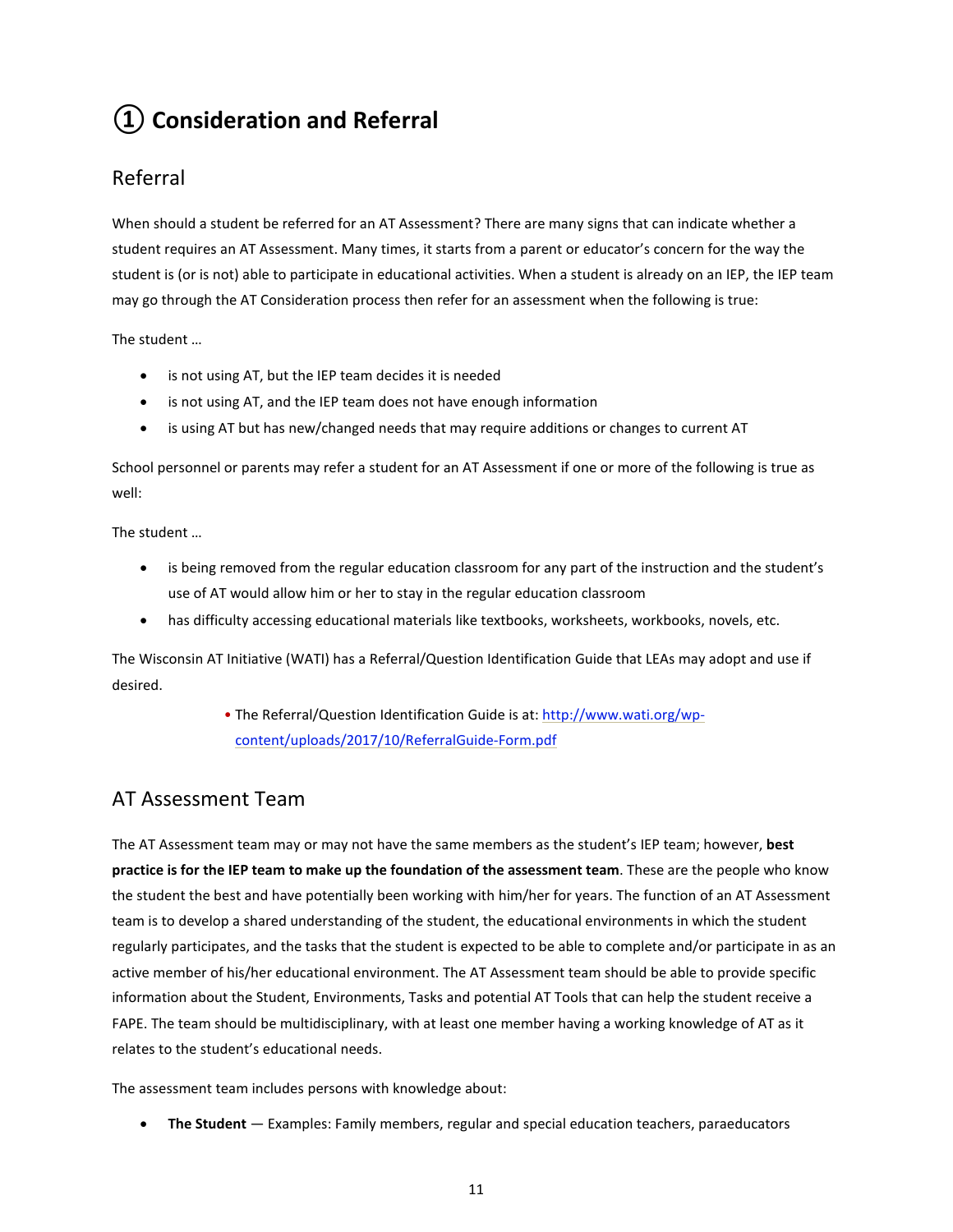- **Motor Development** Examples: Occupational Therapists (OT) or Physical Therapists (PT)
- **Curriculum** Examples: Regular education teachers
- **Committing District Resources** Examples: Principal, Special Education Director, Counselor
- **Language** Example: Speech Language Pathologists (SLP)
- **AT Options** Examples: OT, PT, SLP, other AT Specialists

The team is charged with determining when and where to gather additional information about the student, environments, tasks, and tools. There are many resources to help teams in filling out student referral information as well as gathering preliminary information about the student.

When teams do not have a person who knows about AT related to the student's needs, a consultation may be opened with Oklahoma ABLE Tech to assist the team in completing the AT Assessment. Consultation forms may be submitted online, faxed, or mailed. Once received ABLE Tech staff with AT knowledge related to the needs of the student will contact the team.

> • A consultation form is available from ABLE Tech's website at: https://okabletech.formstack.com/forms/able\_tech\_intake\_form\_long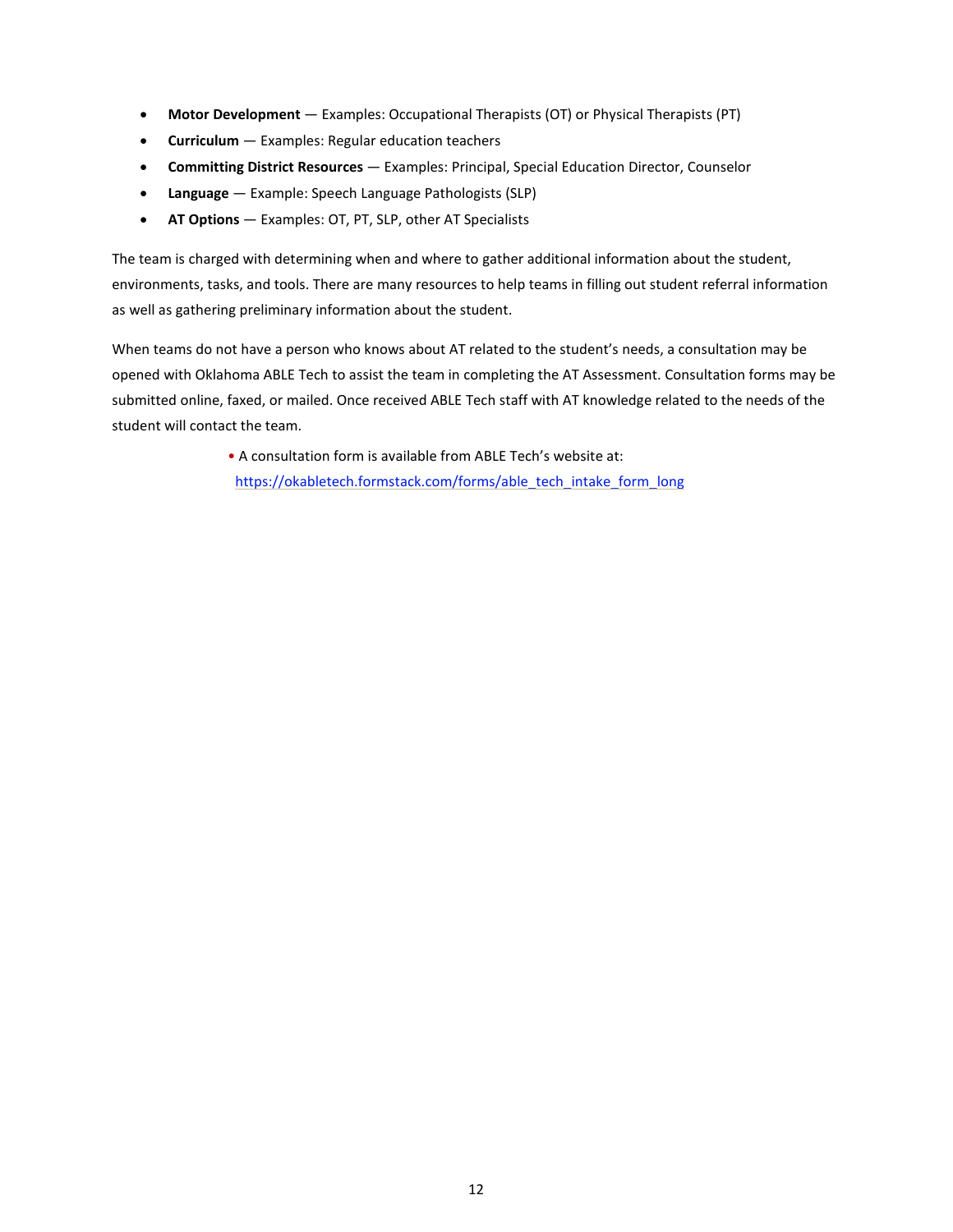## <span id="page-15-0"></span>**② Problem Identification: Collect Information about the Student, Environments, Tasks, and Tools**

The following are techniques and tools team members may utilize when gathering information:

- **Observations** Watch the student in his/her natural settings in various activities. Note the participation patterns of peers. Compare work samples from the student to those of his/her peers.
- **Interactions** Engage him/her in tasks similar to what is required in the classroom. Create opportunities for the student to try AT and/or modifications that might be helpful.
- **Interviews** Ask the student, family, and/or school personnel specific questions regarding the needs, abilities, interests, and participation patterns of the student.
- **Record Review** Review past history, medical, or specialized assessment information.
- **Informal and Formal tests** Formal assessments are NOT required, but may be used when possible and applicable.
- **Protocols and Profiles** Pre-made forms teams use to record information about a student's abilities and needs.

The following are examples of forms teams may use:

- o Georgia Project for Assistive Technology (GPAT) Protocols
- o Protocol for Accommodations in Reading (PAR) by Don Johnston
- o Universal Protocol for Accommodations in Reading (UPAR) by Don Johnston
- o Written Productivity Profile
- o Pragmatics Profile of Everyday Communication Skills
- o Wisconsin Assistive Technology Initiative (WATI) Student Information Guide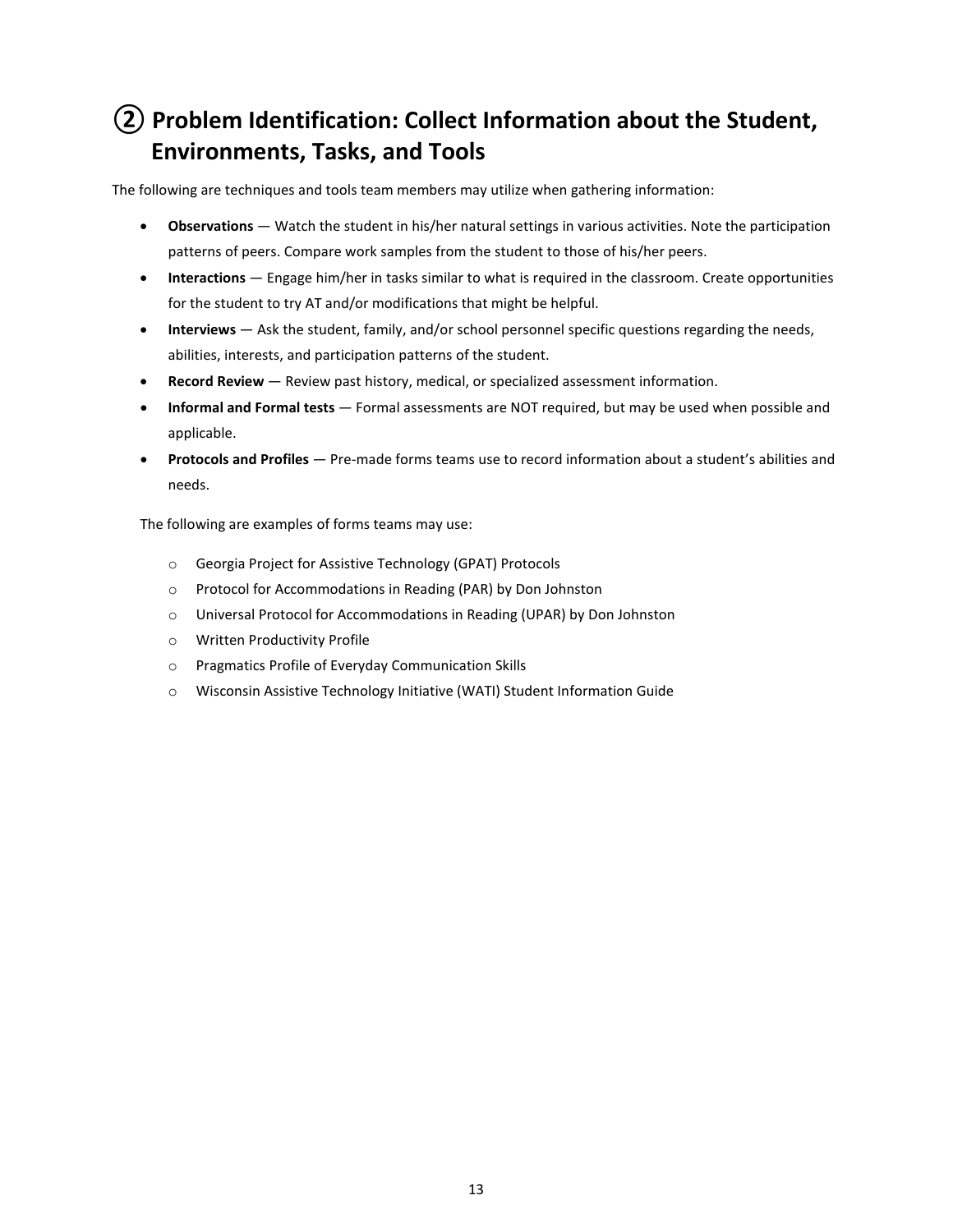The SETT Framework (Joy Smiley Zabala, Ed. D., ATP) is a systematic process that LEAs may use to conduct an AT Assessment. "SETT" is an acronym that stands for: Student, Environments, Tasks, and Tools. The SETT Framework assists teams in exploring and recording information about each of the following areas:

| Student                                                                                                        | Environments                                                                                                                        | Tasks                                                                                                                  | Tools                                                                                                                                                    |  |
|----------------------------------------------------------------------------------------------------------------|-------------------------------------------------------------------------------------------------------------------------------------|------------------------------------------------------------------------------------------------------------------------|----------------------------------------------------------------------------------------------------------------------------------------------------------|--|
| What is/are                                                                                                    | Arrangement:                                                                                                                        | What SPECIFIC tasks occur                                                                                              | Teams explore tools after                                                                                                                                |  |
| functional area(s)                                                                                             | Instructional and physical                                                                                                          | in the student's natural                                                                                               | information gathered on the                                                                                                                              |  |
| of concern?<br>What does the                                                                                   | <b>Support: Available to both</b><br>the student and the staff                                                                      | environments that enable<br>progress toward mastery<br>of IEP goals and                                                | Student, Environments, and<br>Tasks is analyzed and used to<br>address the following questions:                                                          |  |
| student need to<br>be able to do<br>that is difficult or<br>impossible to do<br>independently at<br>this time? | <b>Materials and Equipment:</b><br>Commonly used by others<br>in the environments,<br>currently being used by<br>the student        | objectives?<br>What SPECIFIC tasks are<br>required for active<br>involvement in identified<br>environments, related to | Is it expected that the student<br>will not be able to make<br>reasonable progress toward<br>educational goals without AT<br>devices and services?       |  |
|                                                                                                                | <b>Access Issues:</b><br>Technological, physical<br>and instructional<br><b>Attitudes and</b><br><b>Expectations: Staff, family</b> | communication,<br>instruction, participation,<br>productivity and<br>environmental control?                            | If yes, describe what a useful<br>system of supports, devices, and<br>services for the student would<br>be like if there were such a<br>system of Tools. |  |
|                                                                                                                | and others                                                                                                                          |                                                                                                                        | Brainstorm specific Tools that<br>could be included in a cuctom                                                                                          |  |

### **SETT Framework**

could be included in a system that addresses student needs.

Plan the specifics of the trial (expected changes, when/how tools will be used, cues, etc.)

### **Helpful Form for**

**Student**: The *WATI Student Information* Guide forms are great to use when collecting information about the student's abilities and needs.

#### **Helpful Form for**

**Environment:** The WATI Environmental Observation Summary may be used to collect information about the student's environments and tasks as compared to his/her peers. This form looks at ways in which the student participates as well as barriers to participation.

#### **Helpful Form for Task:**

The WATI Environmental Observation Summary may be used to collect information about the student's environments and tasks as compared to his/her peers. This form looks at ways in which the student participates as well as barriers to participation.

14

**Helpful Form for Tools:** Joy Zabala's SETT Scaffold for Tool Selection is an excellent form that assessment teams can use to compare specific tool features then narrow down choices to see what AT might be used during a trial.

.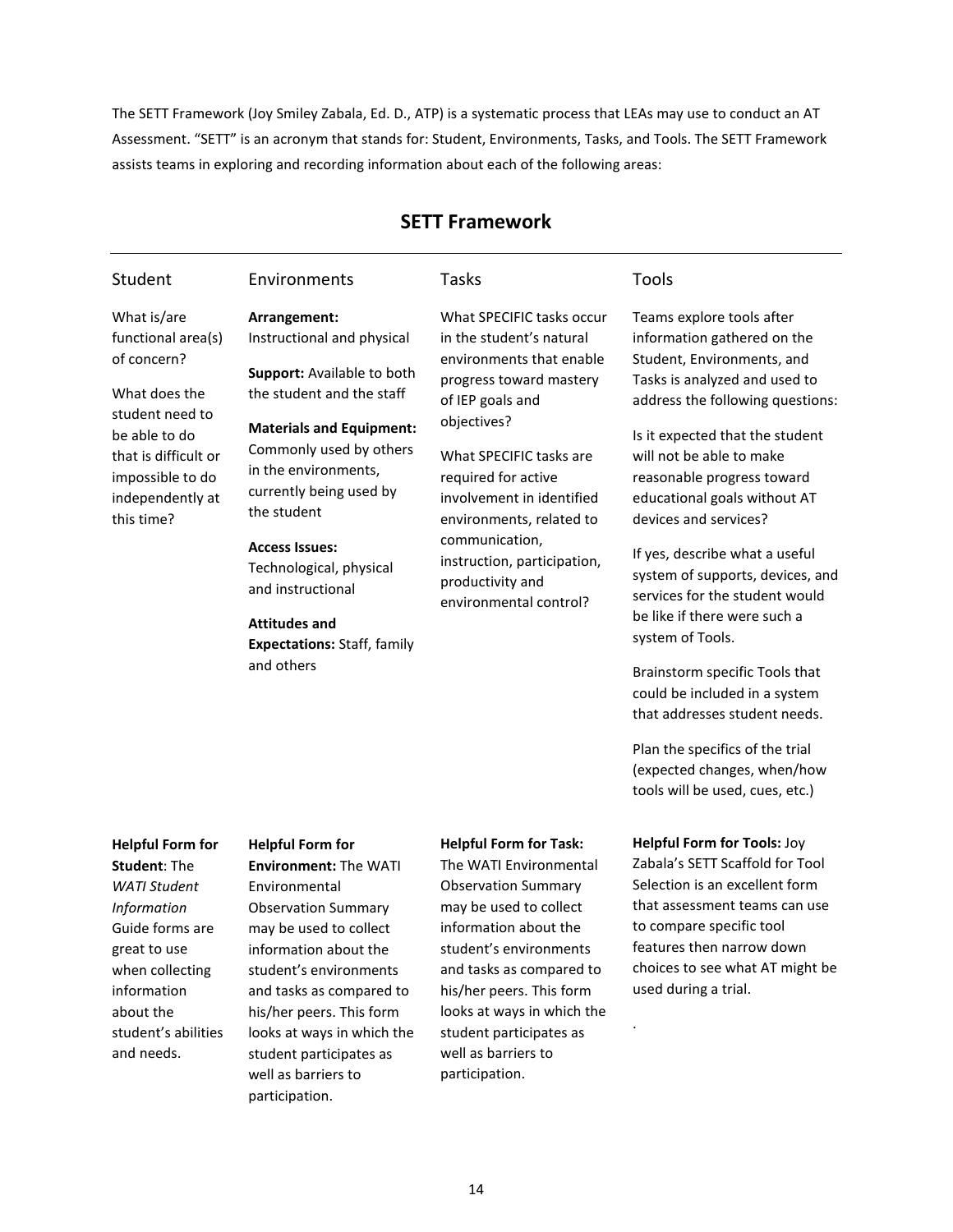## <span id="page-17-0"></span>**③ Observation**

Up until now teams may find that they have much of the information about the student's abilities, environments, tasks, and current tools just by reflecting on their past interactions with the student. Since doing an assessment requires obtaining new information, teams will want to complete observations of the student in the environment(s) where the student needs to complete tasks that may require AT. This is another opportunity for teams to share responsibilities!

Using a form that leads you through an observation can be extremely helpful.

• One form that may be used is the *WATI Environmental Observation Summary Guide* found at: [https://www.okabletech.org/wp-content/uploads/2018/07/48-49\\_Environmental-](https://www.okabletech.org/wp-content/uploads/2018/07/48-49_Environmental-Observation-Guide.pdf)[Observation-Guide.pdf](https://www.okabletech.org/wp-content/uploads/2018/07/48-49_Environmental-Observation-Guide.pdf) 

Tips for your observation include:

- Asking multiple team members to complete the same observation form in their own environments Observing how much/often and in what ways the student is participating
- Observing how much/often and in what ways the student's peers are participating
- Noting whom the student is interacting with: Students vs adults
- Noting if there are any noticeable barriers to the student's participation

Assign a deadline for observations to be completed and schedule a meeting to compare team notes.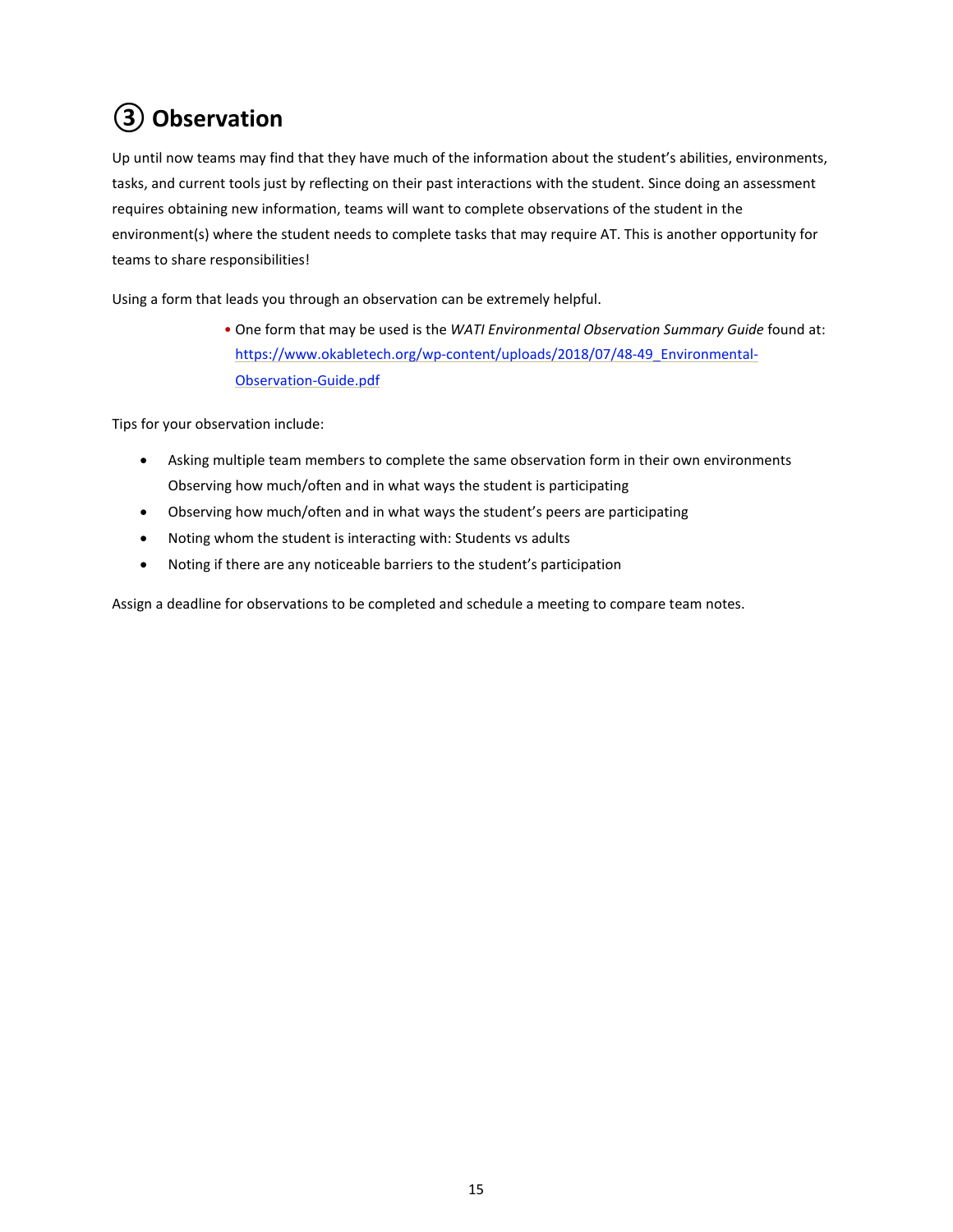# <span id="page-18-0"></span>**④ Solution Generation**

Once team members have gathered sufficient information on the student's needs and abilities, environments where AT may be needed, and tasks that must be completed, it is time to brainstorm and research possible solutions that may help the student increase independence and participation in the least restrictive environment and ultimately reach those IEP goals! Since devices are phased out of production and new technology comes out on an almost daily basis, it is very important for teams to know the features of the device a student needs above knowing the exact names of devices (at this stage). The goal of Solution Generation will be to make a list of the features a device(s) must have and then determine which device(s) match well with the student.

The SETT Scaffold for Tool Selection form will first walk team members through listing features of a device. Examples of features include portability, durability, word prediction, external or onscreen keyboard, text-tospeech, dictation, etc.

After listing needed features, team members will need to ensure that someone on the team knows the names of specific devices that have the identified features or they will need to do independent research and/or consult with an outside entity — like Oklahoma ABLE Tech — to generate solutions that may work for the student.

> • View ABLE Tech's AT Discovery pages for device ideas at: [https://www.okabletech.org/at](https://www.okabletech.org/at-discovery/)[discovery/](https://www.okabletech.org/at-discovery/)

## <span id="page-18-1"></span>Trial Device(s)

Once a list of specific AT tools is generated, the AT Assessment team should prepare to complete AT trials with the student. To prepare for a trial with an AT device, the AT Assessment team may use a pre-made form to ensure preparations are adequate/complete for each student.

> • One form that may be used is the WATI Trial Use Guide at: [https://www.okabletech.org/wp](https://www.okabletech.org/wp-content/uploads/2018/05/7.-WATI-AT-Trial-Use-Guide.pdf)[content/uploads/2018/05/7.-WATI-AT-Trial-Use-Guide.pdf](https://www.okabletech.org/wp-content/uploads/2018/05/7.-WATI-AT-Trial-Use-Guide.pdf)

The guide leads the IEP team to answer questions like:

- Who is going to coordinate the trial to help acquire the device(s)?
- What training may be needed for the student, family, and/or team members on how to use the AT?
- Who will set up, troubleshoot, recharge, and otherwise manage the AT during the trial?
- Where, when, and during what tasks will the student use the AT during the trial?
- What outcomes will determine success of the trial, whether additional AT should be trialed, and/or whether the trial should be discontinued?

## <span id="page-18-2"></span>Where to Get AT Devices for Trial

- The LEA's AT inventory
- Visit device manufacturers' websites for information about trials and local sales representatives
- Oklahoma also has two state-specific resources for obtaining trials with AT devices:
- AIM Center at the Oklahoma Library for the Blind and Physically Handicapped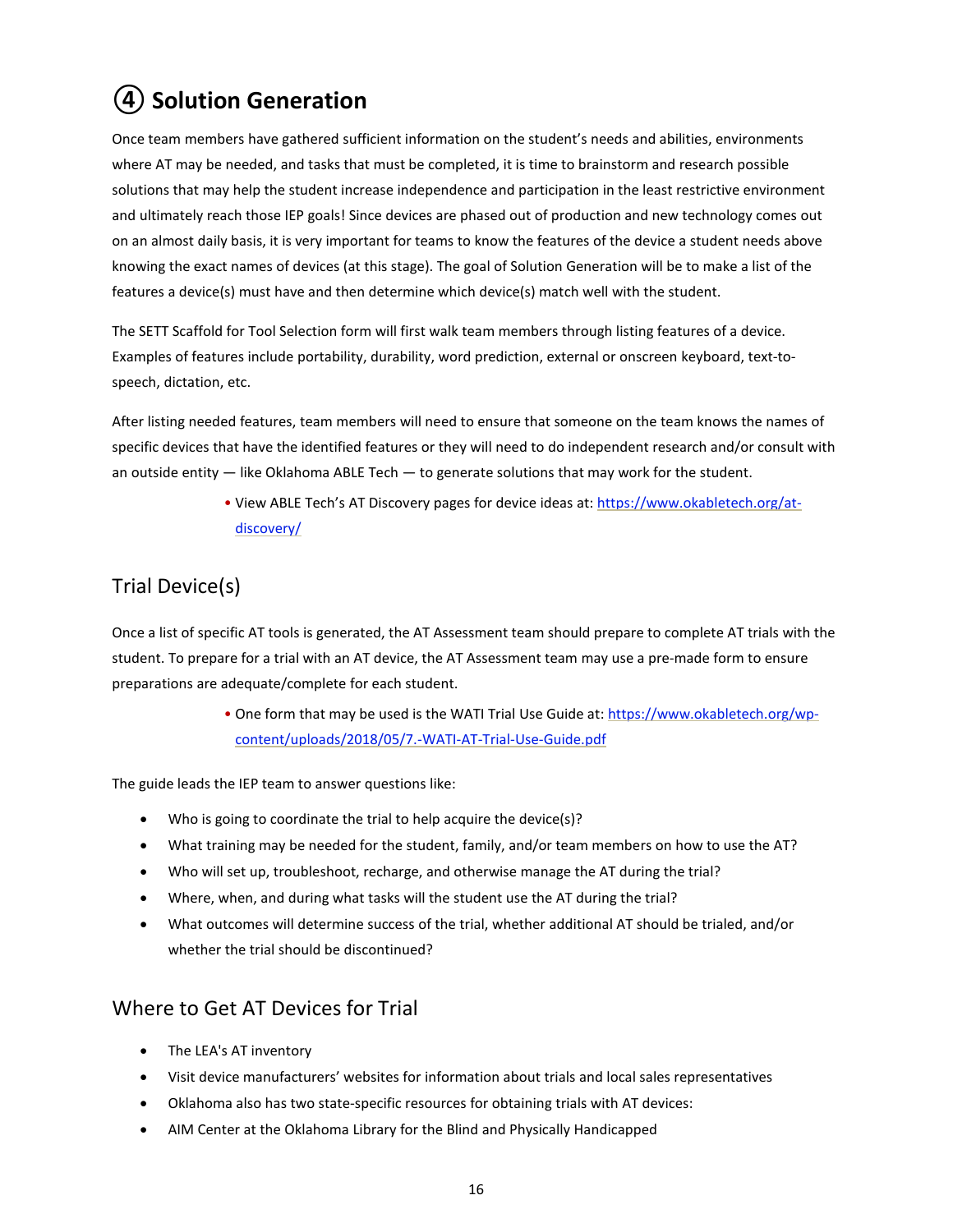- Oklahoma ABLE Tech: Oklahoma's statewide AT Act Program
	- Information on the AIM Center can be found at: [www.olbph.org](http://www.olbph.org/)
	- Information on the ABLE Tech can be found at[: www.okabletech.org](http://www.okabletech.org/)

## <span id="page-19-0"></span>Collect Data

The IEP team will need to collect data about each device trial to provide objective information about student performance and to help the team decide about which AT device(s) are appropriate for the student.

> • This may be recorded on the WATI Trial Use Guide which can be found at: [https://okabletech](https://okabletech-docs.org/homepage/at-ta-document-part-b/appendix-b-virtual-binder/43-at-assessment/51-assistive-technology-trial-use-guide/)[docs.org/homepage/at-ta-document-part-b/appendix-b-virtual-binder/43-at-assessment/51](https://okabletech-docs.org/homepage/at-ta-document-part-b/appendix-b-virtual-binder/43-at-assessment/51-assistive-technology-trial-use-guide/) [assistive-technology-trial-use-guide/](https://okabletech-docs.org/homepage/at-ta-document-part-b/appendix-b-virtual-binder/43-at-assessment/51-assistive-technology-trial-use-guide/)

There are a variety of data collection tools that can be used to document a student's progress during an AT device trial. It may be necessary to consider the funding source during the trial as some entities require a video of the student using the device as criteria for funding it.

After completing trials and collecting data, the team should know which device(s) will meet the student's needs. If more than one device meets the same need, the team may need to consider additional questions to select the best device.

- Will a no- or low-tech solution work just as well as a high-tech solution?
- Will the technology work in all necessary settings or environments?
- If it will be moved regularly, how portable is it?
- How easy is it to learn and operate?
- How reliable is it under school and/or home conditions?
- Does it need to work with other technologies?
- Are there sufficient technical resources available at the school or district level to support the technology?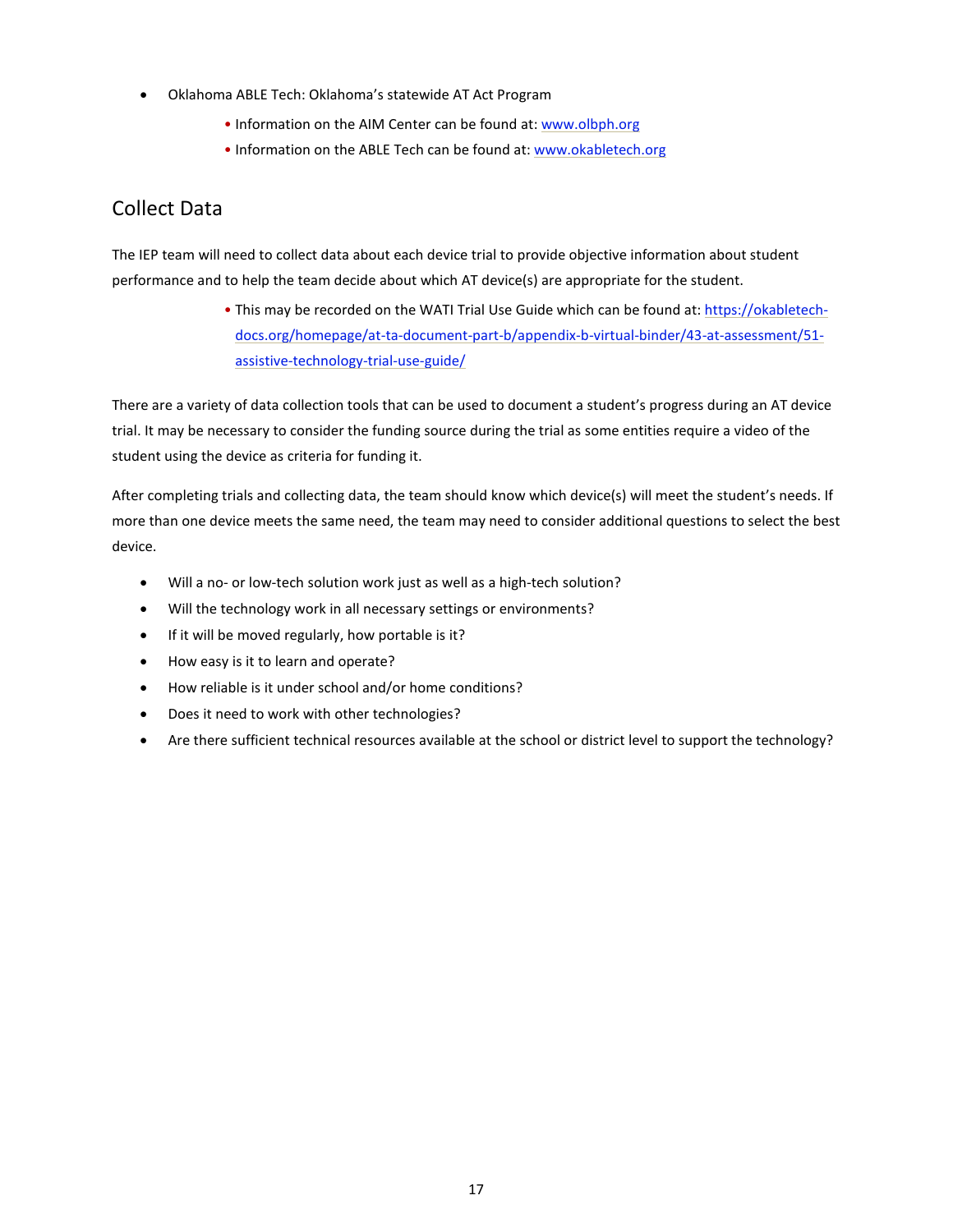## <span id="page-20-0"></span>**⑤ Solution Selection: AT is Provided and Documented in the IEP**

### <span id="page-20-1"></span>Making a Decision

Once trials are completed and information is gathered, it must now be utilized, but making unanimous decisions as a team can be very challenging. Having a prescriptive process can help team members know what to expect, understand their roles, and allow them to duplicate the steps while serving on other teams. Remember: All members of the team must have equal say in decisions that are made.

Roles and responsibilities during team meetings should be determined before starting and should be shared. In each team meeting, there should be at least one facilitator, a recorder, and a timekeeper.

What should team members bring to their meetings?

- The SETT process and trial information that has been gathered
- Chart paper and markers
- Pre-made forms and other resources that were used in gathering the information
- Web access as available to use online resources
- Knowledgeable person in his/her area of expertise as needed

Start by confirming the meeting's timeframe, make introductions, and provide an overview of the process that is about to take place. Let members know that ALL input will be written and displayed.

### <span id="page-20-2"></span>Steps of Decision-Making

- 1. **Problem Identification** Completed during the Student, Environments, and Tasks part of the SETT process - Address both strengths and needs of student, consider demands of the environments and tasks that need to be accomplished. Before generating solutions, select one task on which to focus.
- 2. **Solution Generation** Completed during the Tools part of the SETT process Follow brainstorming rules and use resources as needed, pre-made forms, online supports, product catalogues, etc.
- 3. **Solution Selection** Encourage discussion, combining, sequencing, and prioritizing. Seek to obtain a consensus.
- 4. **Implementation** What device(s) will be needed? What service(s) will be needed? Who will set the tool(s) up for use by the student, train the student/staff, and maintain/repair the device? Who will monitor the student's use of the device?
- 5. **Follow-Up** Over time things change with the Student, Environments, and Tasks which may lead to changes in the Tools. There may also be new people involved, new questions may come up, or new technology may be available. Reevaluating the situation or ReSETTing is NOT starting over.
	- The WATI AT Decision-Making Guide can be used to collect team thoughts on the assessment

process. Access the form at: [https://www.okabletech.org/wp-content/uploads/2018/05/8.-](https://www.okabletech.org/wp-content/uploads/2018/05/8.-WATI-Decision-Making-Guide.pdf)

[WATI-Decision-Making-Guide.pdf](https://www.okabletech.org/wp-content/uploads/2018/05/8.-WATI-Decision-Making-Guide.pdf)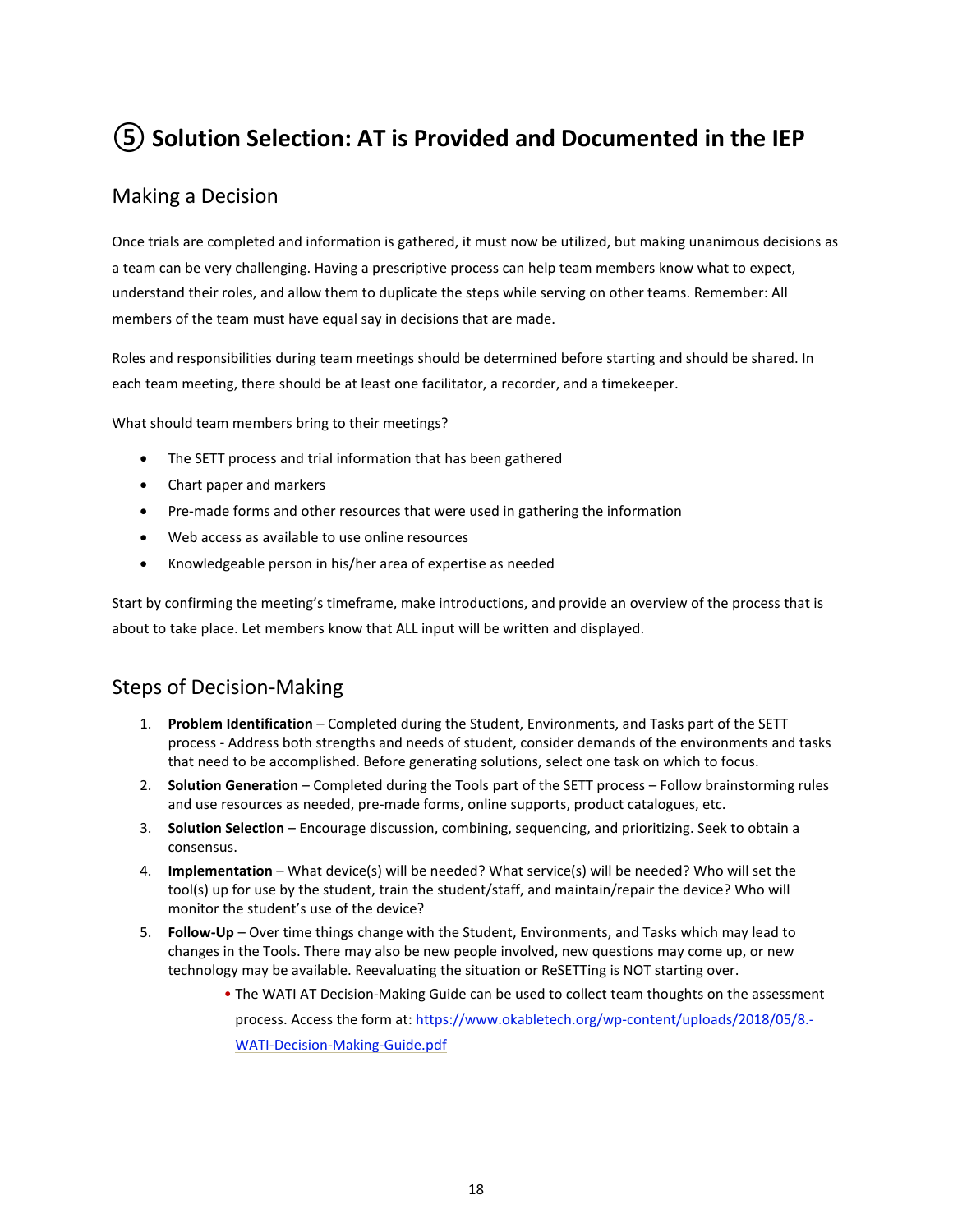## <span id="page-21-0"></span>AT is Provided

Once the team decides what tool(s) are needed (devices and services), it is the LEA's responsibility to ensure the needed AT is provided at no cost to the student and family. Depending on the type of AT required, there are many funding sources available to the student including Medicaid, private insurances, and additional private sources.

The following are basic actions needed to obtain AT devices:

- 1. Identify the source of equipment and associated costs.
	- a. Locate vendor or manufacturer.
	- b. Obtain a price quote in writing.
- 2. Determine person(s) who will seek funding source.
	- a. Determine requirements for each funding source.
	- b. Identify possible funding sources.
- 3. Order equipment (consider obtaining a maintenance agreement, warranty, or other safeguard).
- 4. Plan for training as needed.
- 5. Set up equipment.
- 6. Establish technical support system (include a plan for repairs including, obtaining loaner equipment).

## <span id="page-21-1"></span>AT is Documented in the IEP

The law is very clear that AT is to be included in a student's IEP. Documenting AT in the IEP ensures there is a clear understanding of the AT devices and services that are needed for the student as identified by the IEP team. There are several places in the IEP that are appropriate for documenting AT. However, it is more important that the information regarding AT be included in the IEP than *where* that specific information is included. The following are areas that can include AT:

- Overall Objective Statements
- Goals and Objectives
- Supplementary Aids and Services

AT devices may also appear as specially designed instruction, related services, AT, modifications, accommodations, support for school personnel, transportation, transition planning, and participation in state and local assessments.

When the IEP team recommends an AT device as part of the IEP, a brand name of the specific device need not be specified on the IEP. It may be more beneficial to list the needed device features as more than one specific device may meet the student's needs.

#### <span id="page-21-2"></span>AT as Special Education

When AT is included as Special Education on the IEP, the team will discuss its need in the Overall Objective Statements and/or incorporate it into the annual goals and/or short-term objectives. How AT will contribute to the functional performance of the student (overall objective statement) or to achieving the goal and objectives must be clearly stated. The inclusion of AT in the IEP requires an explanation of how and why the child will use the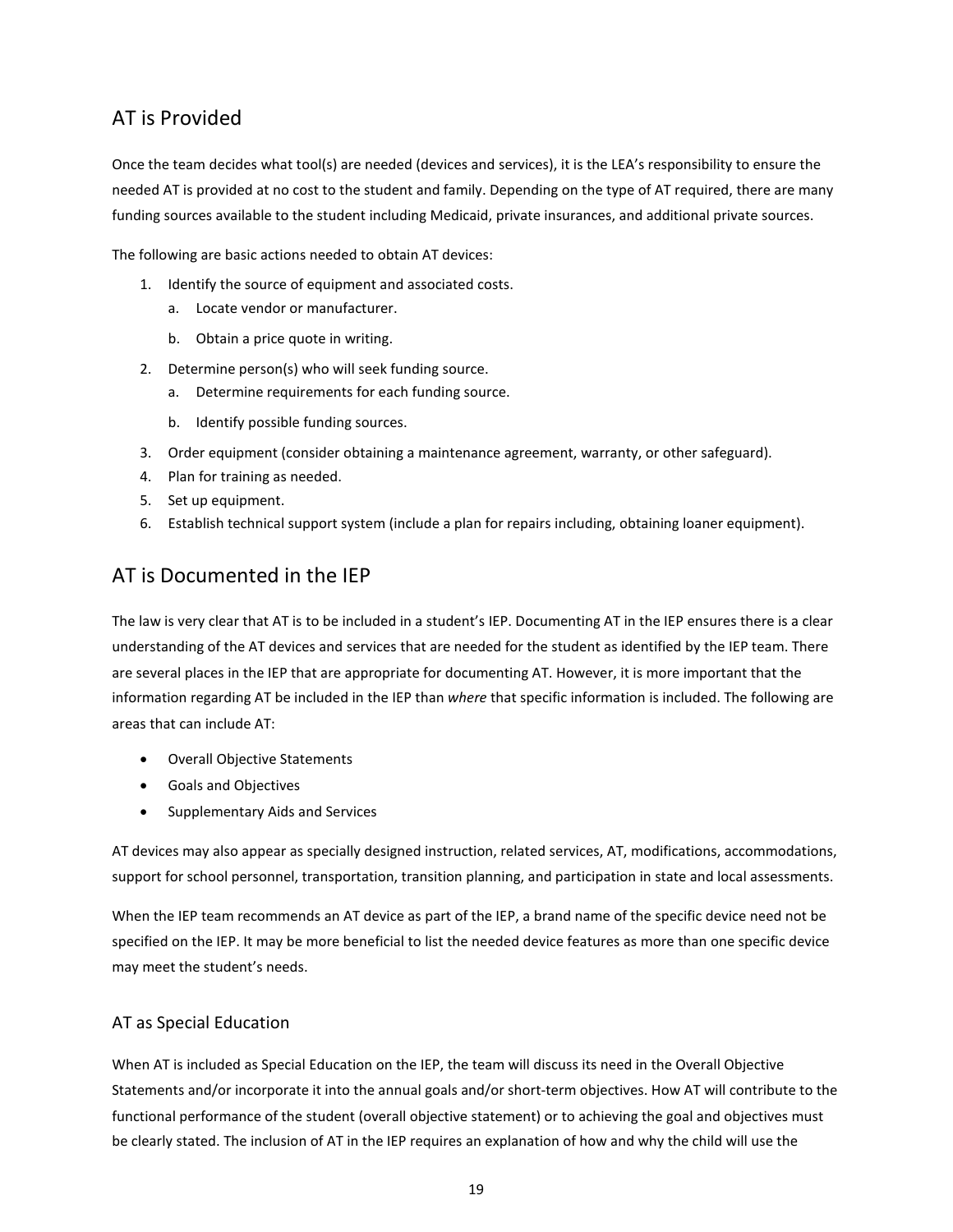technology to accomplish a particular goal and/or participate in the educational setting. The device could be part of the conditions needed to accomplish the goal and objectives.

#### IEP Examples: Overall Objective Statement

Dillon has the academic ability to do grade level work, but when the assignment involves writing, he is unable to complete the work. Dillon currently uses an application on a tablet to take pictures of worksheets and type answers. He transitions to a word processing program or device to complete assignments of multiple sentences.

#### IEP Examples: Goals and Objectives

Using a word processor program with a spell checker, Dillon will compose a 3-paragraph paper using at least 15 sentences, with 80% accuracy in the use of punctuation, capitalization and grammar for 5 assignments in a grading period.

#### <span id="page-22-0"></span>AT as Supplementary Aids and Services

The IDEA requires that special education and related services be made available to all children and youth with disabilities<sup>2</sup>. School districts may provide students with disabilities AT devices and services in conjunction with other related services. School districts must provide related services to a student with a disability at no cost to the parent. In EdPlan, AT as a related service comes under Supplemental Aids. AT can be a supplementary aid or service to facilitate a student's participation in a general education class or other appropriate education-related setting. Students with disabilities have the right to an education in the least restrictive environment (LRE). To be successful in the LRE and to benefit from their education, students may need supplementary aids and services. Supplementary aids, which may allow a student to successfully participate in a general education class or other education-related setting, include a variety of assistive devices that compensate for the disability and allow the student to perform the required tasks.

AT is necessary as a supplementary aid and service if its use (along with other necessary aids) supports the student sufficiently to succeed in the current educational placement, and in the absence of the aid, requires the student's removal to a more restrictive setting.

For students to be successful with AT devices, they need to receive training on the use of the equipment. Classroom staff also need to be knowledgeable on how and when to use the device and may also require training. When including AT as a supplementary aid and service, it may be necessary to indicate services for AT training and for implementation of the AT device.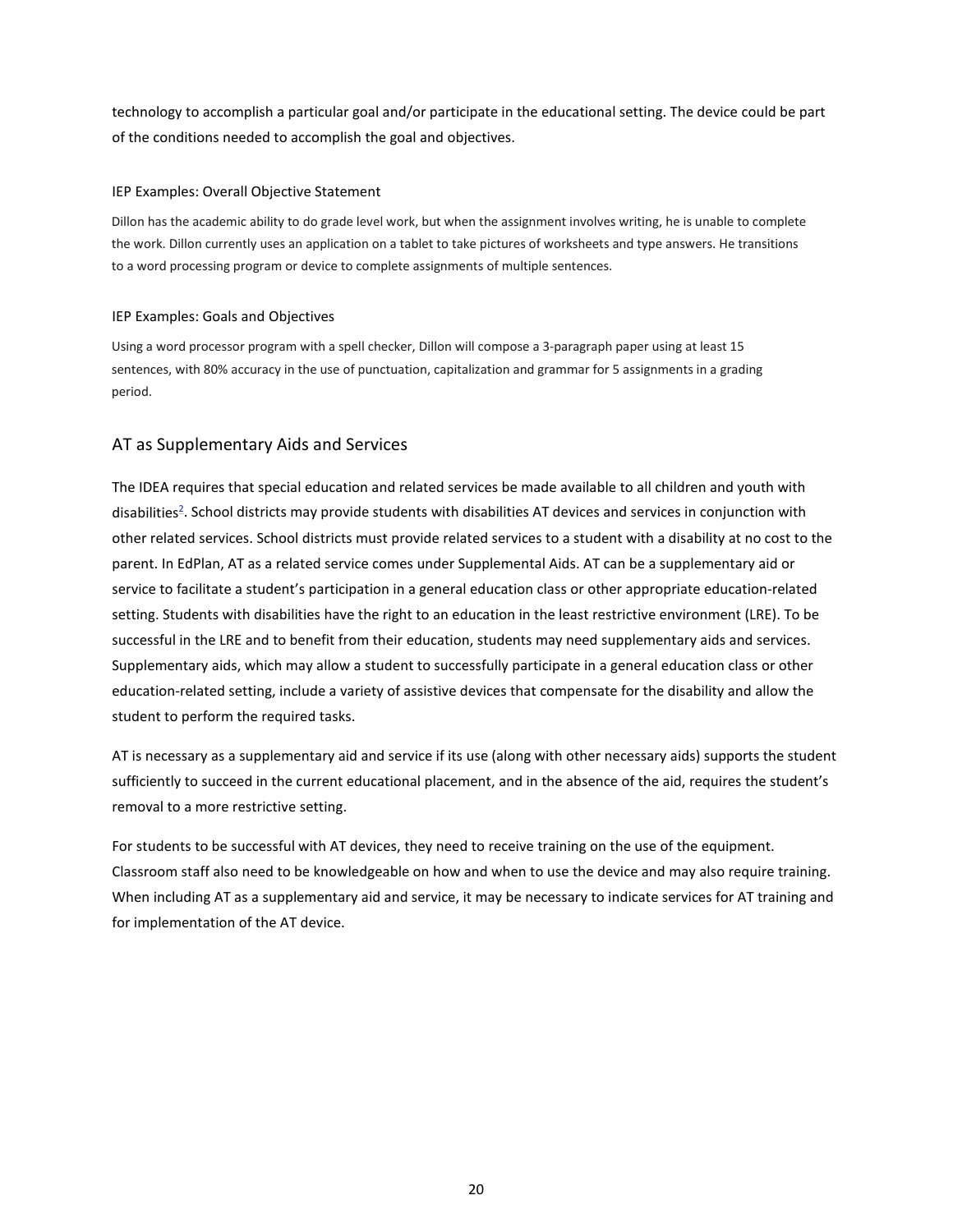#### IEP Example: Supplemental Aids

#### **Add Supplemental Aids**

Please describe how and when each supplementary aid will be used. Include time spent training the student on use of the device (who will train, number and length of sessions) as well as how the device will be implemented into the student's curriculum (i.e. the educational areas and types of activities for which the g. device would be used).

¥

| <b>Supplemental Aids</b> |                          | <b>Number Sessions</b> | <b>Session Length</b> | Start Date /<br>End Date       | <b>Training</b>                                                                                                       | Implementation                                                                                               |      |
|--------------------------|--------------------------|------------------------|-----------------------|--------------------------------|-----------------------------------------------------------------------------------------------------------------------|--------------------------------------------------------------------------------------------------------------|------|
| Speech-Generating Device | $\overline{\phantom{a}}$ | 3 per week <b>v</b>    | 20 min                | 重重<br>09/01/2017<br>08/31/2018 | Student and teacher will receive<br>training by SLP for 3 sessions per<br>week from 09/01/2017 to 10/31/2017.<br>aby. | Device will be implemented daily for<br>class discussions and student<br>presentations beginning 09/01/2017. | ang, |
| -none-                   | ۰                        | per week v             | min                   | 篇篇                             | aby.                                                                                                                  |                                                                                                              | abs, |
| -none-                   | ×                        | per week .             | min                   | 篇                              | پ                                                                                                                     |                                                                                                              | abs, |
| -none-                   | $\pmb{\mathrm{v}}$       | per week <b>v</b>      | min                   | 重建                             | aby.                                                                                                                  |                                                                                                              | - 7  |

Additional information regarding AT devices and services that need to be included in the IEP can be included as Supplementary Aids and Services under "LRE and General Education."

Under IDEA, a student must be receiving special education to receive related services. However, under Section 504 the student may receive auxiliary services without qualifying for special education. Some examples of auxiliary aids and services include:

- Assistive listening devices
- Braille calculators, printers, or typewriters
- Digital/audio texts
- Interpreter
- Notetaking device
- Specialized gym equipment
- Telecommunication devices
- TV enlargers
- Voice synthesizers

There is truly no wrong way to record AT in the IEP. The most important point is to capture the process the team plans to pursue or is currently pursuing and record pertinent information related to the student's needs and use of AT.

Remember, it is best practice for schools/districts to develop operational procedures for how those completing IEPs should record AT in the IEP.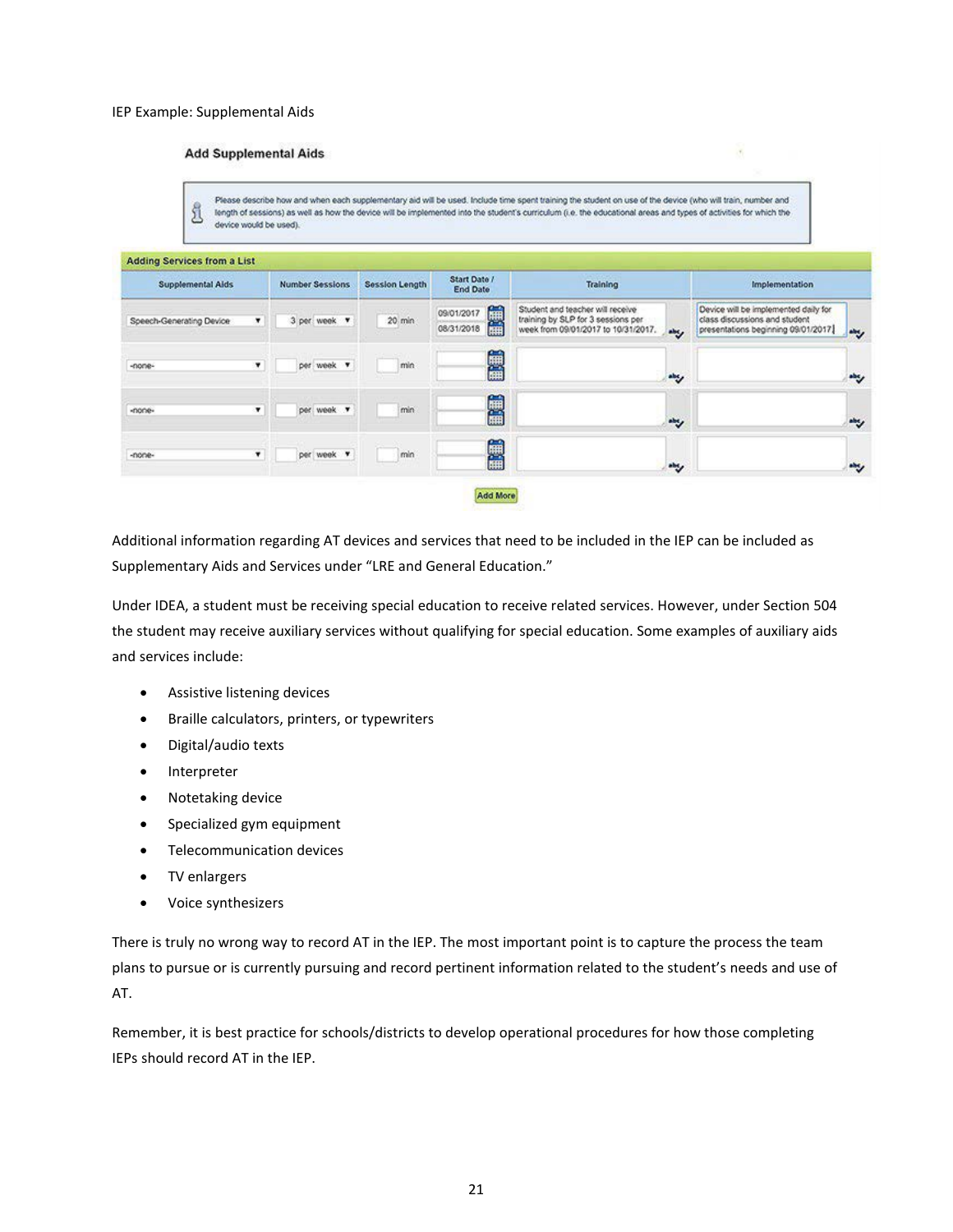## <span id="page-24-0"></span>**⑥ Implementation / Follow Up**

Once the needed AT has been acquired and devices/services have been included in the IEP as required, there is still much to determine as a team. There are three areas of concern regarding implementation of AT:

- Inclusion of AT in classroom instruction
- Student and staff training
- Equipment management

Students will have much more success using AT in the classroom to accomplish educational tasks when a good implementation plan is developed and used. Schools should also develop a contingency plan in order to ensure that a student has access to the AT tool or system in the event that the primary AT malfunctions.

The following areas should be noted when evaluating how well the AT is being implemented:

- **Tools/Strategies** Identify the specific AT tools or systems that will be used.
- **Specific Tasks** Identify specific tasks for which the AT will be used by the student and to what extent the student will participate. Teams want to see student participation increase with the use of AT.
- **Environments** Identify when and where the student will be using the AT. Determine how the AT will be transported from one environment to another.
- **Related IEP Goals** Identify where the use of the AT correlates with the IEP.
- **Develop a system for recording implementation activities and participation results** This will help to communicate information about the student's AT use to all team members and help the team make decisions about the types of AT and supports the student may need in the future.
- **Maintenance, Training, and Customization** Identify what components of the AT need to be maintained (i.e. the battery charged, cleaned, replaced). Ensure all personnel working with the student and his/her AT are trained (include content on which personnel need to be trained and timelines for training). Determine who will customize the AT (i.e. The speech pathologist will program new vocabulary on the speech generating device when needed).
- **Repairs and Contingency Planning** Note information about repairs (i.e. who to contact for repairs and how they will be funded). Develop a contingency plan to stipulate how the student will be provided with a temporary replacement or low-tech backup while the primary AT tool or system is being repaired (i.e. use ABLE Tech's educational loan program to borrow a device during repairs).

Students will need to be instructed in all aspects of AT use including:

- **Operational** Skills needed to make the AT device work
- **Functional** Skills needed to use the AT to complete real tasks
- **Strategic** Skills involved in knowing when to use the AT device and when to use other accommodations
- **Social** Skills needed to use the device appropriately around and with other people
	- Janice Light (1989) *Toward a definition of communicative competence for individuals using augmentative and alternative communication systems, Augmentative and Alternative Communication*. View the document at:<https://doi.org/10.1080/07434618912331275126>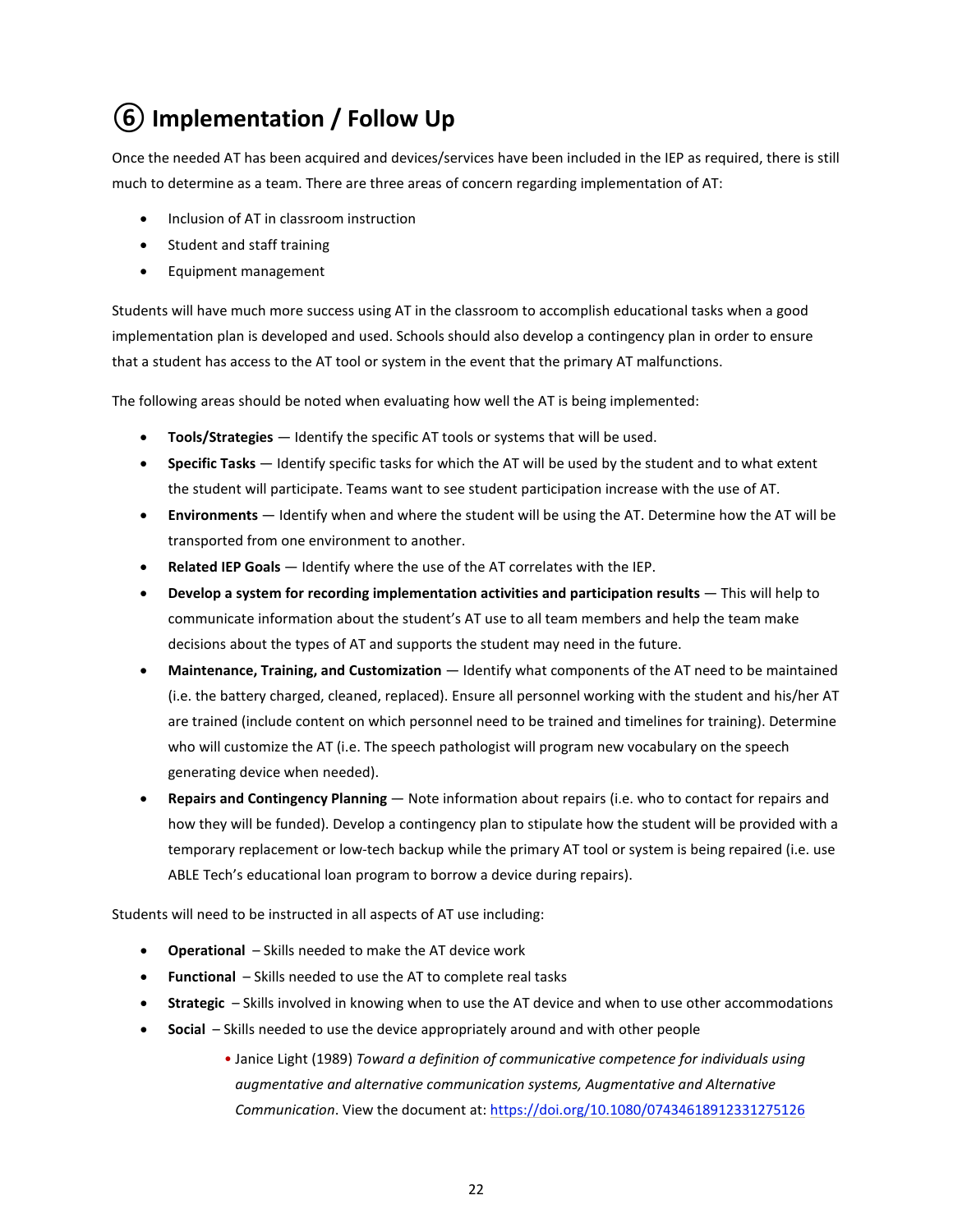ABLE Tech has an updated Implementation Organizer to help your team include all necessary information about the student in development of his/her implementation plan.

## <span id="page-25-0"></span>AT Process Cycle

AT in the school setting is a process and can be started at any point on the student's educational path.



When true systems change is desired, Gayl Bowser and Penny Reed explain in their guide *Education Tech Points: A Framework for Assistive Technology* the following action items necessary to improve AT implementation and ensure administrators are involved.

- Maintain an inventory of frequently needed and commonly used AT devices
- Provide staff training in implementing IEPs that include AT
- Develop recommended district procedures for implementation plans
- Develop a system to ensure that supervisors are informed
- Release staff to attend planning meetings
- Provide information regarding the district's technical assistance resources

It is critical for school districts to actively participate in the development of implementation procedures (as well as other AT procedures) for their districts.

For teams that need a starting point for developing these procedures, see Local School System Assistive Technology Guidelines and Procedures which districts may use and edit to meet the needs of students and staff in the local school system.

> • View the sample guidelines at[: https://okabletech-docs.org/homepage/at-ta-document-part](https://okabletech-docs.org/homepage/at-ta-document-part-b/appendix-b-virtual-binder/)[b/appendix-b-virtual-binder/](https://okabletech-docs.org/homepage/at-ta-document-part-b/appendix-b-virtual-binder/)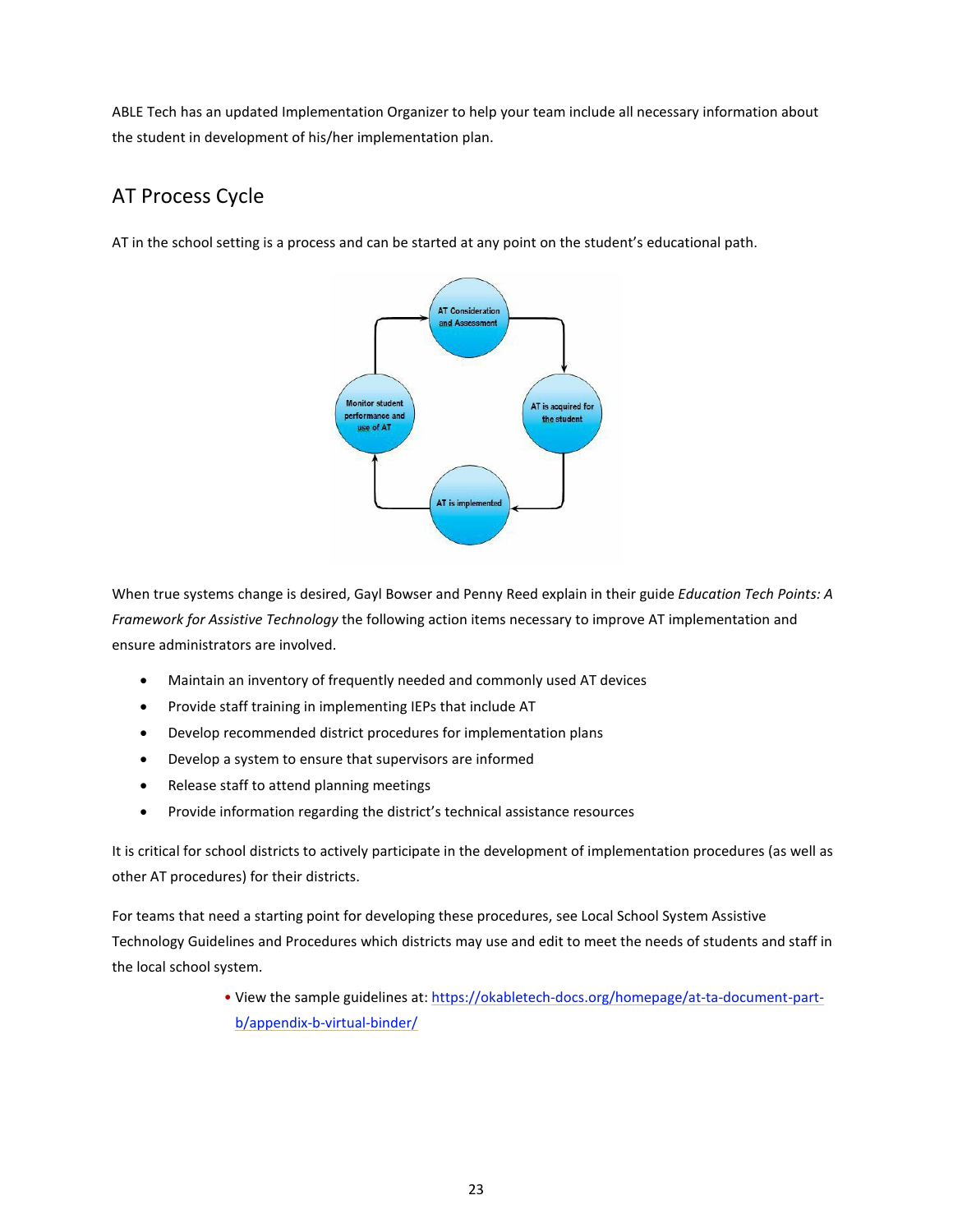## <span id="page-26-0"></span>**Periodic Review**



It is important to periodically review a student's progress in all areas of AT use. This can happen at the student's annual IEP team meeting or when requested by a team member. Having data on the student's use of the AT will be essential in determining the continued need, and use of, specific AT tools. Using the SETT process at this point to ReSETT or look at the student's current abilities, needs, environments, tasks and tools will serve as a great way to determine if the student's implementation plan is working and can stay the same. or whether the plan needs to be changed to better meet the student's educational needs.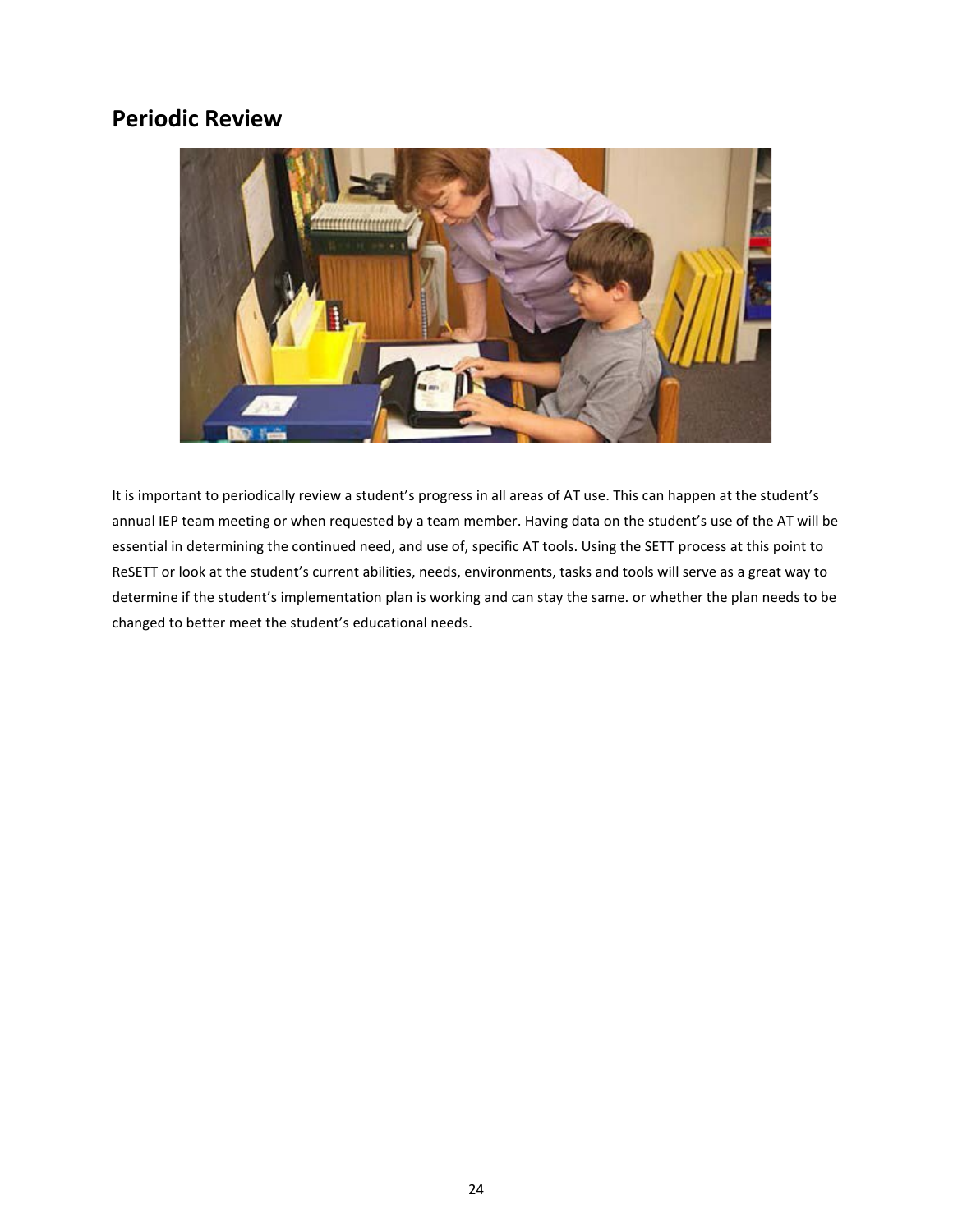## <span id="page-27-0"></span>**AT for Transition/Early Childhood Transition**

Transitions are an exciting time and can work very smoothly for children using AT when certain factors are planned for, and in place. This is true whether the child is transitioning from the community to the school as a three-yearold or preschooler, from one class to another within the same school, between schools, or from school back into the community upon graduation. During the AT Assessment process, IEP teams, as well as IFSP teams, should be thinking about how AT will be used immediately, as well as in the future. Providing the skills and supports that a student needs to transition with his or her AT indicates that he or she is more likely to use the AT once the transition occurs. $\frac{10}{2}$ 

To ensure successful transitions, it is important for any AT the student is using to be recorded in his/her IEP or IFSP. This ensures that whoever receives the transitioning IEP or IFSP will know what devices and services the student was using to participate and achieve in his/her educational environment.

The following are actions teams should take to prepare for upcoming student transitions with AT:

- 1. Identify transitions that will happen within the next two years.
- 2. Develop a plan for these transitions.
- 3. Identify AT devices and services needed after the transition.
- 4. Determine in the IEP or IFSP specific instruction the student needs in order to be ready for the transition to AT use in the new environment.
- 5. Develop self-determination.
- 6. Identify specific activities that will be completed in order to provide the experiences needed for a successful transition.

## <span id="page-27-1"></span>Early Childhood Transition

AT can play an integral role in the early childhood transition process. For a child transitioning into the school system with an IFSP an into an IEP, the team would have previously considered the AT needs of the child as required for him/her to benefit from daily routines in their natural environment and/or to achieve outcomes on the IFSP. The IDEA explains that six months before the child turns three, the team members working with the child and his/her family are required to meet with the LEA to discuss the upcoming transition.

At this time, it is important to reconsider the child's need for AT and discuss what devices and services may benefit the child as he/she may be transitioning to a new environment where activities and routines are different. There are many pieces of AT that children may need between the ages of birth to three that would continue to benefit them as they transition at the age of three.

If it is determined that the AT used in early intervention will transition with the child, the entities involved (i.e. parent, SoonerStart, LEA, etc.) need to sign an *Agreement for the Purchase/Sale or Statement Declining the Sale of AT Devices*.

> • For additional information on AT procedures for children receiving SoonerStart services, please view the *Technical Assistance Document: Assistive Technology for Infants and Toddlers with Disabilities, IDEA Part C* at: <http://okabletech-docs.org/homepage/at-ta-document-part-c/>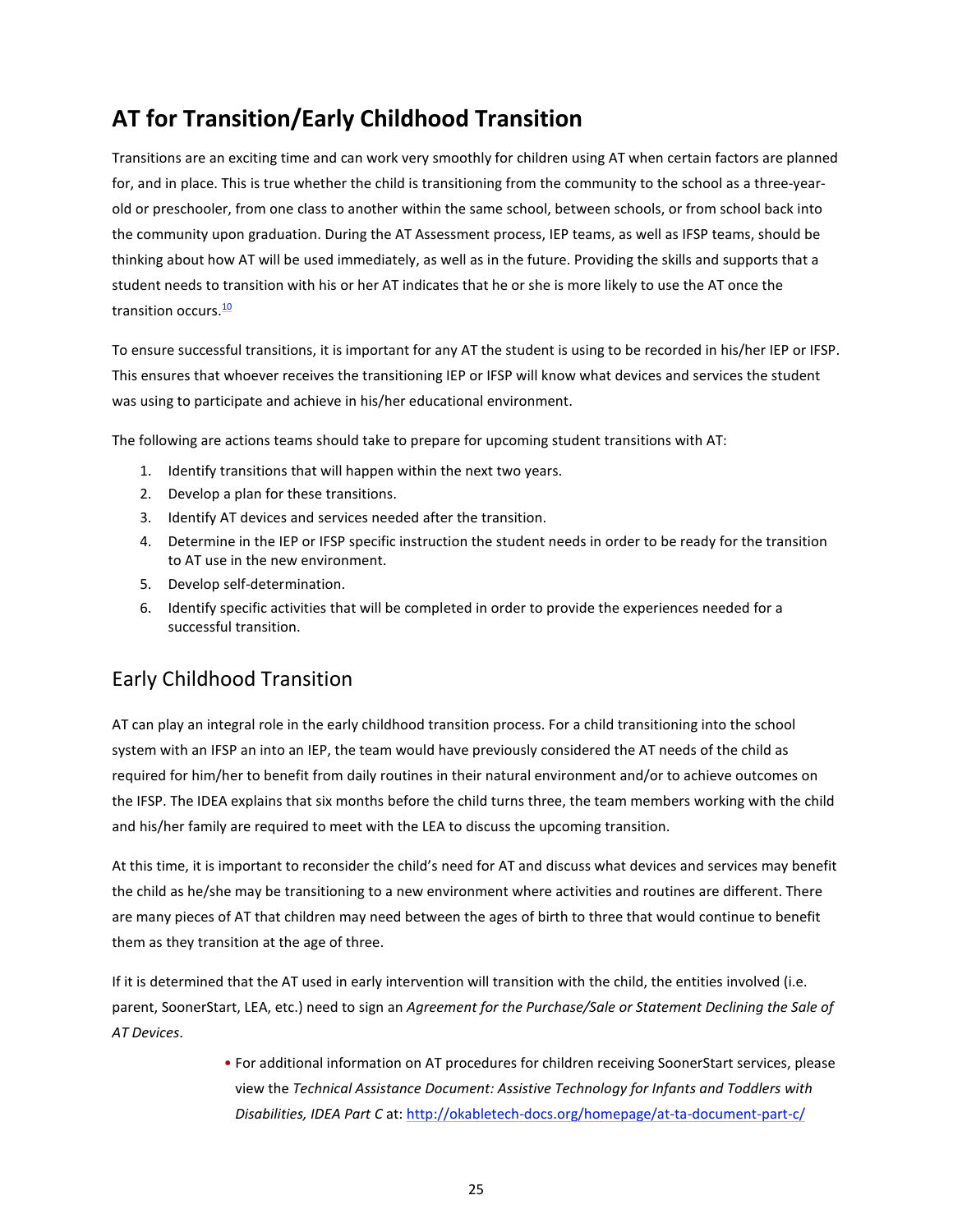## <span id="page-28-0"></span>**Post-High School Transition**

For the individual moving into adult life, AT can facilitate greater independence. As some individuals with disabilities will need AT to stay competitive with their non-disabled peers, others will require technology to independently access their environment. Regardless of the specific need, students benefit most throughout the transition process by having needed AT implemented prior to the transition.

IDEA mandates that transition planning for students moving from school to postsecondary endeavors starts no later than the first IEP to be in effect at the beginning of the ninth-grade year or by age sixteen, whichever comes first. Additional entities and agencies should be invited to participate in this planning process.

IDEA divides transition planning activities into five areas:

- **Instruction**
- Related services
- Community experiences
- The development of employment and other post-school adult living objectives
- If appropriate, acquisition of daily living skills and provision of a functional vocational evaluation

AT can apply to any or all of the above areas when determining the transition needs of graduating students.

If it is determined that the AT used in high school should transition with the youth, the entities involved (i.e. LEA, DRS etc.) need to sign an *Agreement for the Purchase/Sale or Statement Declining the Sale of AT Devices*. *Note: LEAs need to follow the district policy when the LEA will no longer be responsible for the equipment.*

> • For more information on the AT Transition process, please view *Education Tech Points: A Framework for Assistive Technology* by Gayl Bowser and Penny Reed at: <https://educationtechpoints.org/>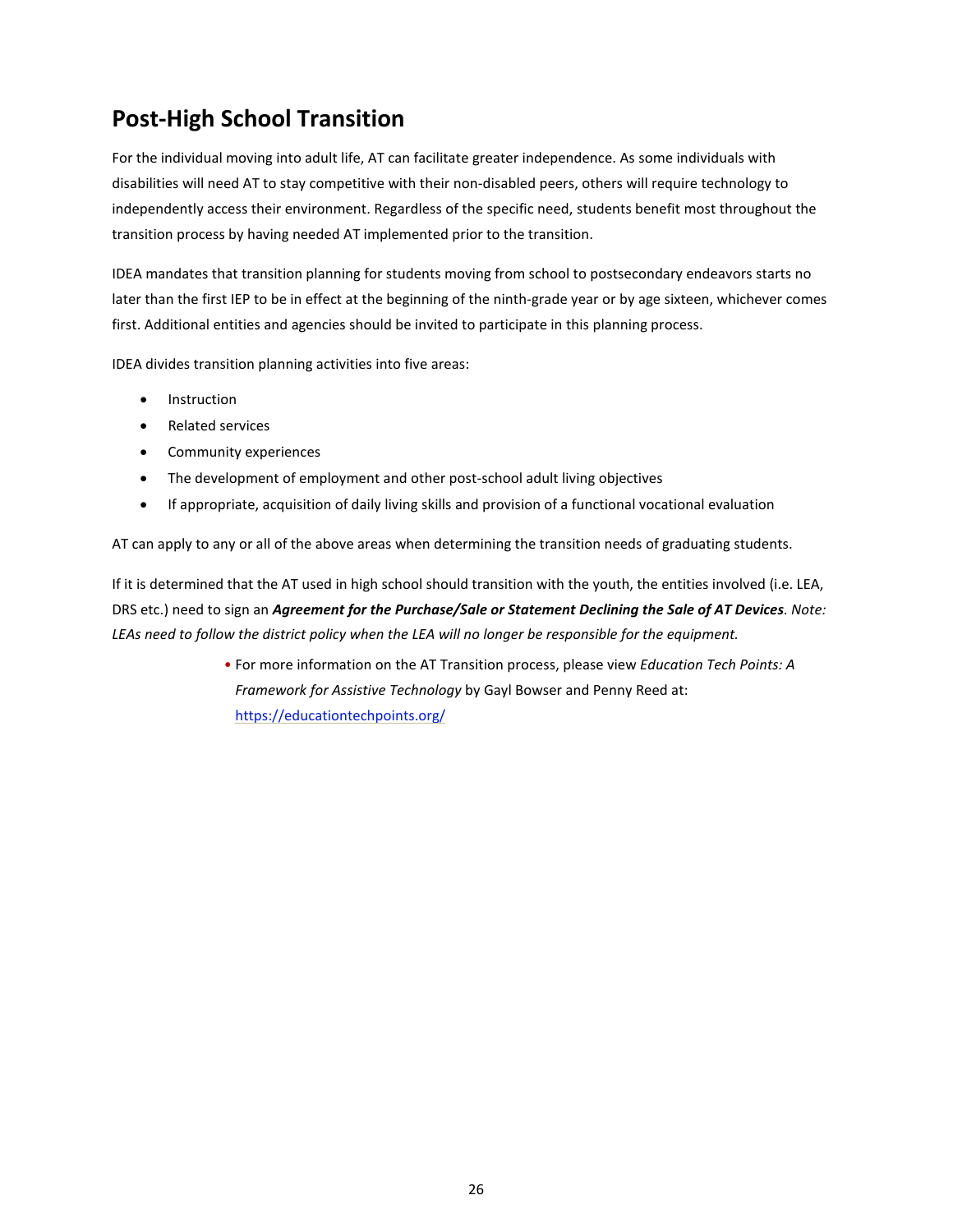## <span id="page-29-1"></span><span id="page-29-0"></span>**Related Issues in IDEA 2004**

## Universal Design for Learning

Universal Design for Learning (UDL) is a set of principles for designing curriculum that provides all individuals, including those with learning differences, equal opportunities to learn $11$ . UDL principles call for varied and flexible ways to:

- Present or access information, concepts, and ideas (the "what" of learning)
- Plan and execute learning tasks (the "how" of learning)
- Get engaged and stay engaged (the "why" of learning)

UDL is referenced throughout the National Educational Technology Plan put forth by the U.S. Department of Education, 2010, to ensure that technology be used to optimize the diversity of learners.

## <span id="page-29-2"></span>AT and Oklahoma's Academic Standards

The standards identify the knowledge and skills students need in order to be successful in college and careers. The intent is that "All students must have the opportunity to learn and meet the same high standards if they are to access the knowledge and skills necessary in their post–high school lives. The Standards should also be read as allowing for the widest possible range of students to participate fully from the outset" (State Standards Initiative).

Instruction for students with disabilities must incorporate supports and accommodations, including:

- Those designed to meet the unique needs of these students and to enable their access to the general education curriculum<sup>6</sup>.
- An IEP which includes annual goals aligned with grade level academic standards.
- Teachers and specialized instructional support personnel who are prepared and qualified to deliver high quality, evidence-based, individualized instruction and support services.

Students with disabilities may need additional supports and services, such as:

- Instructional supports for learning based on the principles of UDL which foster student engagement by presenting information in multiple ways and allowing for diverse avenues of action and expression.
- Instructional accommodations (Thompson, Morse, Sharpe & Hall, 2005) changes in materials or procedures — which do not change the standards but allow students to learn within the framework of the State Standards.
- AT devices and services to ensure access to the general education curriculum and the State Standards.
	- See AT and State Standards at: [https://okabletech-docs.org/homepage/at-ta-document-part](https://okabletech-docs.org/homepage/at-ta-document-part-b/appendix-c-qiat-indicator-1-consideration/)[b/appendix-c-qiat-indicator-1-consideration/](https://okabletech-docs.org/homepage/at-ta-document-part-b/appendix-c-qiat-indicator-1-consideration/)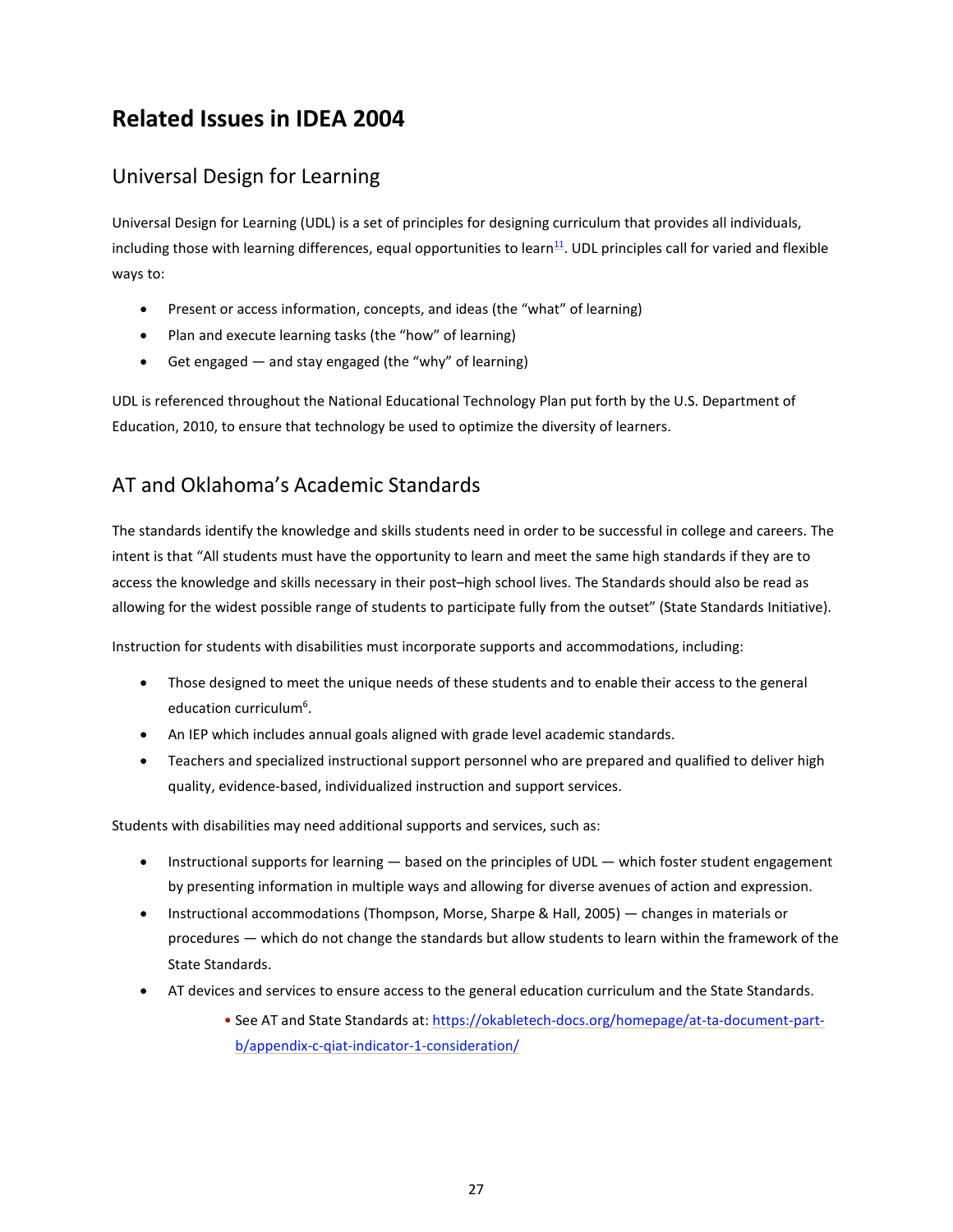## <span id="page-30-0"></span>Accessible Educational Materials (AEM) and AT

AEM are materials that are designed or converted in a way that makes them usable across the widest range of student variability regardless of format (print, digital, graphic, audio, video). Students with vision impairments, physical disabilities, and/or reading disabilities from organic dysfunction may need AEM in order to receive FAPE or achieve "effective communication" under Title II. AT may be used and/or required to access AEM.

The following are some examples of features that can be changed to make educational materials more accessible for a student:

- **Output** When using audio or text-to-speech (TTS), voices may be human or the rate at which the text is spoken may be changed as well as the pitch of the voice (when using synthesized). The text can also be manipulated by size, fonts, colors, and contrast.
- **Navigation** Navigation features allow a student to move around the recorded speech and text files easily. Students may move through files by chapters, sections, pages, and paragraphs.
- **Bookmarking, Highlighting, and Labeling** These features allow the student to denote important parts of the text and, again, navigate through the files easily.

Teams should also be aware of the PALM (Purchase Accessible Learning Materials) Initiative. As teachers, schools, and districts aim to incorporate technology into the classroom, it is increasingly important to make sure these technologies are accessible to all students. The PALM Initiative was created to help ensure that purchased technologies are inherently accessible for every student including those with disabilities.

> • Find the AEM Technical Assistance Guide at: [https://www.okabletech.org/wp](https://www.okabletech.org/wp-content/uploads/2020/06/AEM-TA-Doc-AR_V2_508-1.pdf)[content/uploads/2020/06/AEM-TA-Doc-AR\\_V2\\_508-1.pdf](https://www.okabletech.org/wp-content/uploads/2020/06/AEM-TA-Doc-AR_V2_508-1.pdf)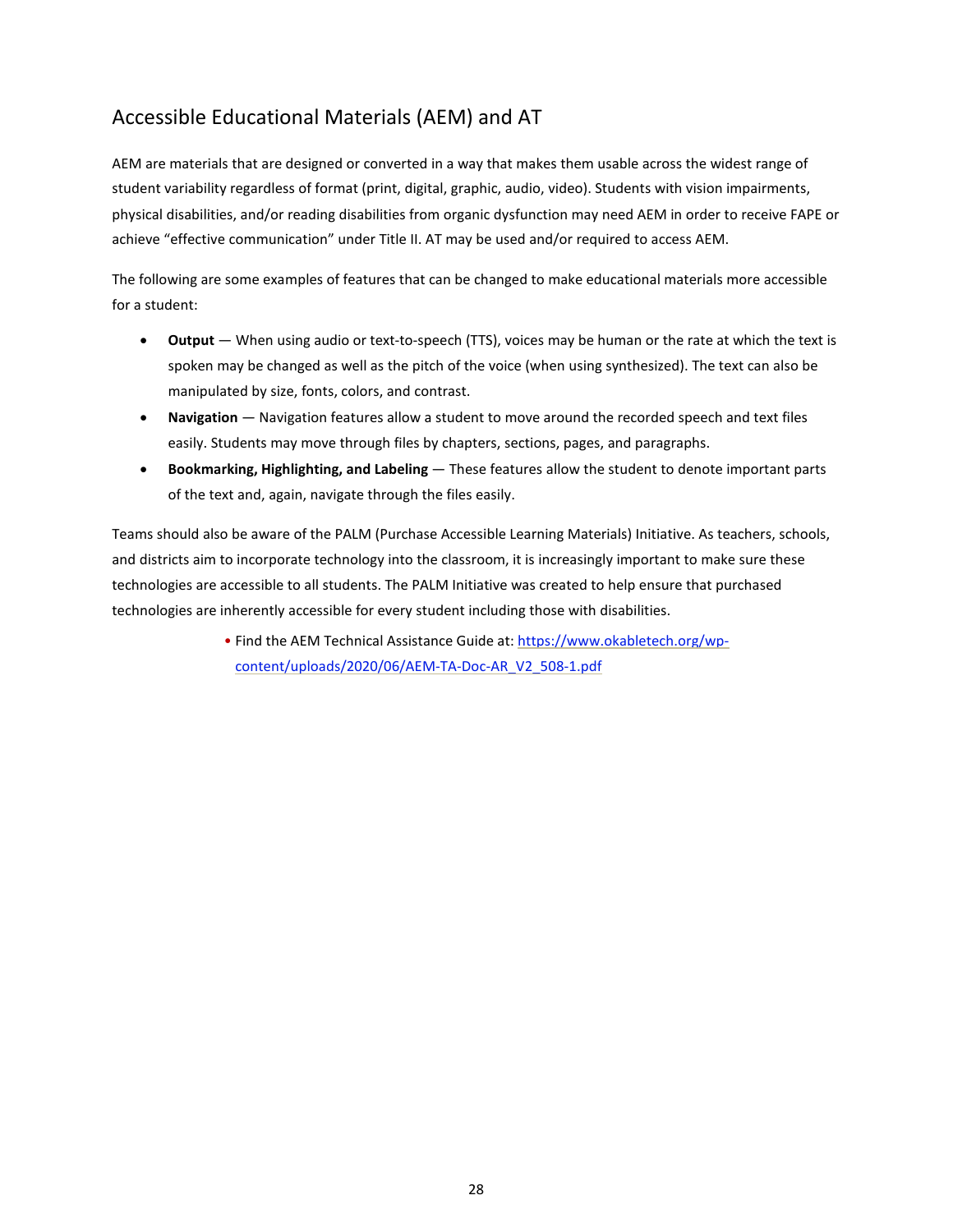## <span id="page-31-0"></span>**AT and State Tests – Frequently Asked Questions**

#### **What testing options are available for special education students?**

Students with disabilities may participate in the General Assessment with or without accommodations or they may, if they are eligible, participate in the Oklahoma Alternate Assessment Program (OAAP). The OAAP is an alternate assessment based on Alternate Achievement Standards (AA-AAS) for students with the most significant cognitive disabilities. The IEP team determines annually how the student will participate in the state district wide assessments – with or without accommodations, or by means of an alternate assessment.

#### **Are accommodations available to students who take the OAAP?**

The Portfolio is an individualized assessment comprised of student work accumulated throughout the school year, so no assessment accommodations are necessary. For Dynamic Learning Maps (DLM), accessibility features and supports are built within the system.

#### **Are accommodations available to students who take the OSTP?**

Yes, students may use approved state accommodations in accordance with the Oklahoma School Testing Program (OSTP) IEP/504 Accommodations Manual. These accommodations must be documented on the student's IEP.

#### **Can a student who needs a read-aloud accommodation test online?**

Yes, a student who needs a read-aloud accommodation may test online using headphones; or if the computer is in an isolated place, a test administrator with a test monitor present can read the test from the student's computer screen. An online TTS function is available for all online testing. TTS functionality is not supported on tablet devices or Linux devices.

#### **Can students taking math and science assessments use a calculator?**

The approved calculator polices are available on the SDE website and in the back of the testing manuals. For Grades 3- 8 Mathematics or Grade 5 Science, a basic four-function calculator may only be used as an accommodation for students with disabilities and it must be included on the student's IEP. For the End of Instruction (EOI) Mathematics, Biology I, and Grade 8 Science assessments, all students on all sections of the tests may use an approved calculator. Additionally, calculators are available as online tools during the EOI tests. For the ACE Biology I, ACE Algebra I, and ACE Geometry, a scientific calculator is available; for ACE Algebra II, both a scientific calculator and graphic calculator is available online.

— *from Oklahoma School Testing Program (OSTP) — Frequently Asked Questions*

• For information on specific AT devices, including procedures and guidance for use during assessments, please view the OSDE OSTP Accommodations for Students with an IEP or 504 Plan at:

[https://sde.ok.gov/sites/default/files/documents/files/IEP\\_504%20OSTP%20Accommodations.](https://sde.ok.gov/sites/default/files/documents/files/IEP_504%20OSTP%20Accommodations.pdf) [pdf](https://sde.ok.gov/sites/default/files/documents/files/IEP_504%20OSTP%20Accommodations.pdf)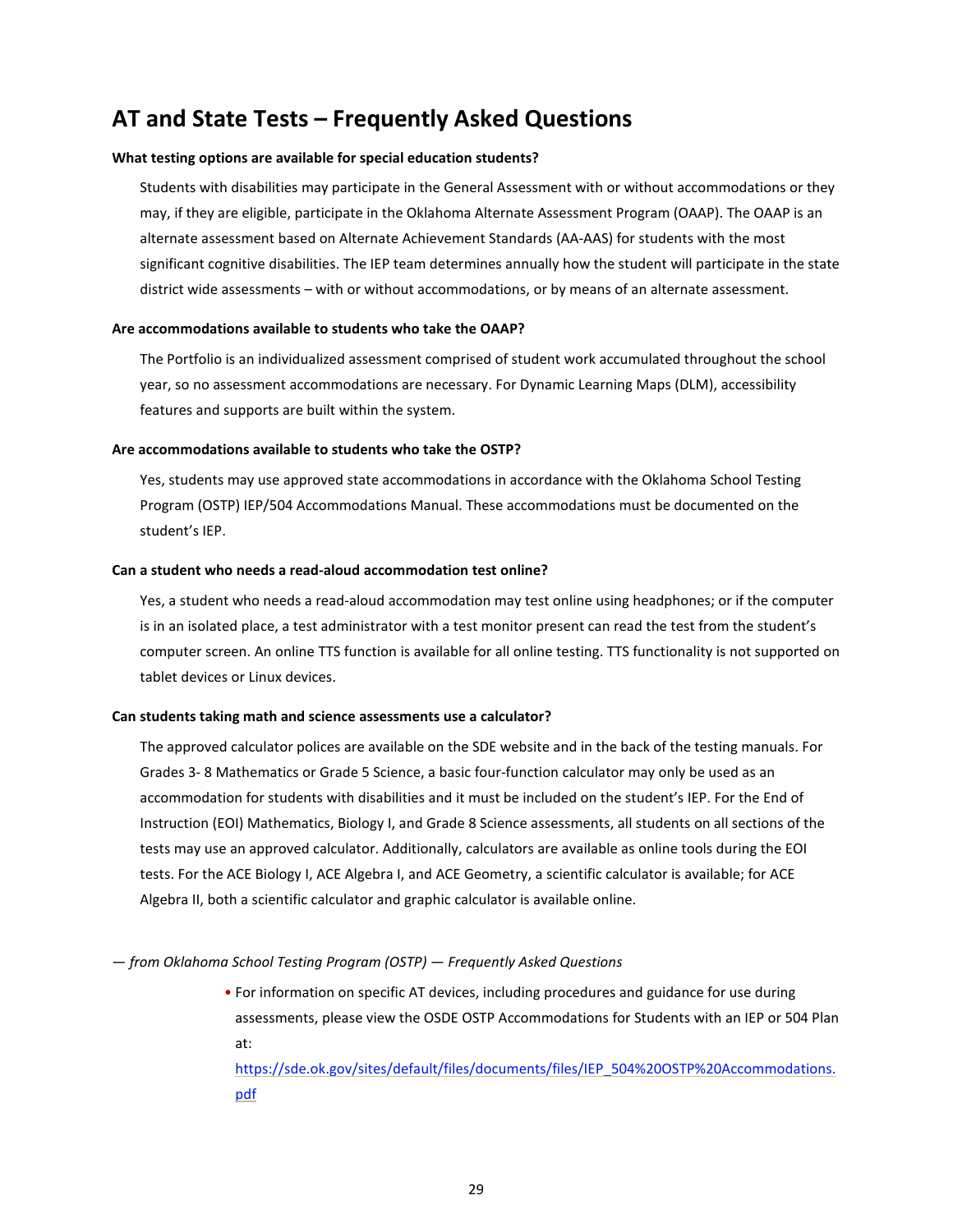## <span id="page-32-0"></span>**AT Devices and Services – Frequently Asked Questions**

#### **What is the purpose of AT in education programs?**

The purpose of AT is to facilitate the student's participation in his or her education program and to enable the student to receive FAPE. For example, the technology may provide an alternative means of accessing the curriculum (e.g. listening to and following along with a digital textbook), an alternative means of learning, or it may provide access to the school program. Keeping the mandates of the 1997 and 2004 reauthorized IDEA in mind, AT should support the student in the general curriculum and in the LRE to the greatest extent possible.

#### **Should AT be** *considered* **for all students with disabilities?**

Yes. Under consideration of special factors, the IDEA states "that the IEP team shall consider whether the child requires AT devices and services." See Quality Indicators for Assistive Technology/ AT Consideration section of this document for more information on the AT Consideration process.

#### **Is AT** *required* **for all students who have an IEP?**

No. AT must be considered for all students with an IEP. The IEP team will determine if AT is required based on the results of assessments, observations, etc. For more information about the AT Assessment process, see AT Assessment section of this document.

#### **Who makes the decision if a student needs AT devices or services?**

The IEP team makes the decision of whether students need AT to receive FAPE. The IEP team may need to rely on an AT Assessment or consultation from a team of professionals. The team could include: a speech/language pathologist, occupational therapist, physical therapist, special education teacher, psychologist, computer specialist, hearing specialist, vision specialist. Some school districts may have an AT team identified and trained to provide the AT Assessment on a local level. Parent input and participation is important in the assessment process and as a member of the IEP team.

#### **How should the scope of the AT Assessment and its components be determined?**

A comprehensive AT Assessment is tailored to the individual student's needs. Depending on those needs, the assessment might address communication, written work, seating, positioning, mobility, academic and nonacademic concerns, access to the general curriculum, access to extracurricular activities, software and hardware options, environmental modifications, training, maintenance of the device, and other issues specific to the student.

#### **What are critical components of an AT Assessment?**

AT Assessment is a systematic process to ensure that decisions regarding the selection of AT devices are based on information regarding the student's abilities, needs, environments, and tasks. AT Assessment includes a team approach, assessment of educational tasks and routines, and is ongoing in nature. Although most AT Assessments are not standardized, the assessment process should be replicable and use a framework for effective decision-making.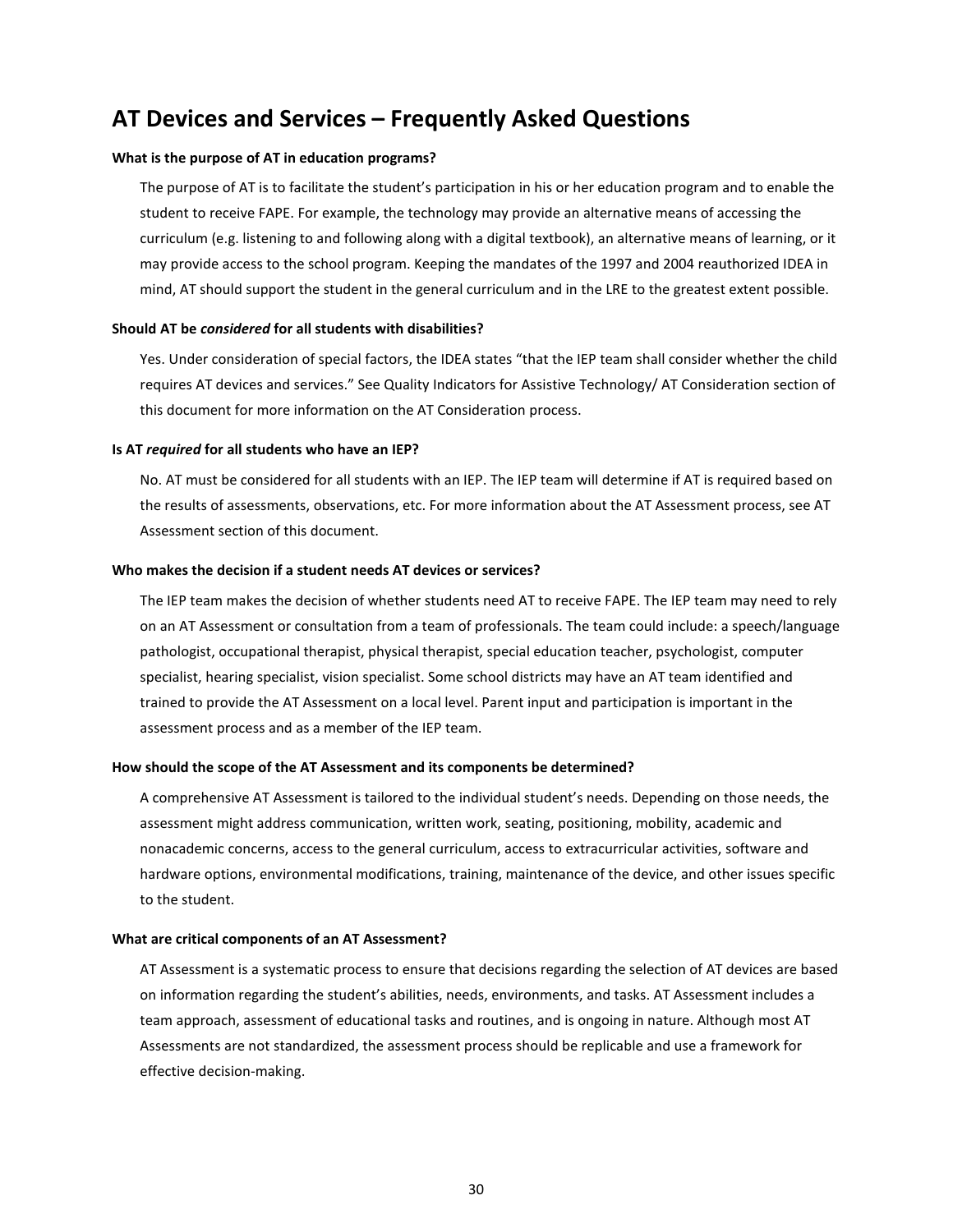#### **What is the role of parents in the AT Assessment process?**

Parents are members of the IEP team and provide input in all decisions regarding AT and the IEP. Parents, and the student, if appropriate, should be invited to participate in all aspects of the process. Parents have information about their child that other team members can use to fit, customize, and adapt technology to meet their needs.

#### **What are the timelines for purchasing and/or providing AT devices and services?**

IDEA regulations do not specify a timeline for the provision of AT. However, if AT is determined necessary for FAPE then it must be provided in a timely manner. "Timely manner" is defined as, "at the same time typically developing peers receive their similar materials." The school district may not delay or deny the provision of AT due to funding issues if a child requires AT to benefit from the IEP.

#### **Are personal use devices excluded?**

The IEP team decides on a case by case basis what AT a student needs to benefit from special education and related services. With the exception of cochlear implants or other surgically implanted devices, if a device is included in the IEP, the school is responsible for the provision of that device or ensuring that it is provided at no cost to the parents.

#### **Who is responsible for buying AT?**

The school system is responsible for acquisition and provision of AT devices. Sometimes, parents may choose to purchase devices and send them to school with the student. Schools may use various funding sources to provide needed AT devices with parental consent, including but not limited to the following:

- o Medicaid
- o Medicaid Early, Periodic, Screening, Diagnostic, and Treatment
- o Medicaid Home and Community Based Waiver
- o Medicaid In Home Support Waiver Medicaid Tax Equity and Fiscal Responsibility Act (TEFRA)
- o Private Insurance
- o SoonerStart
- o Department of Rehabilitation Services
- o Financial Loan Programs
- o Private/Community Resources
- $\circ$  Parents have the right to discontinue sending the devices they purchased to school at any time.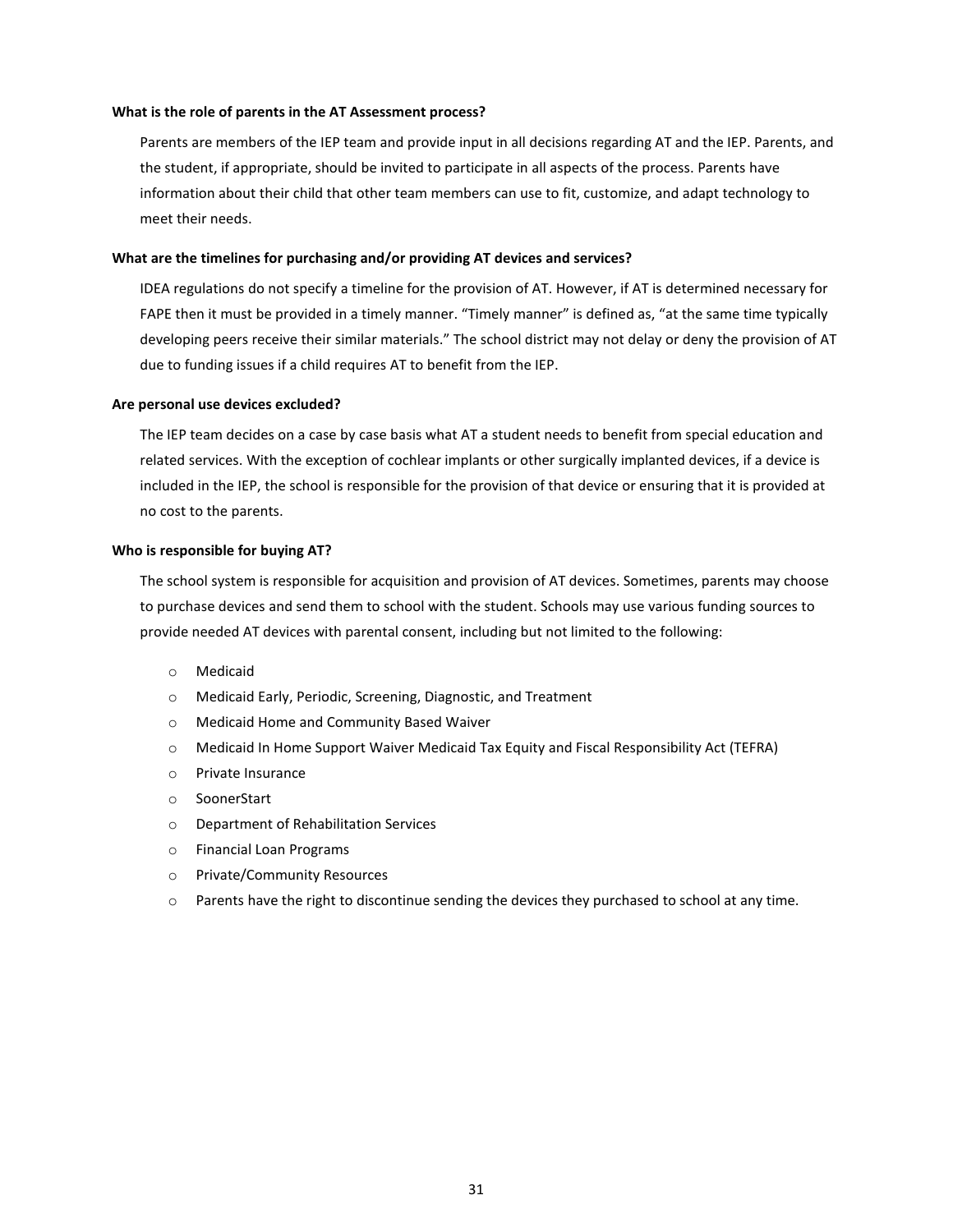#### **Who owns the AT device?**

It depends on who purchased the device. If the school purchased the device, the school maintains ownership. If the parents' private insurance purchased the device, then it belongs to the student. If Medicaid purchased the device, then Medicaid maintains ownership. A family or other entity (for example, Department of Rehabilitation Services) may enter into an agreement with the purchaser and buy the device(s) at a depreciated amount.

> • A sample agreement form and device depreciation spreadsheet are included at[: https://okabletech](https://okabletech-docs.org/homepage/at-ta-document-part-b/appendix-b-virtual-binder/)[docs.org/homepage/at-ta-document-part-b/appendix-b](https://okabletech-docs.org/homepage/at-ta-document-part-b/appendix-b-virtual-binder/)[virtual-binder/](https://okabletech-docs.org/homepage/at-ta-document-part-b/appendix-b-virtual-binder/)



#### **May the student take home AT devices purchased by the school?**

Yes. As stated in the IDEA regulation 34 CFR 300.308 (b), "On a case-by-case basis, the use of school-purchased AT devices in a child's home or in other settings is required if the child's IEP team determines that the child needs access to those devices in order to receive FAPE." The IEP team will decide if a student requires the use of school-owned equipment in environments outside the school environment, including the student's home.

#### **Who is responsible for maintenance and repair of equipment?**

The local school district is responsible for:

- o Maintaining the equipment (i.e. replacing batteries and charging).
- o Repairing AT devices used as part of the student's special education and related services.
- $\circ$  Ensuring that the student receives substitute equipment while his/her device is being repaired.
- $\circ$  Ensuring that the external components of surgically implanted medical devices are functioning.

#### **What provisions should be made while AT devices are being repaired?**

It may not be possible to provide the same device in the interim. During the development of the student's IEP, IEP teams should identify: the steps to take if the device needs repairs; how they will secure a substitute system; and/what other technology options used on a temporary basis during the repair process would offer an acceptable substitute to the student's device.

• For additional information se[e AT Resources in Oklahoma](#page-36-0) section of this document.

## **What provisions should be made for transfer of equipment when a student moves to another school or** to a

post-school program?

Local school districts should consider transferring the equipment with the student. Participating agencies should discuss the transfer of AT equipment for a student transitioning from school to post-school programs, using Memorandum of Understanding or Interagency Agreements between agencies that procure AT.

- For additional information, refer to: [https://okabletech-docs.org/homepage/at-ta-document](https://okabletech-docs.org/homepage/at-ta-document-part-b/appendix-b-virtual-binder/)[part-b/appendix-b-virtual-binder/](https://okabletech-docs.org/homepage/at-ta-document-part-b/appendix-b-virtual-binder/)
- AT Devices Purchases/Sales Agreement Form at[: https://okabletech-docs.org/homepage/at-ta-](https://okabletech-docs.org/homepage/at-ta-document-part-b/appendix-b-virtual-binder/74-at-transition/75-agreement-for-the-purchase-sale-of-at/)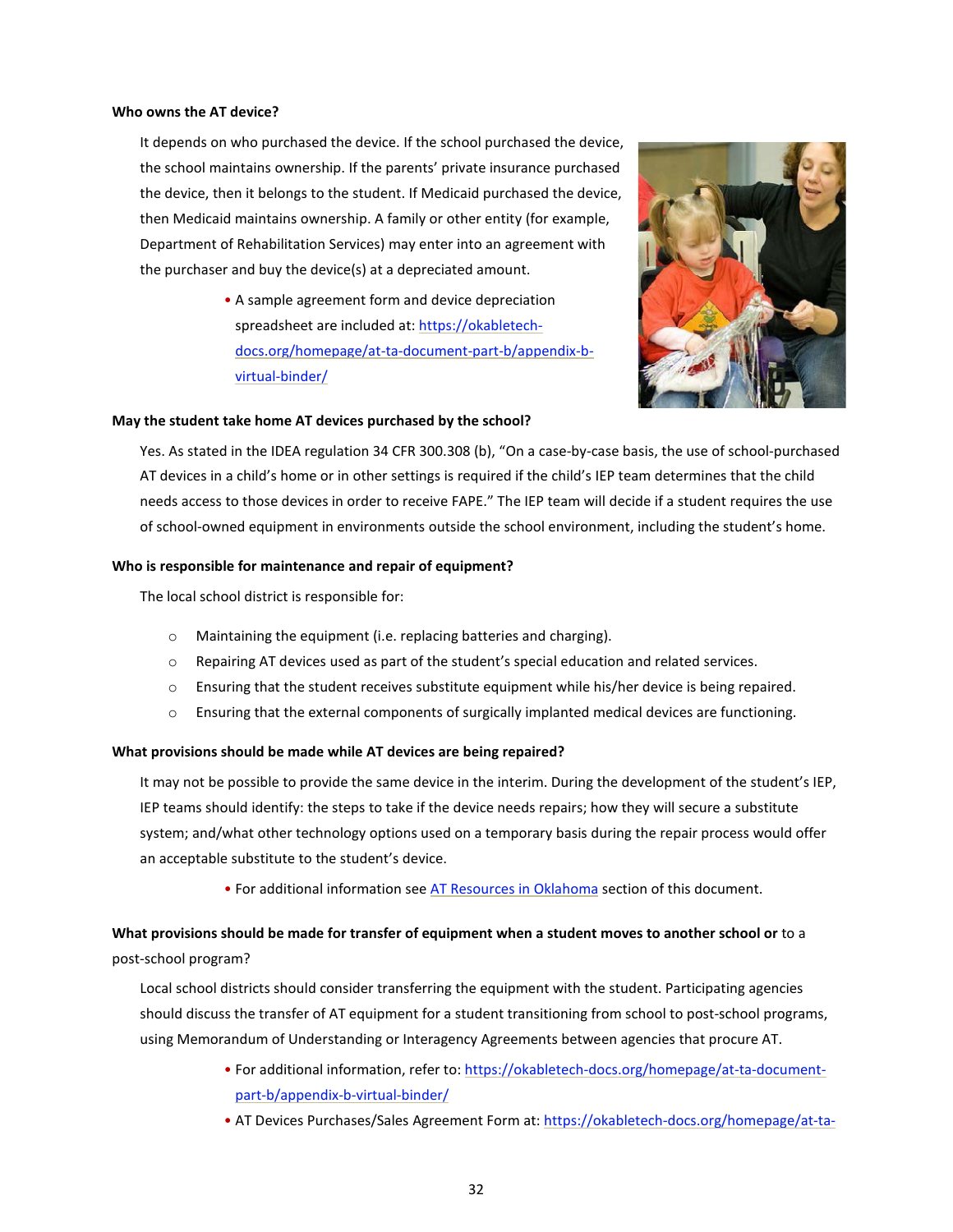[document-part-b/appendix-b-virtual-binder/74-at-transition/75-agreement-for-the-purchase](https://okabletech-docs.org/homepage/at-ta-document-part-b/appendix-b-virtual-binder/74-at-transition/75-agreement-for-the-purchase-sale-of-at/)[sale-of-at/](https://okabletech-docs.org/homepage/at-ta-document-part-b/appendix-b-virtual-binder/74-at-transition/75-agreement-for-the-purchase-sale-of-at/)

• Sample Depreciation Spreadsheets at: [https://okabletech-docs.org/homepage/at-ta](https://okabletech-docs.org/homepage/at-ta-document-part-b/appendix-b-virtual-binder/74-at-transition/76-sample-device-depreciation-spreadsheets/)[document-part-b/appendix-b-virtual-binder/74-at-transition/76-sample-device-depreciation](https://okabletech-docs.org/homepage/at-ta-document-part-b/appendix-b-virtual-binder/74-at-transition/76-sample-device-depreciation-spreadsheets/)[spreadsheets/](https://okabletech-docs.org/homepage/at-ta-document-part-b/appendix-b-virtual-binder/74-at-transition/76-sample-device-depreciation-spreadsheets/)

#### **What should happen when an AT device is no longer effective for a student?**

The AT team should begin the assessment process again by first gathering information about the student, environments, and tasks then continue the process with a trial of new device(s), collecting data, making a decision, and documenting in the IEP.

#### **Do parents have the right to request a due process hearing over the provision of AT?**

Yes. AT devices and services contribute to an appropriate education for a child with disabilities and are subject to the procedural safeguards required by IDEA, including the right to request a due process hearing. As specified in the Policies and Procedures for Special Education in Oklahoma, parents or guardians may request a hearing to determine whether an educational program is free and/or appropriate for a child with disabilities or for a child alleged to have a disability. Mediation in special education is also available to assist parents and schools in resolving disagreements regarding the education program of a student with disabilities.

• See [AT Resources in Oklahoma](#page-36-0) section of this document for additional information.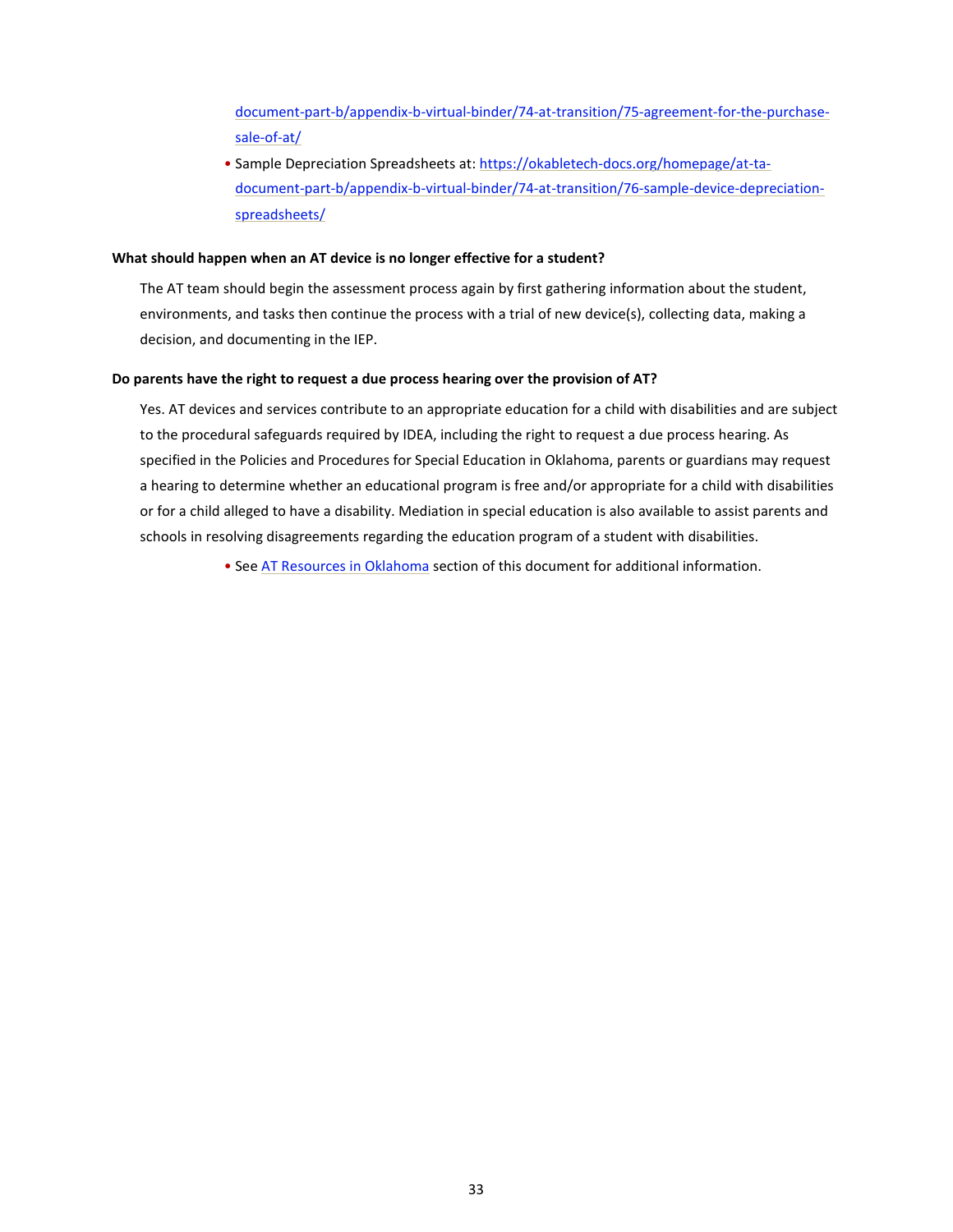## <span id="page-36-1"></span><span id="page-36-0"></span>**AT Resources in Oklahoma**

## Oklahoma ABLE Tech

State AT Act Program that provides short-term equipment loans, demonstrations, training, and information and referral on AT, as well as assistance obtaining accessible educational materials (AEM), NIMAS files, and AEM-related technology.

Phone: (800) 257-1705 Web: [http://okabletech.org](http://okabletech.org/)



## <span id="page-36-2"></span>AIM Center at Oklahoma Library for the Blind and Physically Handicapped (OLBPH)

Located at the OLBPH, the AIM Center provides AT as it relates to reading books in accessible digital and audio formats.

Phone: (800) 523-0288 or (405) 521-3514 Web:<http://www.olbph.org/AIM>

## <span id="page-36-3"></span>Liberty Braille

Provides no-cost school term loans of textbooks in accessible formats such as large print, braille, and digital on iPad, students served under an IEP with a print-disability.

Phone: (800) 920-3369 or (405) 562-3996 Web: [http://libertybraille.com](http://libertybraille.com/)

## <span id="page-36-4"></span>Oklahoma State Department of Education

Contracts with Oklahoma ABLE Tech to provide an AT and Information Services Program for Oklahoma schools. Provides technical assistance to parents and educators.

Phone: (405) 522-3248 Web:<http://ok.gov/sde>





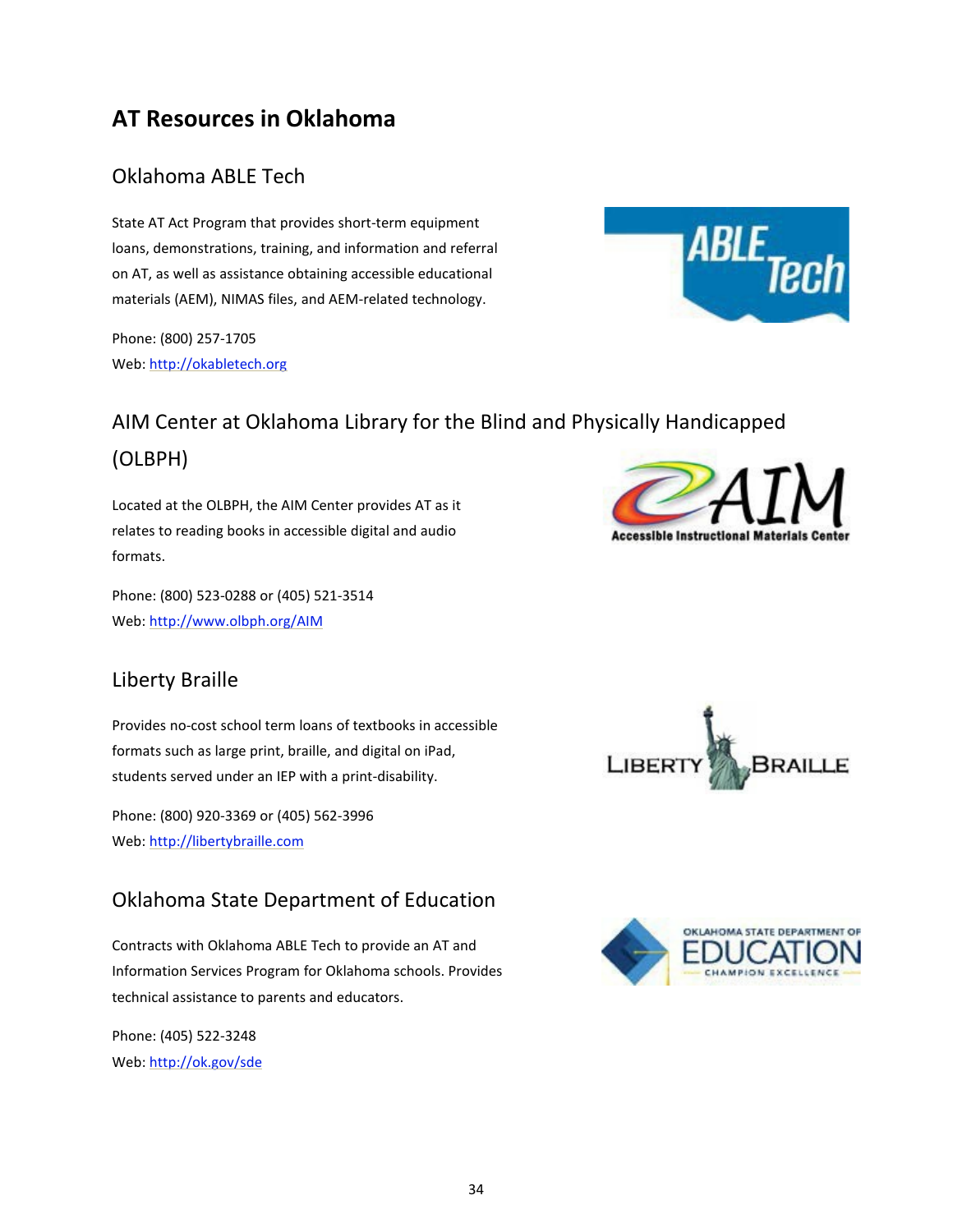## <span id="page-37-0"></span>Special Education Resolution Center (SERC)

Contracts with the Oklahoma State Department of Education to administer the special education due process hearing system for the state of Oklahoma. SERC provides IEP facilitation, mediation, due process hearings, and stakeholder training.



Phone: (918) 270-1849 or (888) 267-0028 Web: [http://serc.okstate.edu](http://serc.okstate.edu/)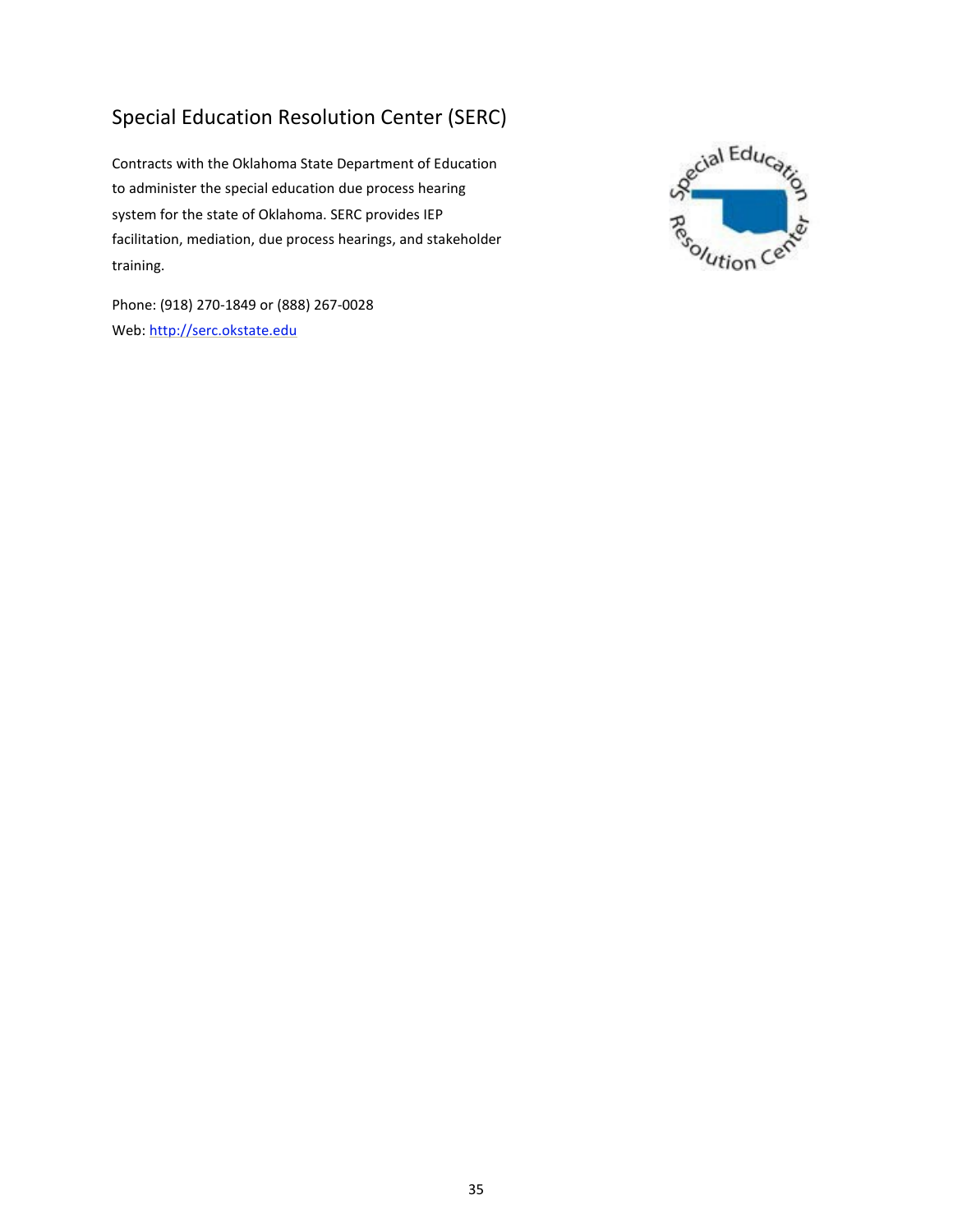## <span id="page-38-1"></span><span id="page-38-0"></span>**Appendix A**

### Federal Regulations

#### <span id="page-38-2"></span>**<sup>1</sup> 34 CFR §300.5 Assistive Technology Device.**

*Assistive technology device* means any item, piece of equipment, or product system, whether acquired commercially off the shelf, modified, or customized, that is used to increase, maintain, or improve the functional capabilities of a child with a disability. The term does not include a medical device that is surgically implanted, or the replacement of such device.

#### <span id="page-38-3"></span>**<sup>2</sup> 34 CFR §300.6 Assistive Technology Service.**

*Assistive technology service* means any service that directly assists a child with a disability in the selection, acquisition, or use of an assistive technology device. The term includes the evaluation of the needs of a child with a disability, including a functional evaluation of the child in the child's customary environment;

- (a) Purchasing, leasing, or otherwise providing for the acquisition of assistive technology devices by children with disabilities;
- (b) Selecting, designing, fitting, customizing, adapting, applying, maintaining, repairing, or replacing assistive technology devices;
- (c) Coordinating and using other therapies, interventions, or services with assistive technology devices, such as those associated with existing education and rehabilitation plans and programs;
- (d) Training or technical assistance for a child with a disability or, if appropriate, that child's family; and,
- (e) Training or technical assistance for professionals (including individuals providing education or rehabilitation services), employers, or other individuals who provide services to, employ, or are otherwise substantially involved in the major life functions of that child.

#### <span id="page-38-4"></span>**<sup>3</sup> 34 CFR § 300.324 Development, review, and revision of IEP**

The IEP Team must—

- (a) In the case of a child whose behavior impedes the child's learning or that of others, consider the use of positive behavioral interventions and supports, and other strategies, to address that behavior;
- (b) In the case of a child with limited English proficiency, consider the language needs of the child as those needs relate to the child's IEP;
- (c) In the case of a child who is blind or visually impaired, provide for instruction in Braille and the use of Braille unless the IEP Team determines, after an evaluation of the child's reading and writing skills, needs, and appropriate reading and writing media (including an evaluation of the child's future needs for instruction in Braille or the use of Braille), that instruction in Braille or the use of Braille is not appropriate for the child;
- (d) Consider the communication needs of the child, and in the case of a child who is deaf or hard of hearing,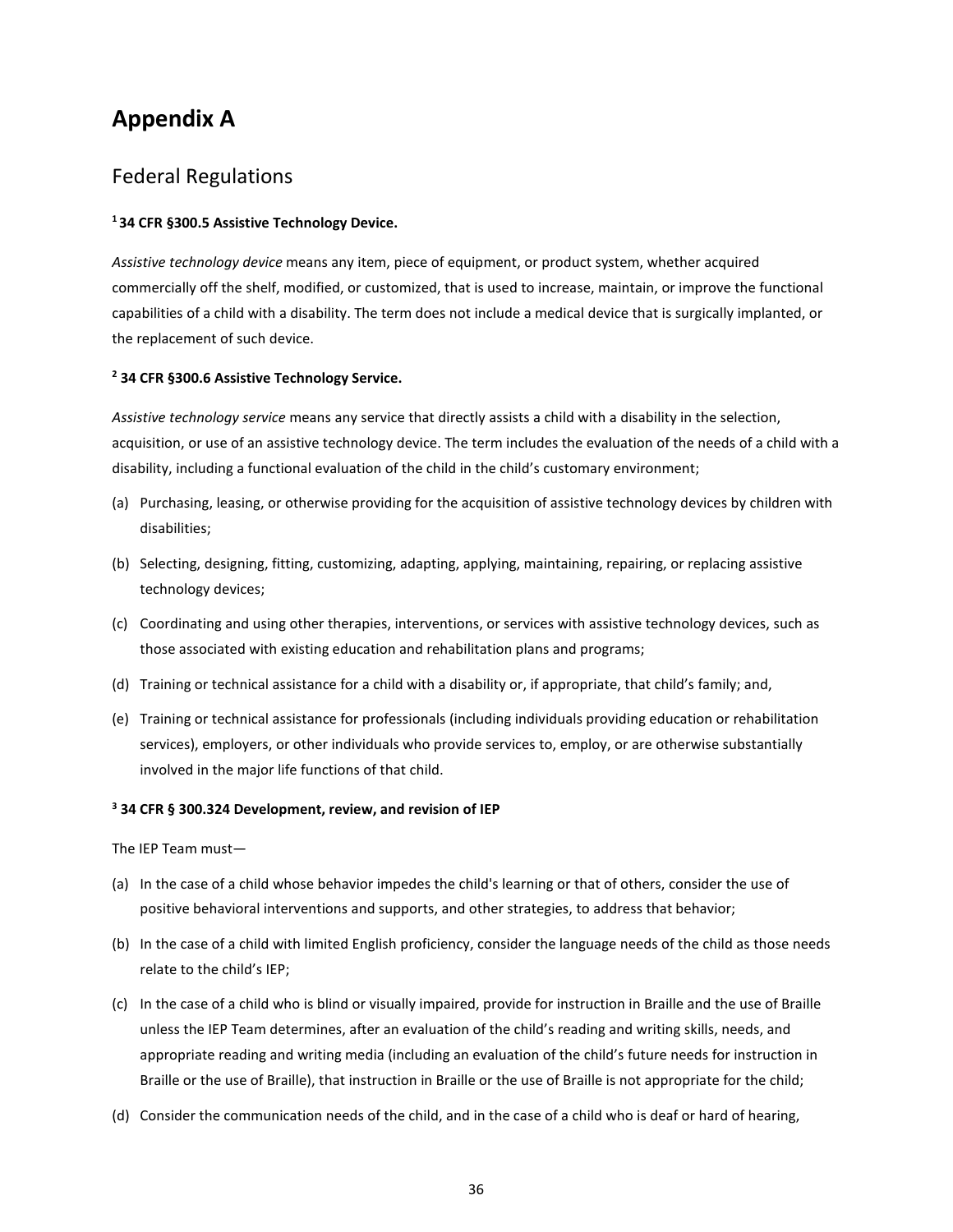consider the child's language and communication needs, opportunities for direct communications with peers and professional personnel in the child's language and communication mode, academic level, and full range of needs, including opportunities for direct instruction in the child's language and communication mode; and,

(e) Consider whether the child needs assistive technology devices and services.

#### <span id="page-39-0"></span>**<sup>4</sup> §300.101 Free appropriate public education (FAPE).**

(a) **General**. A free appropriate public education must be available to all children residing in the State between the ages of 3 and 21, inclusive, including children with disabilities who have been suspended or expelled from school as provided for in §300.530(d).

#### (b) **FAPE for children beginning at age 3**.

- (1) Each State must ensure that
	- (i) The obligation to make FAPE available to each eligible child residing in the State begins no later than the child's third birthday; and
	- (ii) An IEP or an IFSP is in effect for the child by that date, in accordance with §300.323 (b).
- (2) If a child's third birthday occurs during the summer, the child's IEP Team shall determine the date when services under the IEP or IFSP will begin.

#### (c) **Children advancing from grade to grade**.

- (1) Each State must ensure that FAPE is available to any individual child with a disability who needs special education and related services, even though the child has not failed or been retained in a course or grade, and is advancing from grade to grade.
- (2) The determination that a child described in paragraph (a) of this section is eligible under this part, must be made on an individual basis by the group responsible within the child's LEA for making eligibility determinations.

#### <span id="page-39-1"></span>**<sup>5</sup> §300.105 Assistive Technology.**

- (a) Each public agency must ensure that assistive technology devices or assistive technology services, or both as those terms are defined in **§§300.5 and §300.6**, respectively, are made available to a child with a disability if required as part of the child's -
	- (1) Special education under **§300.39**;
	- (2) Related services under **§300.34**; or
	- (3) Supplementary aids and services under **§§300.42** and 300.114(a)(2)(ii).
- (b) On a case-by-case basis, the use of school-purchased AT devices in a child's home or in other settings is required if the child's IEP Team determines that the child needs access to those devices in order to receive FAPE.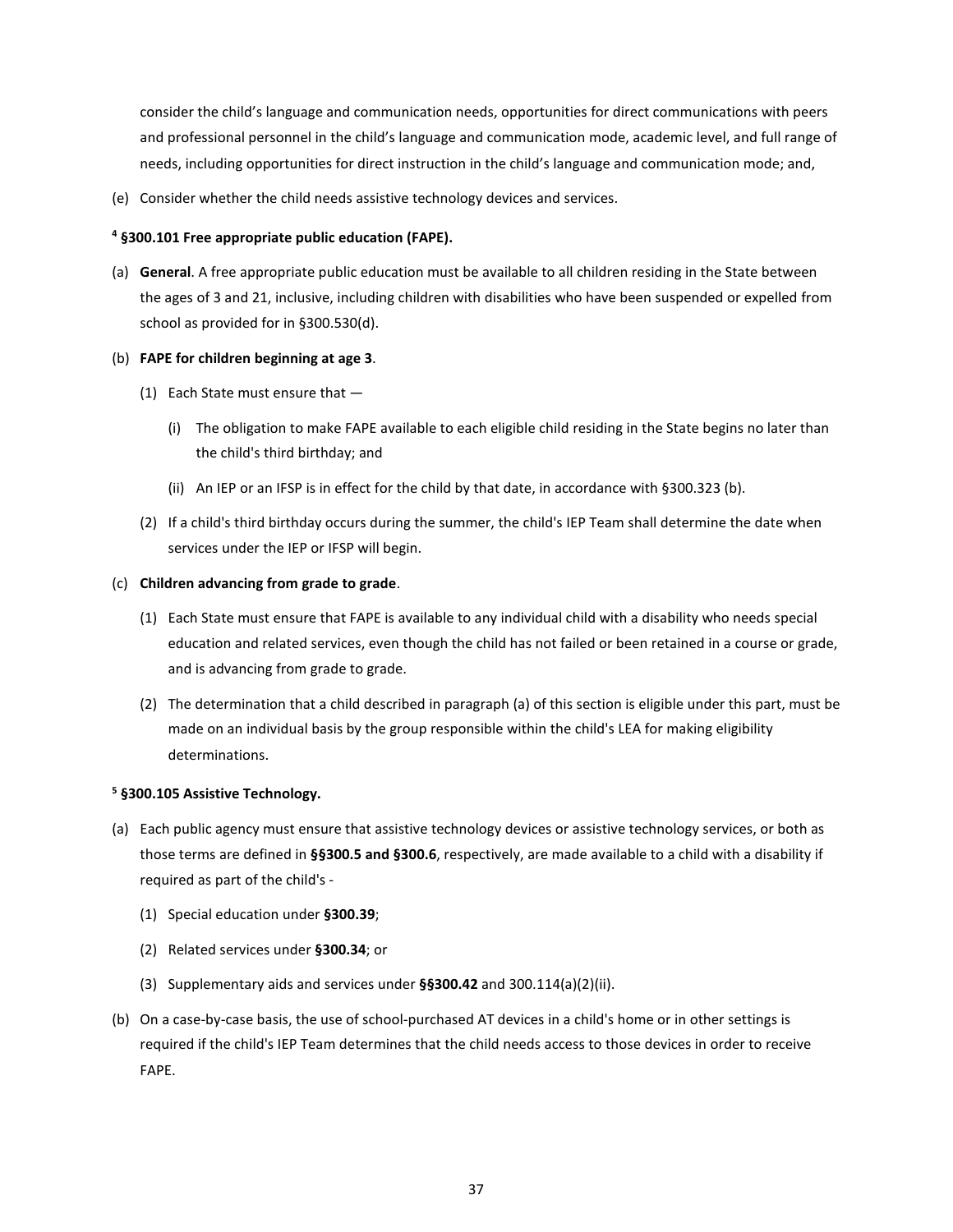#### <span id="page-40-0"></span>**<sup>6</sup> §35.160 General.**

(a)

- (1) A public entity shall take appropriate steps to ensure that communications with applicants, participants, members of the public, and companions with disabilities are as effective as communications with others.
- (2) For purposes of this section, "companion" means a family member, friend, or associate of an individual seeking access to a service, program, or activity of a public entity, who, along with such individual, is an appropriate person with whom the public entity should communicate.

#### (b)

- (1) A public entity shall furnish appropriate auxiliary aids and services where necessary to afford individuals with disabilities, including applicants, participants, companions, and members of the public, an equal opportunity to participate in, and enjoy the benefits of, a service, program, or activity of a public entity.
- (2) The type of auxiliary aid or service necessary to ensure effective communication will vary in accordance with the method of communication used by the individual; the nature, length, and complexity of the communication involved; and the context in which the communication is taking place. In determining what types of auxiliary aids and services are necessary, a public entity shall give primary consideration to the requests of individuals with disabilities. In order to be effective, auxiliary aids and services must be provided in accessible formats, in a timely manner, and in such a way as to protect the privacy and independence of the individual with a disability.

#### <span id="page-40-1"></span>**<sup>7</sup> 28 CFR §35.104 Definitions.**

*Auxiliary aids and services includes* – (1) Qualified interpreters on-site or through video remote interpreting (VRI) services; note takers; real-time computer-aided transcription services; written materials; exchange of written notes; telephone handset amplifiers; assistive listening devices; assistive listening systems; telephones compatible with hearing aids; closed caption decoders; open and closed captioning, including real-time captioning; voice, text, and video-based telecommunications products and systems, including text telephones (TTYs), videophones, and captioned telephones, or equally effective telecommunications devices; videotext displays; accessible electronic and information technology, or other effective methods of making aurally delivered information available to individuals who are deaf or hard of hearing;

- (2) Qualified readers; taped texts; audio recordings; Brailled materials and displays; screen reader software; magnification software; optical readers; secondary auditory programs (SAP); large print materials; accessible electronic and informational technology; or other effective methods of making visually delivered materials available to individuals who are blind or have low vision;
- (3) Acquisition or modification of equipment or devices; and
- (4) Other similar services and actions.

#### <span id="page-40-2"></span>**<sup>8</sup> 34 CFR §104.4 Discrimination prohibited.**

(a) **General**. No qualified handicapped person shall, on the basis of handicap, be excluded from participation in, be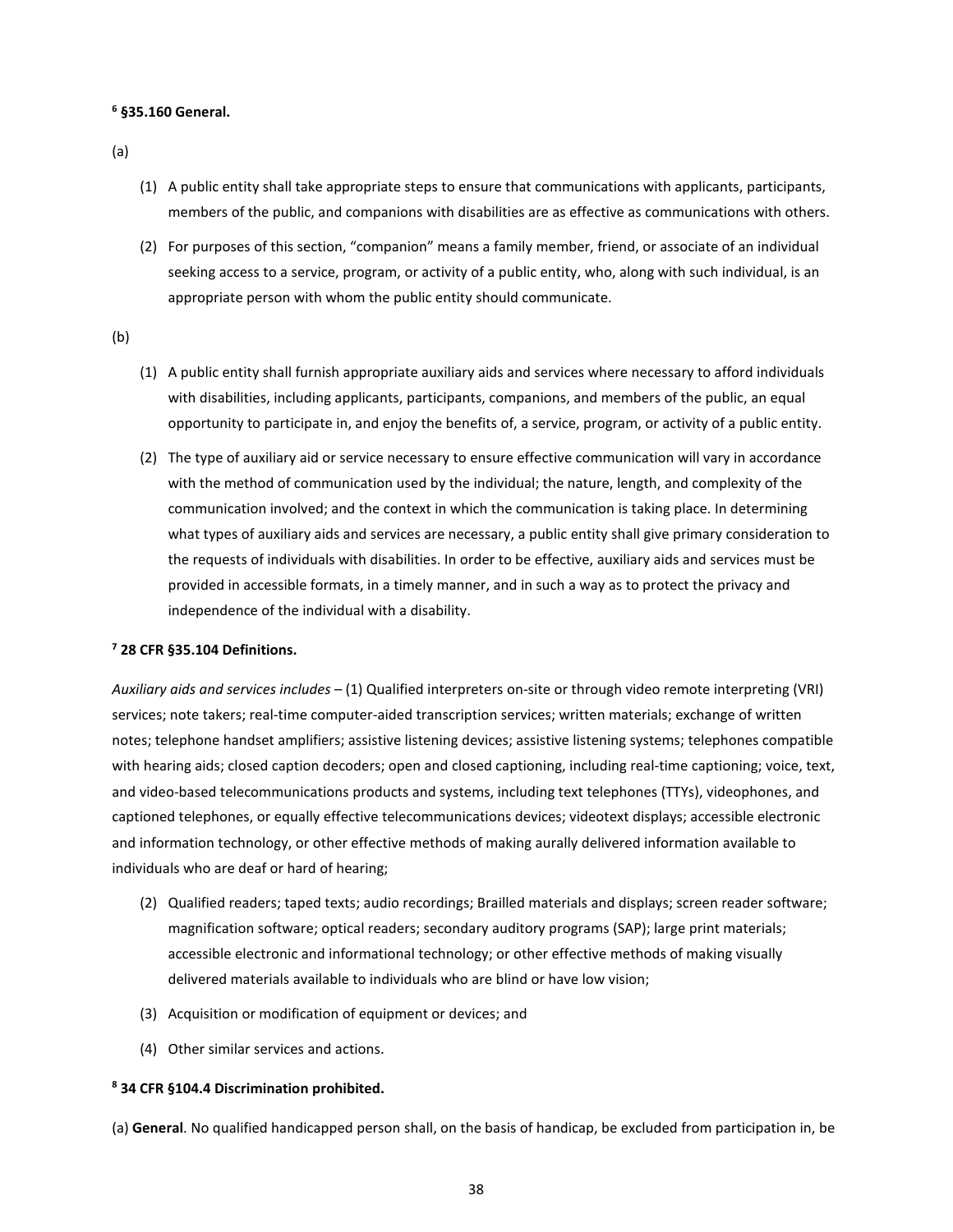denied the benefits of, or otherwise be subjected to discrimination under any program or activity which receives Federal financial assistance.

#### <span id="page-41-0"></span>**<sup>9</sup> 34 CFR §300.34 Related services.**

(a) **General**. Related services means transportation and such developmental, corrective, and other supportive services as are required to assist a child with a disability to benefit from special education, and includes speech-language pathology and audiology services, interpreting services, psychological services, physical and occupational therapy, recreation, including therapeutic recreation, early identification and assessment of disabilities in children, counseling services, including rehabilitation counseling, orientation and mobility services, and medical services for diagnostic or evaluation purposes. Related services also include school health services and school nurse services, social work services in schools, and parent counseling and training.

#### (b) **Exception; services that apply to children with surgically implanted devices, including cochlear implants**.

- (1) Related services do not include a medical device that is surgically implanted, the optimization of that device is functioning (e.g., mapping), maintenance of that device, or the replacement of that device.
- (c) Individual related services terms defined. The terms used in this definition are defined as follows: ...
	- (16) Transportation includes
		- (i) Travel to and from school and between schools;
		- (ii) Travel in and around school buildings; and
		- (iii) Specialized equipment (such as special or adapted buses, lifts and ramps), if required to provide special transportation for a child with a disability.

#### <span id="page-41-1"></span>**<sup>10</sup> 34 CFR §300.43 Transition services.**

- (a) **Transition services** means a coordinated set of activities for a child with a disability that—
	- (1) Is designed to be within a results oriented process, that is focused on improving the academic and functional achievement of the child with a disability to facilitate the child s movement from school to post-school activities, including postsecondary education, vocational education, integrated employment (including supported employment), continuing and adult education, adult services, independent living, or community participation;
	- (2) Is based on the individual child's needs, taking into account the child's strengths, preferences, and interests; and includes —
		- (i) Instruction;
		- (ii) Related services;
		- (iii) Community experiences;
		- (iv) The development of employment and other post-school adult living objectives; and
		- (v) If appropriate, acquisition of daily living skills and provision of a functional vocational evaluation.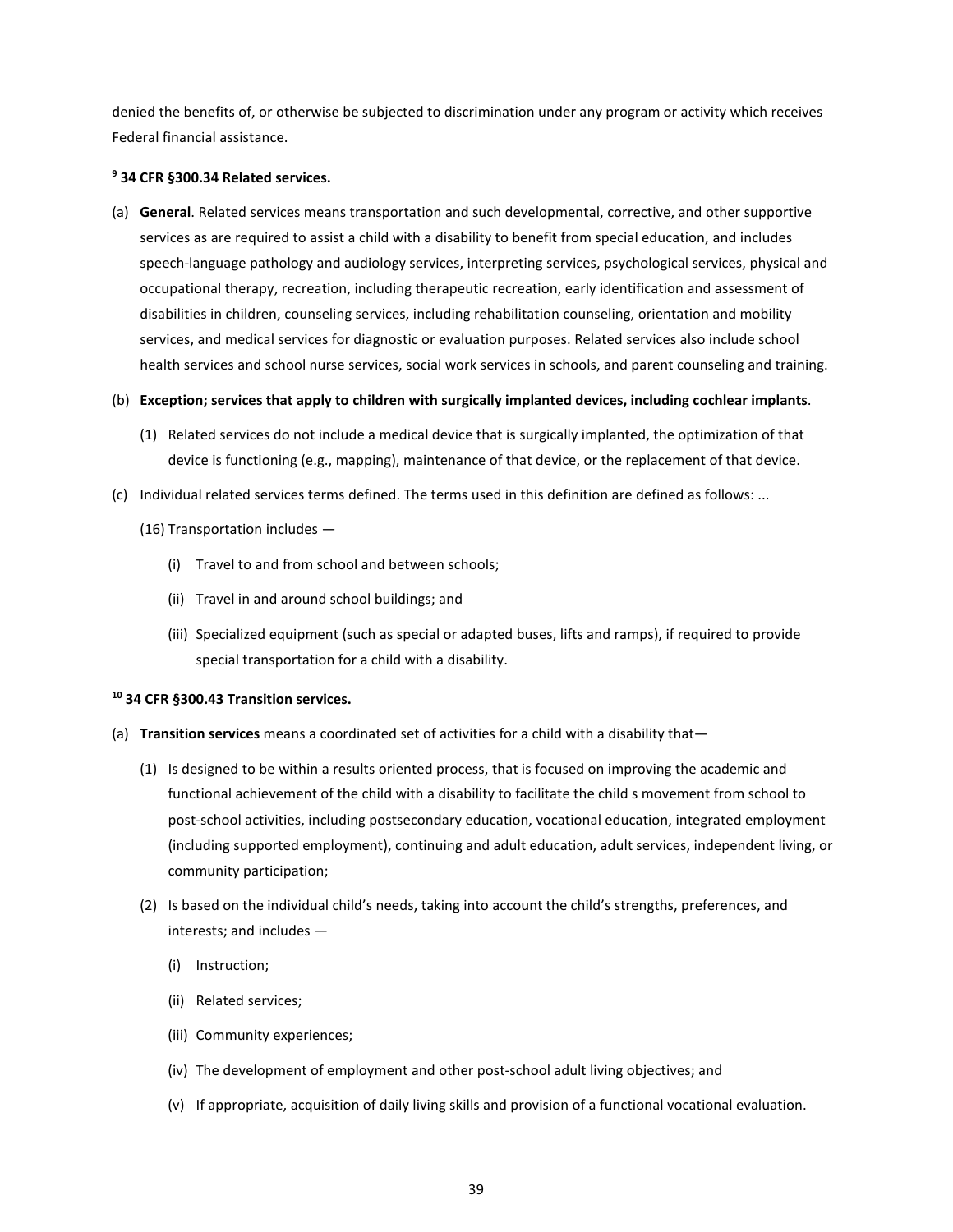(3) **Transition services** for children with disabilities may be special education, if provided as specially designed instruction, or a related service, if required to assist a child with a disability to benefit from special education.

#### <span id="page-42-3"></span>**<sup>11</sup> 34 CFR §300.44 Universal Design.**

*Universal Design* has the meaning given the term in section 3 of the Assistive Technology Act of 1998, as amended, 29 U.S.C. 3002.

#### **29 U.S.C. 3002**

#### (19) Universal Design

The term "universal design" means a concept or philosophy for designing and delivering products and services that are usable by people with the widest possible range of functional capabilities, which include products and services that are directly accessible (without requiring assistive technologies) and products and services that are interoperable with assistive technologies.

#### <span id="page-42-1"></span><span id="page-42-0"></span>Case Law

#### Case 1

**Student:** 1st grader with autism who was nonverbal had successfully been using an electronic device to communicate outside of the school environment. Student used the Picture Exchange Communication System (PECS) when prompted at school; however, continued to be unable to communicate in an effective manner.

Student exhibited behaviors at school that were significant enough to report on an IEP.

**School's Participation:** Trialed an iPod and iPad with a communication app but was not successful. Provided communication supports via the PECS that was also ineffective as a communication tool for the student.

**Problem:** The school continued to use the PECS even though it continued to be an ineffective way for the student to communicate. A behavior plan and AT had not been considered on the IEP.

**Results:** School was considered in violation of IDEA for not providing a FAPE and was required to provide over 180 hours of compensatory education.

#### <span id="page-42-2"></span>**North Hills School District (Pennsylvania SEA 2014)**

#### Case 2

**Student:** High school freshman with a print disability needing speech-to-text software on a laptop to help with completing longer writing assignments.

**School's Participation:** Provided the student with AT on classroom-based computers.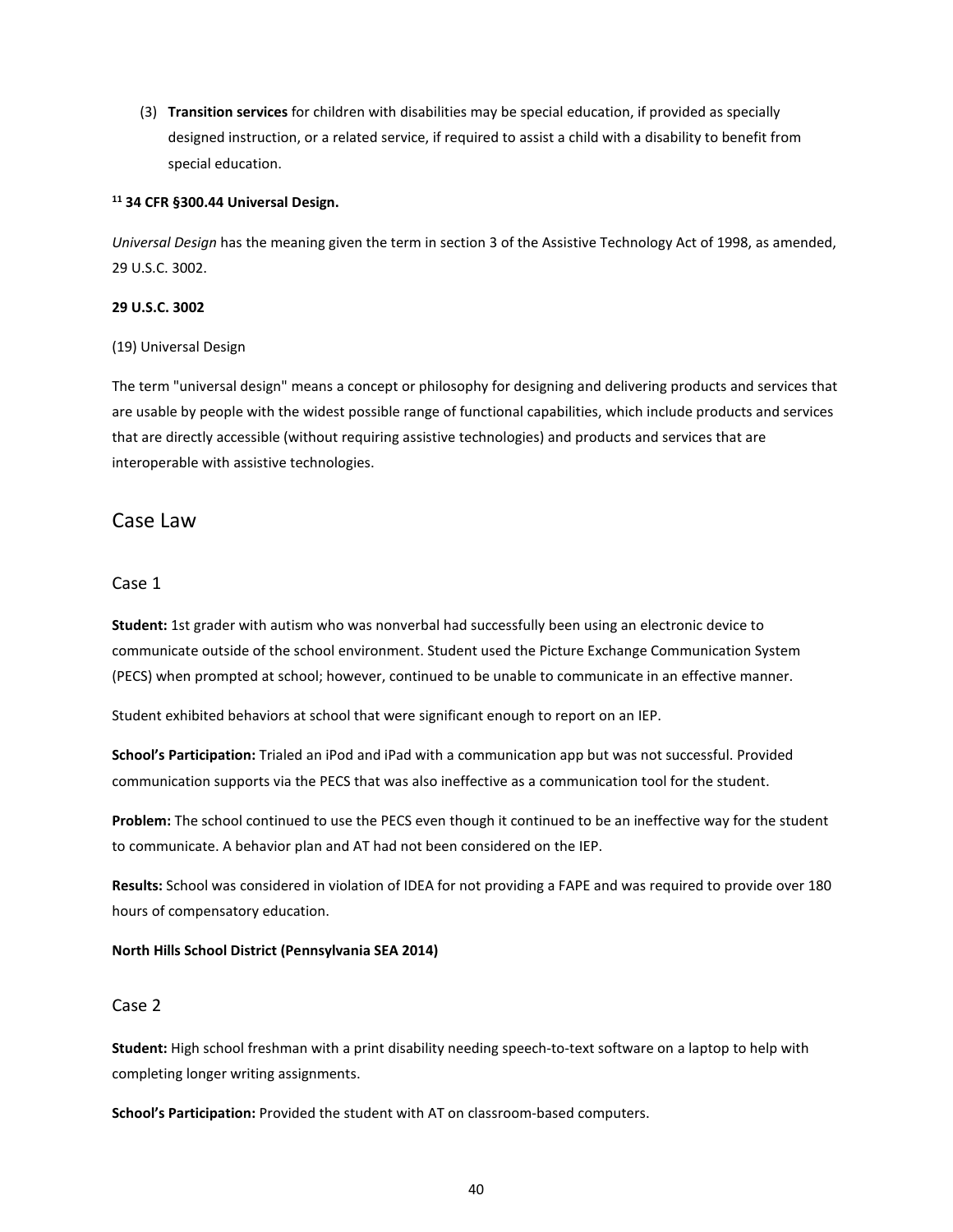**Problem:** School did not provide the speech-to-text software on a laptop in a timely manner waiting 7 weeks into the start of the school year.

**Results:** School was considered in violation of IDEA for not providing FAPE. Student was denied equal access to the educational programs and services afforded the nondisabled peers.

#### <span id="page-43-0"></span>**Iowa State Educational Agency, 112 LRP 27514, (2012)**

#### Case 3

**Student:** Student with a hearing impairment is not able to call home independently due to lack of a captioned telephone. Mother offered to provide the district with a captioned telephone.

**School's Participation:** School did not allow the phone stating it was not required for FAPE.

**Problem:** The ADA requires that districts ensure that communication is effective and shall give primary consideration to the requests of the individual with disabilities (or the student's family in an educational context) when determining what type of aid and service is necessary.

**Results:** Office of Civil Rights found the school in violation of the ADA.

#### <span id="page-43-1"></span>**Seattle (WA) School District N. 1 (67 IDELR 22 (OCR 2015)**

#### Case 4

**Student:** Eleven-year-old student initially diagnosed with cerebral palsy; while case pending diagnosis changed to Pantothenate Kinae-Associated Neurodegeneration (PKAN).

**School's Participation:** IEP indicated a communication plan based on "thumbs up/thumbs down" system and an iPad with buttons or icons.

**Problem:** "Thumbs up/thumbs down" system not "appropriately ambitious"; iPad not designed to provide "meaningful access to education based on his individual needs."

**Results:** School was considered in violation of IDEA for not providing a FAPE.

#### <span id="page-43-2"></span>**In re: Student with a Disability, 71 IDELR 119 (SEA NM 2017)**

#### Case 5

**Student:** High school student who is moderately to profoundly deaf but uses assistive listening devices for amplification struggles to hear in class, misses much of what is said, often leaves school with a headache, makes good grades, and participates in school.

**School's Participation:** Provided an FM system for assisted listening and other aids and met the student's need for FAPE.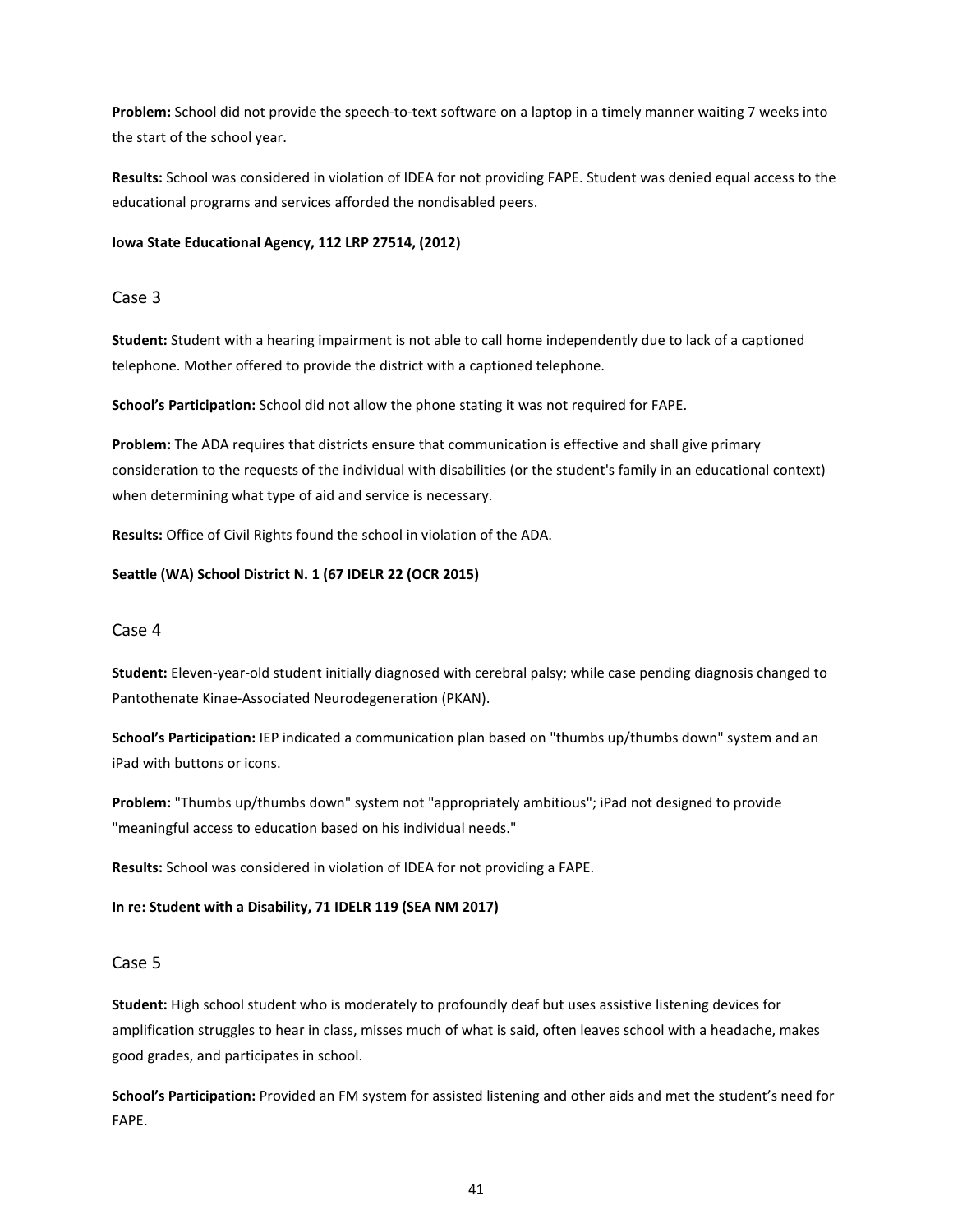**Problem:** Student was not provided effective communications under the ADA.

**Results:** School was made to provide Communication Access Real-Time Translation or CART services for the student.

#### <span id="page-44-0"></span>**by Harrington v. Poway Unified Sch. Dist., 113 LRP 52143 (SD Cal 2013)**

#### Case 6

**Student:** Ninth grader with autism, a speech-language impairment, and former diagnosis of intellectual disability on an IEP transitioned from a middle school building to a high school building within the same school district. Student previously used an iPad to achieve educational goals.

**School's Participation:** School indicated in the student's IEP the need for an iPad to achieve educational goals. School provided student with an iPad for educational purposes in middle school. When the transfer of the iPad did not occur in a timely manner from the middle school, student was provided a Kindle Fire to use at the high school.

**Problem:** Technical difficulties, including licensing issues, delayed the transfer of the iPad to the student at the high school until March of the ninth-grade year. Once the student received the iPad, the support teacher and oneon-one aide were not trained in using the iPad as AT to support the student.

**Results:** School was considered in violation of IDEA for not providing a FAPE. The district was ordered to contract with a private speech pathologist and/or an e pert in iPad educational application technology to research, acquire, and teach the student, parent, teachers, and aide how to use appropriate educational applications to assist the student in a variety of ways and how these applications can be useful in supporting the IEP goals.

#### <span id="page-44-1"></span>**School District of Philadelphia, 114 RP 3 532 (Pennsylvania SEA 2 14)**

#### Case 7

**Student:** Middle school student with Autism. Parent asked for an AT Assessment in 2013 and 2014.

**School's Participation:** AT Assessment in 2013 determined AT not needed but made recommendations for a written agenda, social stories and visual supports for requesting help and communicating emotions, and a text to speech program. No meeting was held with the parent to discuss the AT Assessment at that time. In 2014 team reviewed prior assessment and concluded AT still not needed. In 2015 IEP team determined no need for AT or assessment. In 2016 IEP did not mention AT.

**Problem:** In 2016 goals were essentially the same as in previous year. The school did not fully address the need for AT that could have been appropriate for and beneficial for the student in overcoming weaknesses in reading, vocabulary, and written expression.

**Results:** Hearing officer found that IEP was not designed to provide meaningful educational benefit and school was in violation of FAPE.